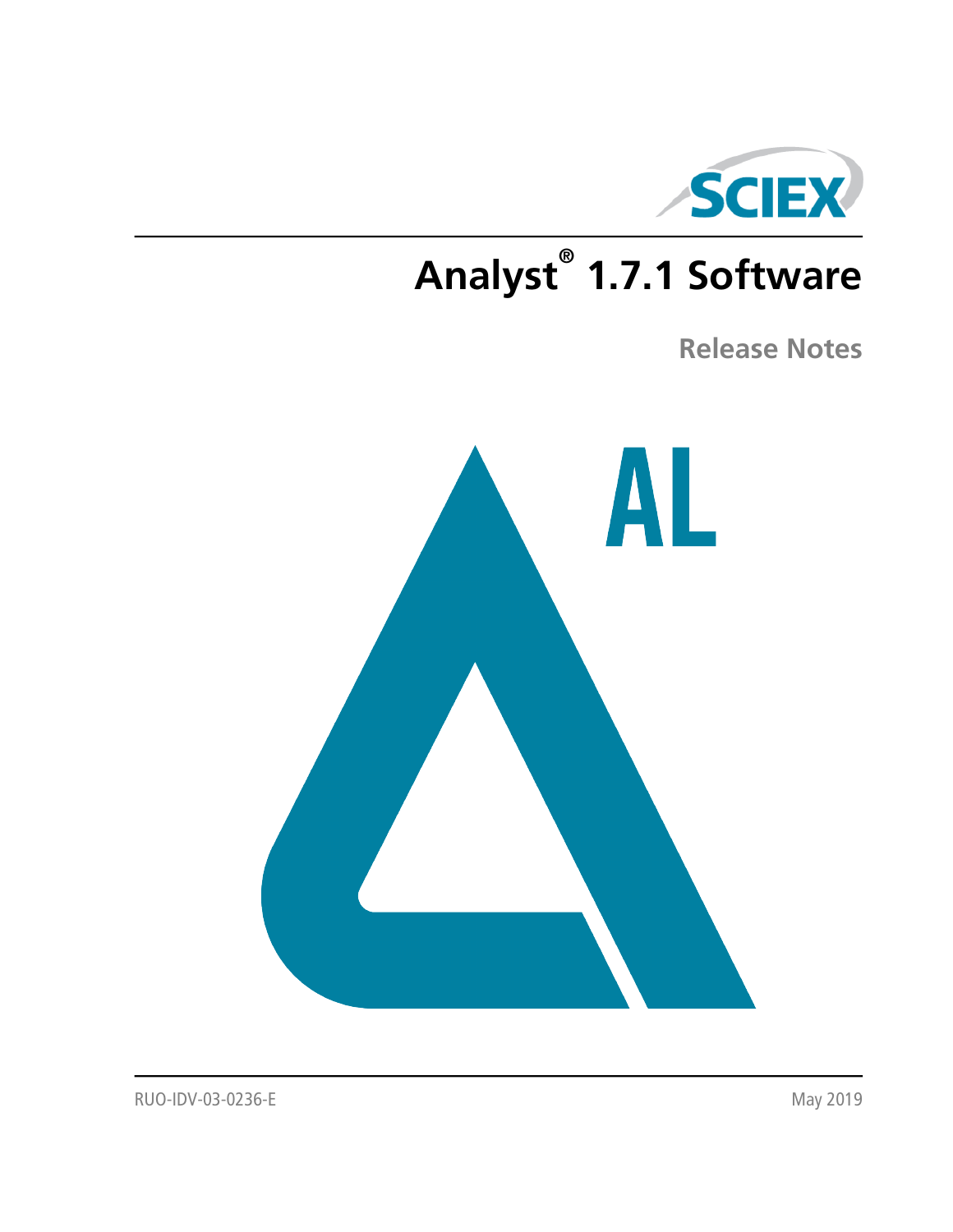This document is provided to customers who have purchased SCIEX equipment to use in the operation of such SCIEX equipment. This document is copyright protected and any reproduction of this document or any part of this document is strictly prohibited, except as SCIEX may authorize in writing.

Software that may be described in this document is furnished under a license agreement. It is against the law to copy, modify, or distribute the software on any medium, except as specifically allowed in the license agreement. Furthermore, the license agreement may prohibit the software from being disassembled, reverse engineered, or decompiled for any purpose. Warranties are as stated therein.

Portions of this document may make reference to other manufacturers and/or their products, which may contain parts whose names are registered as trademarks and/or function as trademarks of their respective owners. Any such use is intended only to designate those manufacturers' products as supplied by SCIEX for incorporation into its equipment and does not imply any right and/or license to use or permit others to use such manufacturers' and/or their product names as trademarks.

SCIEX warranties are limited to those express warranties provided at the time of sale or license of its products and are SCIEX's sole and exclusive representations, warranties, and obligations. SCIEX makes no other warranty of any kind whatsoever, expressed or implied, including without limitation, warranties of merchantability or fitness for a particular purpose, whether arising from a statute or otherwise in law or from a course of dealing or usage of trade, all of which are expressly disclaimed, and assumes no responsibility or contingent liability, including indirect or consequential damages, for any use by the purchaser or for any adverse circumstances arising therefrom.

For Research Use Only. Not for use in Diagnostic Procedures.

AB Sciex is operating as SCIEX.

The trademarks mentioned herein are the property of AB Sciex Pte. Ltd. or their respective owners.

AB SCIEX<sup>™</sup> is being used under license.

 $\circ$  2019 AB Sciex



AB Sciex Pte. Ltd. Blk33, #04-06 Marsiling Industrial Estate Road 3 Woodlands Central Industrial Estate, Singapore 739256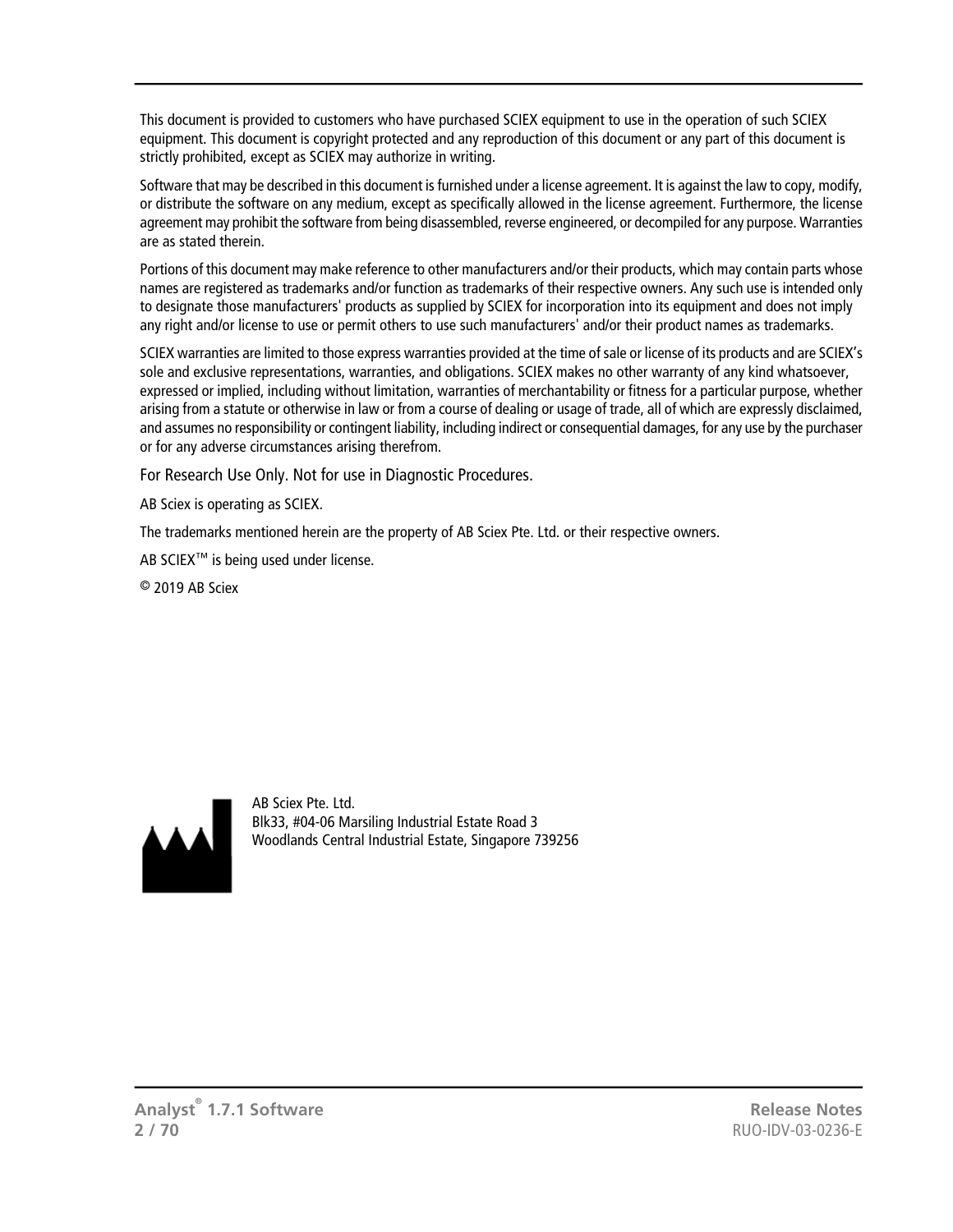# **Contents**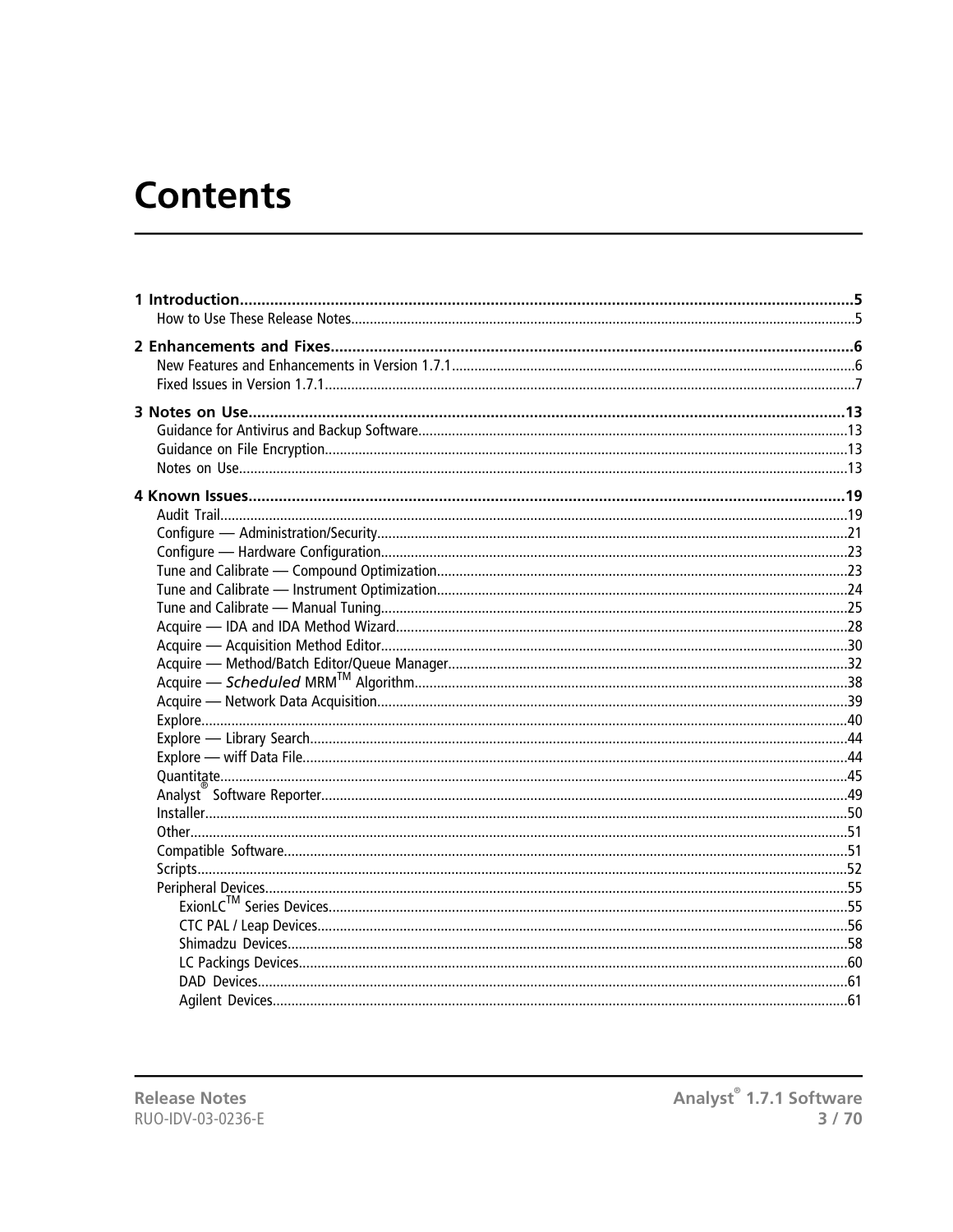#### **Contents**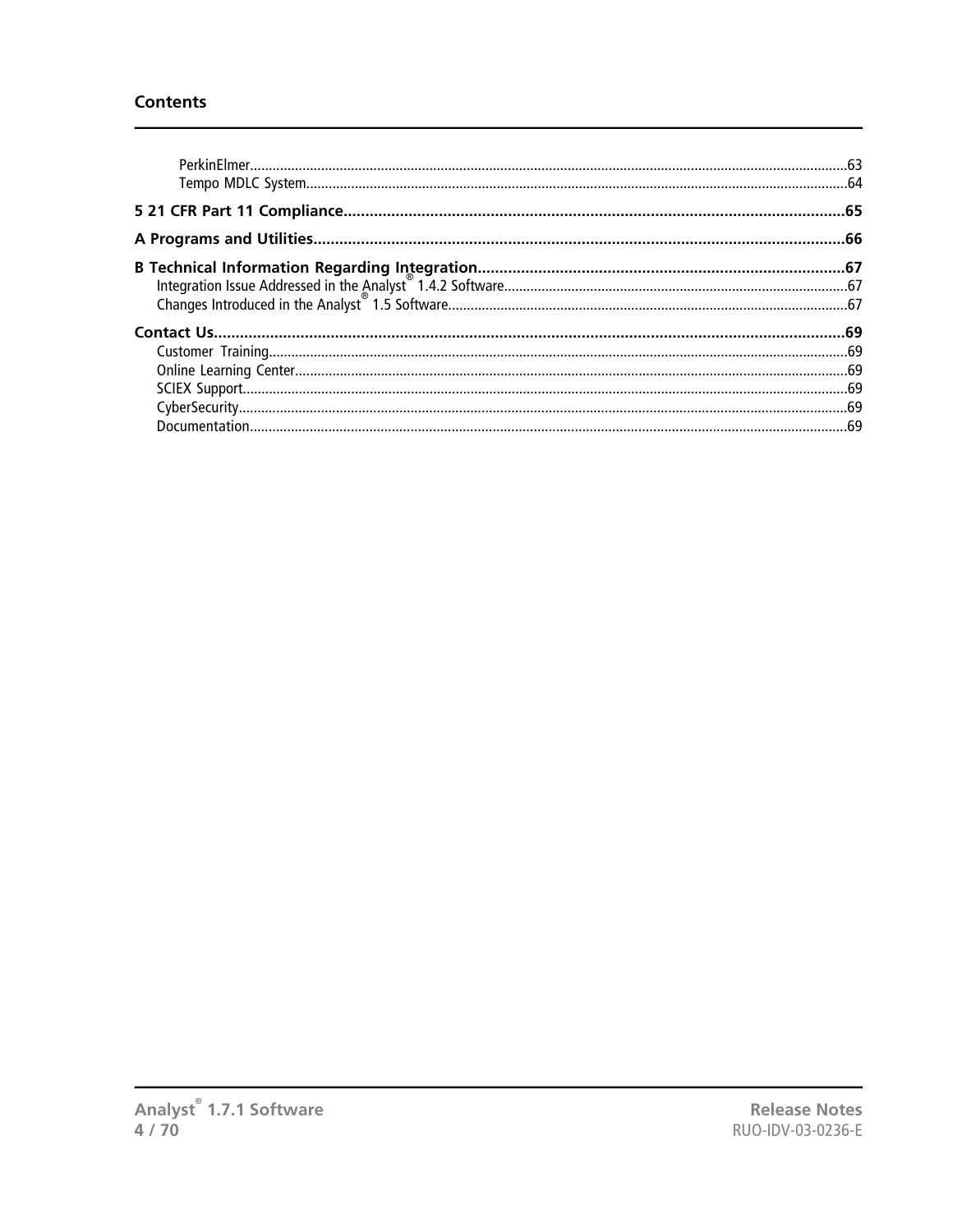# **Introduction 1**

<span id="page-4-0"></span>Thank you for choosing SCIEX to supply your LC-MS/MS system. We are pleased to go give you the Analyst<sup>®</sup>1.7.1 software, which provides liquid chromatography-tandem mass spectrometry (LC-MS/MS) functions.

The *Release Notes* describe the features in the Analyst® 1.7.1 software as well as troubleshooting guidelines. Use these release notes for reference as you become familiar with the software, and for future reference. For installation and software compatibility information, refer to the *Software Installation Guide*.

### <span id="page-4-1"></span>**How to Use These Release Notes**

To help you understand what is new and what is fixed relative to your current Analyst® software version, the *Release Notes* for the Analyst® 1.7.1 software have been structured so that you only have to read the sections that are relevant to you.

Everyone should read [Notes on Use](#page-12-0), as this section applies specifically to issues that are known in the Analyst<sup>®</sup> 1.7.1 software.

**Note:** To view the enhancements, fixed issues, and known issues for previous versions of the Analyst<sup>®</sup> software, refer to the *Release Notes* for previous versions.

**Note:** The numbers in parentheses are reference numbers for each issue or feature in our internal tracking system.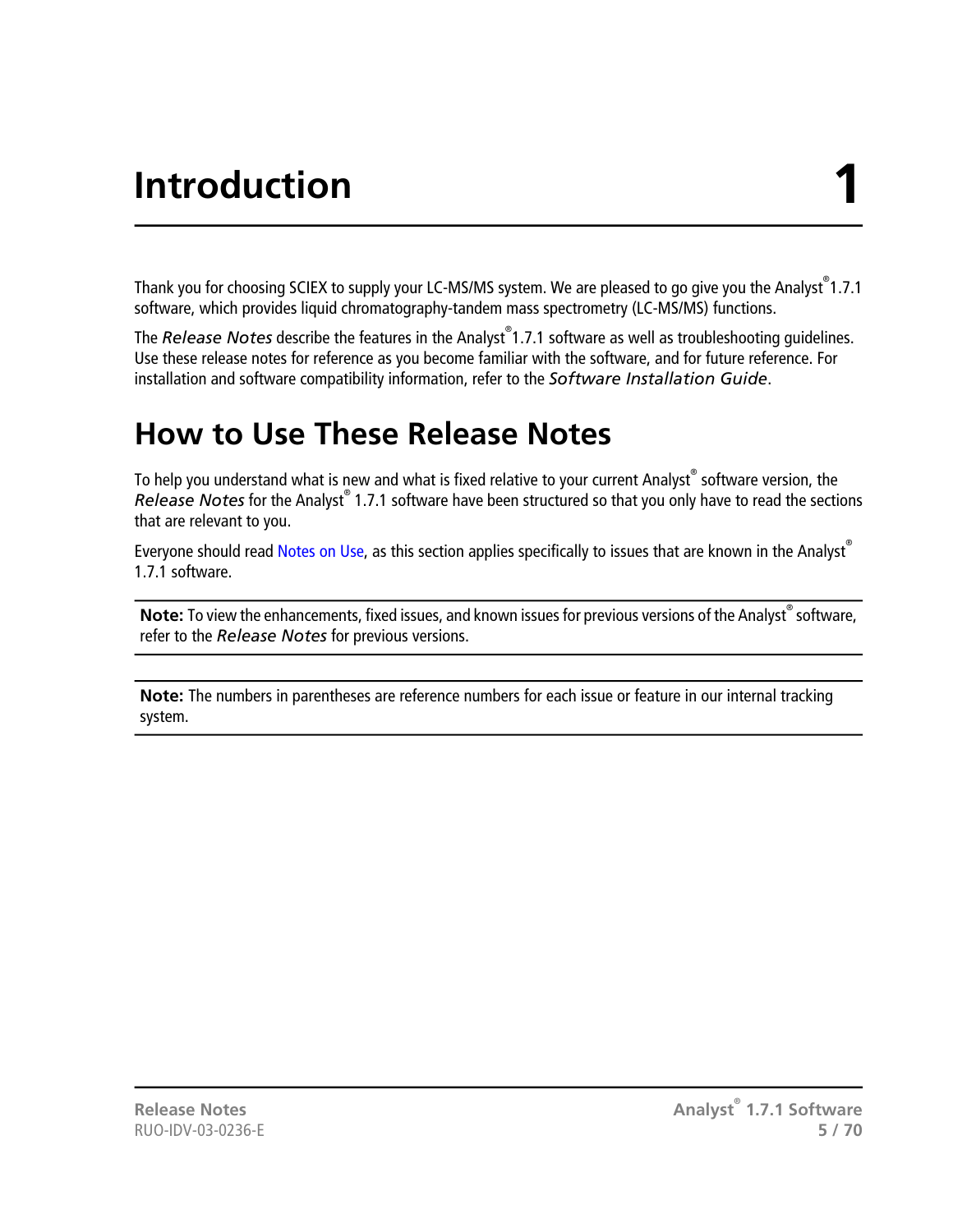<span id="page-5-0"></span>This section describes the enhancements and fixes in the Analyst $^\circ$  1.7.1 software. To view the enhancements and fixes for the previous releases of the Analyst® software, refer to the *Release Notes* that came with that version of the software.

### <span id="page-5-1"></span>**New Features and Enhancements in Version 1.7.1**

The following features and enhancements are available.

- The new SCIEX Triple Quad<sup>™</sup> 5500+ system is QTRAP<sup>®</sup> Ready. This system can be upgraded to activate the QTRAP<sup>®</sup> features.
- The OptiFlow<sup>™</sup> Turbo V ion source SteadySpray NANO probe: The OptiFlow<sup>™</sup> Turbo V ion source SteadySpray NANO probe (flow rate of 100 nL/min to 1000 nL/min) is now supported on the 6500 and 6500+ series of instruments that use the NANO Dissolvation Chamber Interface (NANO DCI) or the SelexION® technology-ready interface.
- The Sciex Alpha Workstation 2020 with the Windows 10, 64-bit operating system is now supported.
- Microsoft Office 365 is now supported.
- The MIMIC2 package for ExionLC<sup>TM</sup> systems has been upgraded to include the lastest DevKit 1.15 HotFix1 and the Shimadzu LCDriverPackage 1.61. The package was first upgraded in Analyst® 1.7 HotFix 3.
- The OptiFlow<sup>TM</sup> Turbo V ion source in Micro and Analytical modes is now supported. Support was first added in the Analyst® 1.7 HotFix 2. The OptiFlow™ Turbo V ion source is only supported on the following SCIEX mass spectrometers:
	- QTRAP® 5500 LC-MS/MS system
	- SCIEX Triple Quad<sup>™</sup> 5500 LC-MS/MS system
	- SCIEX Triple Quad<sup>™</sup> 5500+ LC-MS/MS system
	- QTRAP® 6500 LC-MS/MS system
	- SCIEX Triple Quad<sup>™</sup> 6500 LC-MS/MS system
	- QTRAP® 6500+ LC-MS/MS system
	- SCIEX Triple Quad<sup>™</sup> 6500+ LC-MS/MS system
- The use of the Analyst® Administrator Console 3.0 on the Microsoft Windows 7 or Microsoft Windows 10 operating systems is supported. Support was first added in Analyst® 1.7 HotFix 2.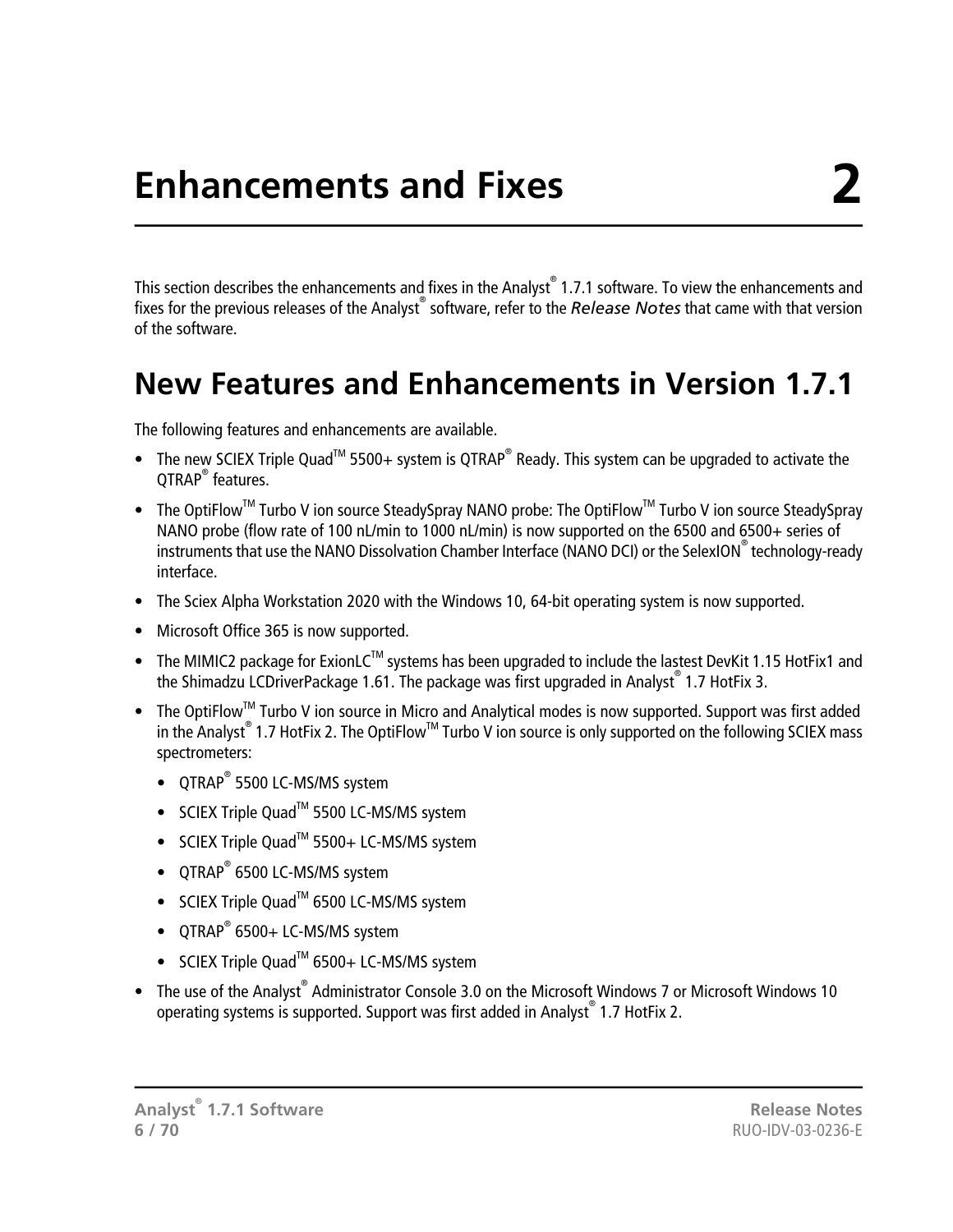### <span id="page-6-0"></span>**Fixed Issues in Version 1.7.1**

The following issues have been fixed in this release:

#### **Meaningless values instead of N/A are shown in the Analyst Peak Area for DAD and the Analyst Peak Height for DAD columns in the Results Table. This issue only occurs if the rows pertain to the integration of the MS data and not the DAD data**

For MS integration rows in a Results Table that contains DAD integration data, meaningless values such as 1.78e-223 instead of N/A are shown in the **Analyst Peak Area for DAD** column and the **Analyst Peak Height for DAD** column, and those values change each time those cells are clicked, the window is re-sized, or the Results Table is saved. The issue does not affect the results of the DAD integration or the MS integration.

#### **Instrument Optimization showed a "Run-time error '53': File not found" error message that did not indicate which file was missing**

When Instrument Optimization attempted to open a file that was missing, it showed a cryptic "Run-time error '53': File not found" error message that did not indicate which file is not found. In addition, after the user dismisses the error message, Instrument Optimization stopped. This issue only occurred when users created their own csv files that did not contain both positive and negative files in the <drive:>\Analyst Data\Projects\API Instrument\Instrument Optimization\settings folder. (AN-1551)

#### **The settling time indicated in the Method Editor was changed when the user opened the method in the sMRM Calculator script. (Only applicable to SCIEX Triple QuadTM 6500+ systems)**

In either low mass or high mass modes, if a user created a *Scheduled* MRMTM algorithm acquisition method that included polarity switching, the settling time indicated in the method was changed to 5 ms when the method was opened in the sMRM Calculator script. However, there is no impact to the method if the loaded method was not modified and then saved in the sMRM Calculator script. (AN-1541)

#### **The Internal Valve timing was changed due to Scheduled Ionization**

If a method that had Scheduled Ionization selected and used an integrated valve, then the Internal Valve time table might not have started at "0". Instead, the Internal Valve Method time table might have been executed using the Scheduled Ionization Start Time as "0". (AN-1516)

#### **An error message "Too many internal standards in Vial#. At least one analyte is required" was shown when the user changed vial numbers during compound optimization**

During the second run of compound optimization using flow injection analysis (FIA), if a user changed the vial number, then the error message "Too many internal standards in Vial#. At least one analyte is required" was shown. (AN-1515)

#### **The IS voltage turned on earlier during acquisitions using methods with the Scheduled Ionization feature enabled**

If the acquisition methods was created with the Scheduled Ionization feature enabled, then the IS voltage might have turned on 1 minute before scanning started, depending on the Start Time. Data was not impacted. (AN-1512)

#### **Batches were unable to run due to rack validation error**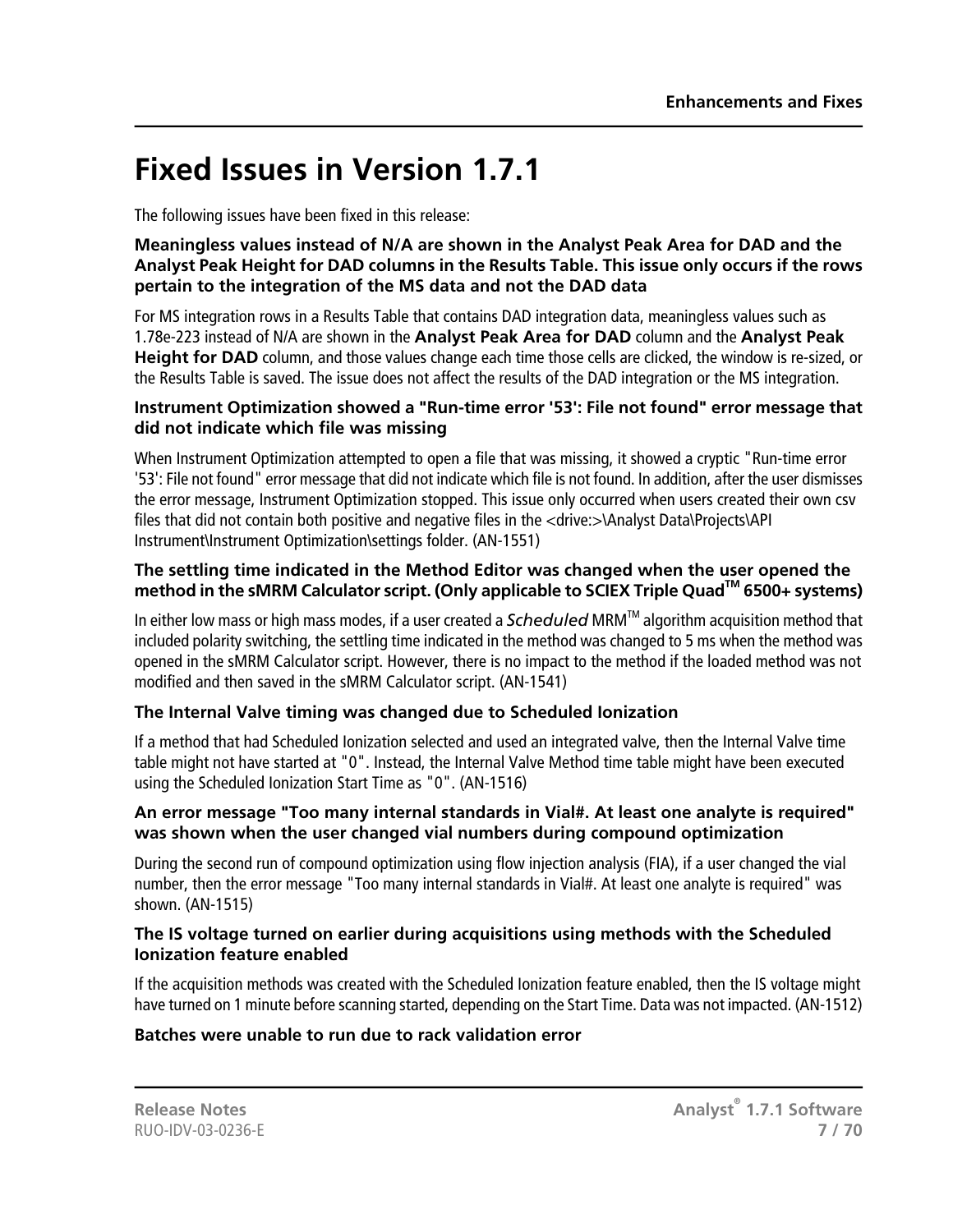Batches would not run due to a rack validation error, which was caused by methods that contained an external, non-ExionLC™ autosampler, an ExionLC™ pump, and an ExionLC™ oven. (AN-1498)

#### **Data files under folders or sub-folders titled "recovery" or "eventlog" are not visible in Explore mode, or Quantitate mode in the Analyst® software**

If "Recovery" or "eventlog" is used as a folder or sub-folder name in the data file path in the Data File column in a batch file, for example VitaD2\recovery\001, then this folder or sub-folder along with its data files are not visible in Explore mode or Quantitate mode in the Analyst® software. However, the data files can be opened in Windows Explorer. (AN-1567)

Note: The following issues were fixed in the Analyst<sup>®</sup> 1.7 HotFix 2 and are included in the 1.7.1 release.

#### **The Results Table might be overwritten when it is modified by multiple users concurrently**

If two users are processing the same data file from the same network location at the same time, then the Results Table that was saved by the first user is overwritten if the second user saves the Results Table and clicks Yes on the message warning the Results Table already exists and will be replaced, even though the second user also receives a subsequent message: "The Results Table that you have chosen is already opened by another user or you're in a ready-only environment. Any change cannot be saved back to the Results Table". In addition, the Audit Trail for that Results Table does not include a log of the changes made by the second user even though the changes were saved to the Results Table. (AN-32)

#### **Users cannot delete some periods or experiments in methods that contain large numbers of experiments and periods**

If there is a large number of periods and experiments in a method, then users might not be able to delete some of the last periods or experiments. (AN-428)

#### **"Logged-on User" information recorded in File Info and Audit Trail might be different**

Depending on when the user started the batch or samples and when another user logs on to the Analyst $\degree$  software, the "Logged-on User" information recorded in the File Info and the Audit Trail for the recorded event where a sample is added to a data file might be different for the sample. Now the "Logged-on User" information is the same in both locations with the logged on user indicated at the beginning of the sample acquisition. (AN-457)

#### **Saving an acquisition method to the Compound Database might not function**

An error might occur when an acquisition method is saved to the Compound Database by right-clicking in the File Info and then clicking "Save Acquisition Method to CompoundDB". (AN-774)

#### **The hardware profile becomes corrupt when the Analyst® Device Driver (ADD) is used**

At times an existing hardware profile that includes the ADD might not be activated anymore. (AN-790)

#### **Analyst® software Translat.exe exports "hours" incorrectly to the cdf file**

The hours exported by Analyst® software Translat.exe was time-zone-dependent, which is incorrect. (AN-798)

#### **The Analyst® software might not create an empty Audit Trail file for a new project if the user logged on to the Analyst® software does not have delete rights to the Default project folder**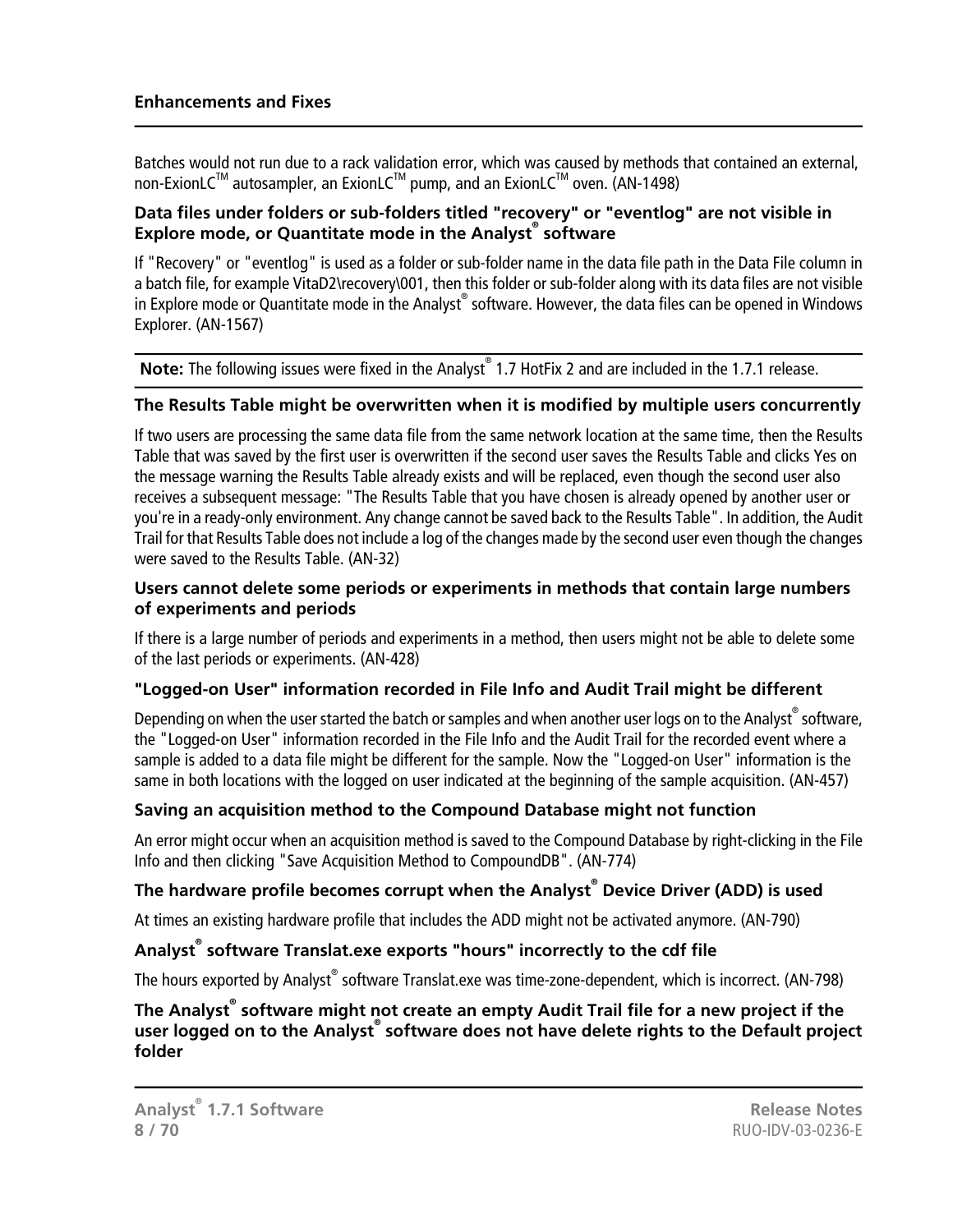If the user logged on the Analyst® software does not have delete rights to the Analyst Data or Default project folder and creates a project, then the new project will have entries in the Audit Trail unless there are no entries in the Audit Trail for the Default project. (AN-882)

#### **Compound Optimization CE max value is 130 even though 180 is set in the Parameter Settings**

For 3500, 4500, 5500, 6500, and 6500+ series of instruments, the maximum CE value is 130 in Compound Optimization containing though 180 is allowed in the Parameter Settings. (AN-1088)

#### **Export to Watson LIMS does not require that the Results Table is first saved**

When a user exports data from a Results Table using the Analyst $^\circ$  software scripting interface to Watson LIMS, the data can be exported even if the Results Table is not saved. (AN-1125)

#### **Unable to save or submit a batch that uses a quantitation method with long analyte names**

When a user tries to save or submit a batch that uses a quantitation method with long analyte names (64 characters or more), the user will get an error and will be unable to save or submit the batch. (AN-1237)

#### **A longer settling time might be set in a** *Scheduled* **MRMTM algorithm polarity switch method that is converted from a non-6500+ series of instrument using the Convert Methods script**

When converting a *Scheduled* MRM<sup>™</sup> algorithm polarity switch method from a non-6500+ instrument to a 6500+ instrument using the Convert Methods script, a longer settling time from the non-6500+ instrument might be retained in the new method. (AN-1281)

#### **The Method Converter script might change the CAD gas setting on the converted method**

When converting a method in which the CAD gas setting will be changed from a numerical value to Simplified settings or vice versa (such as from 6 to Low), the CAD gas setting will be changed to the default CAD gas setting in the Parameter Settings of the instrument to which the method is converted. (AN-1283)

#### **With a local user logged on to Microsoft Windows, a network user cannot log on the Analyst® software in Mixed Mode using the User Principle Name (UPN) format**

When a local user is logged on to Microsoft Windows, but a network user is trying to log on the Analyst $^\circ$  software in Mixed Mode using the User Principle Name (UPN) format (UserName@InternetDomain), the Analyst® software will not open. (AN-1320)

#### **UV Data is not shown correctly in Reporter**

When a user tries to print a Results Table using Reporter, the UV graph might be incorrect. The negative absorbance is not shown. (AN-1329)

#### **The Audit Trail becomes unreadable if the change reason in the Audit Trail popup dialog contains a special character, back quote (`), or tilde (~)**

When entering the change reason in the Audit Trail dialog, the user is allowed to enter a special character, back quote (`), or tilde (~). However, these special characters will make the Audit Trail records unreadable. This issue has been fixed by preventing the user from entering these special characters. (AN-1331)

#### **Users are unable to configure the Left Solvent or Right Solvent for Agilent 1260 pumps in the Analyst® software Method Editor**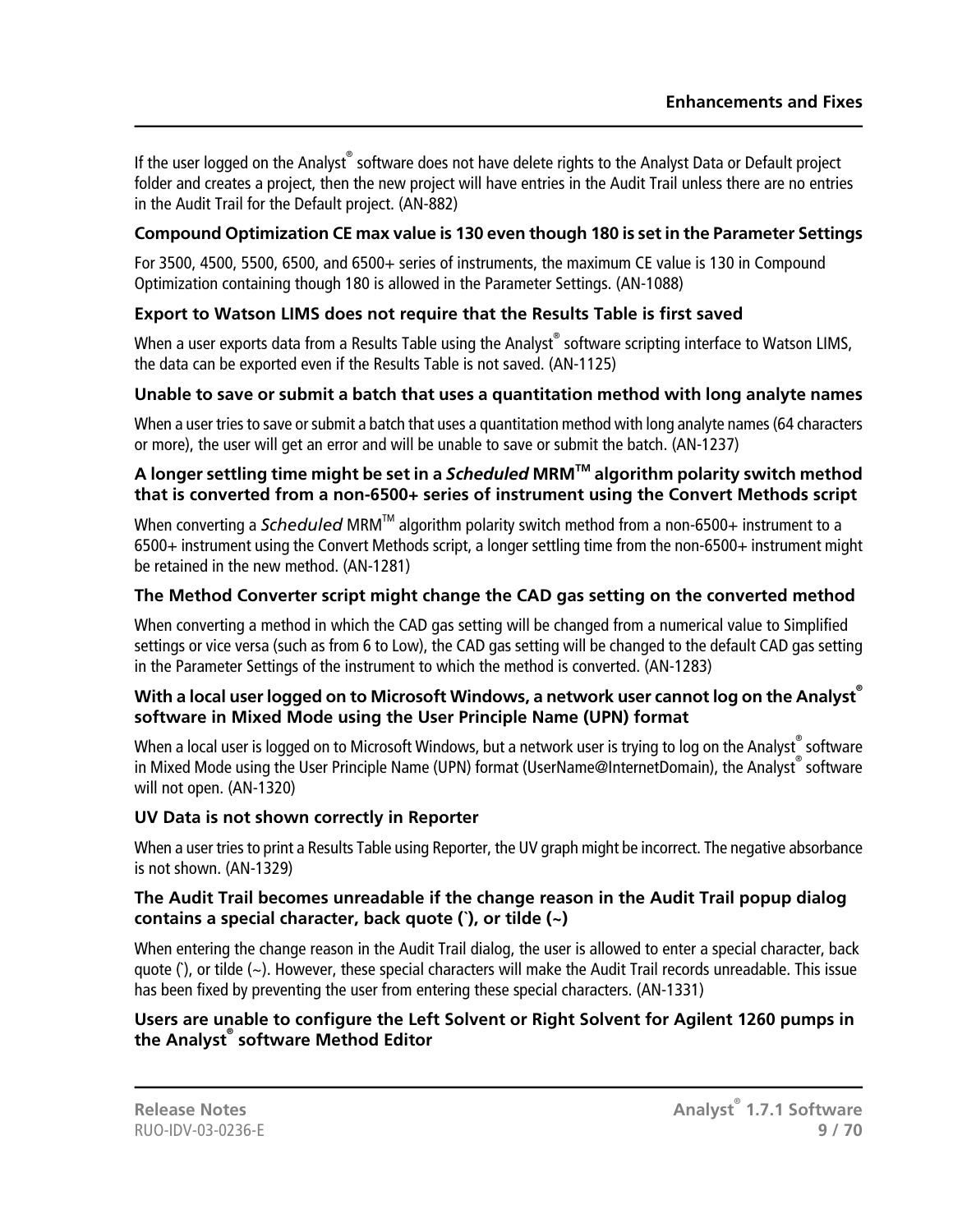When the active hardware profile contains an Agilent 1260 pump, the user is unable to configure the Left Solvent or Right Solvent because there is no option to choose A1 or A2, B1 or B2. (AN-1356)

#### **Printing a report using Reporter with Office 2013 or 2016 on a computer configured with the Windows operating system might not function**

Printing a report using Reporter with Office 2013 or 2016 on a computer configured with the Windows 10 operating system might result in an error, which depends on the Windows update versions. (AN-1388)

**Note:** The following issues were fixed in the Analyst® 1.7 HotFix 3 and are included in the 1.7.1 release.

#### **Delete rights are required to create a report using the Reporter Software**

Users must have Delete rights to any data folder used to create a report using the Reporter software or in which a new report is saved.

Users can now save reports using a new name, however, the PDF report functionality and the ability to overwrite an existing report in any format is still an issue. Refer to the *Notes on Use* section. (AN-358)

#### **The time stamp for a Results Table is updated when the Audit Trail data for the Results Table is opened**

The "Date modified" time stamp of a Results Table is updated when the Audit Trail data for the Results Table is opened. The data is not changed and there is no data integrity issue caused by this particular time stamp update. (AN-1212)

#### **Incorrect method validation on Retention time (RT) when saving a** *Scheduled* **MRMTM algorithm method that has the Scheduled Ionization check box selected**

The RT and the Duration values in a method where Scheduled Ionization is selected might trigger an incorrect warning message indicating that at least one RT value exceeds the method duration when a *Scheduled* MRM<sup>IM</sup> algorithm method is saved. The message includes the option of clicking OK or Cancel. Click OK to save the method. (AN-1359)

#### **The user logged on to the Analyst® software requires Delete rights to retain the changes made to the mass spectrometer tuning after switching modes**

For 6500 and 6500+ series systems, the software might not retain the changes made to instrument tuning after switching the hardware profile between High Mass and Low Mass modes, if the user logged on to the Analyst<sup>®</sup> software does not have Delete rights to the API Instrument folder, or if the \*.Analyst Backup file (example: InstrumentData.ins.model 29, config HM (system use only - do not alter).Analyst Backup) for the mode being tuned exists in the API Instrument\Instrument Data folder before the mass spectrometer is switched to another mass mode. (AN-1382)

#### **Possible incorrect Audit Map used for Results Tables created in a new root directory**

Regardless of which Audit Map is applied to the Default project, after a new root directory is created, any Results Table created in this new root directory use the Default Audit Map even though the active audit map is correct for the Default project and any project created in the same root directory. (AN-1396)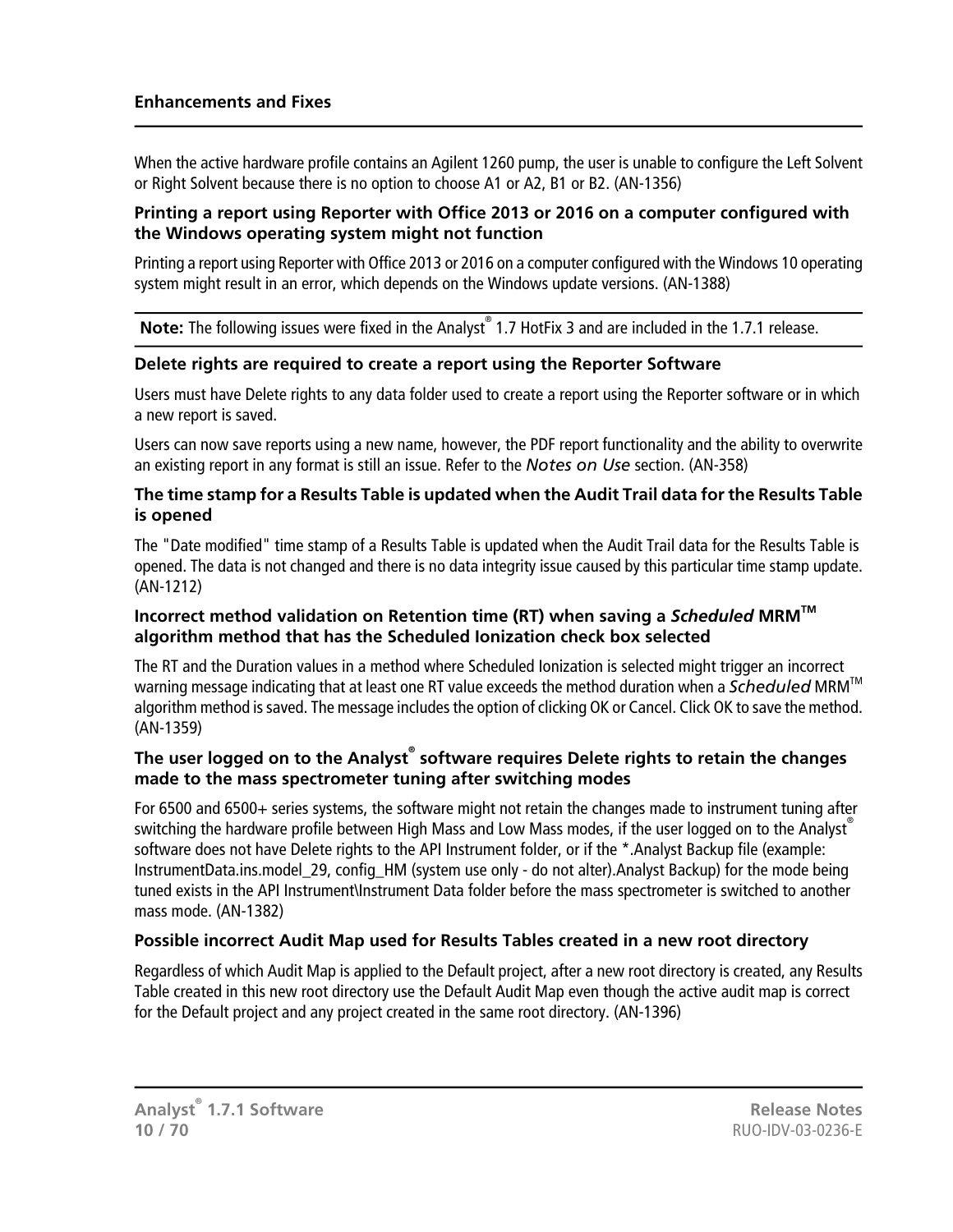#### **Sample acquisition from the Control Rack does not function for the ExionLCTM multisampler and anyExionLCTM autosampler using Rack Changer**

When an ExionLC™ multisampler or ExionLC™ autosampler with Rack Changer is used and a vial position from the Control Rack (vial positions from 20001 to 20010, for washing) is selected for a sample in a batch, then the acquisition of this sample will be aborted. (AN-1420)

#### **Sample acquisition from the Control Rack does not function for the Shimadzu Multisampler and any Shimadzu autosampler using Rack Changer**

When a Shimadzu multisampler or Shimadzu autosampler with Rack Changer is used and a vial position from the Control Rack (vial positions from 20001 to 20010, for washing) is selected for a sample in a batch, then the acquisition of this sample will be aborted. (AN-1421)

#### **Unable to submit a batch using a method containing a Rack Changer for ShimadzuSIL A\_20 and 20\_AXR autosampler**

When a batch is submitted using an acquisition method that contains a ShimadzuSIL A\_20 autosampler or a Shimadzu 20\_AXR autosampler with Rack Changer, the Submit button is not available and a message that the method is invalid and the Plate Code specified in the batch does not match the Sample Rack selected in the method is shown. (AN-1437)

#### **Equilibration cannot be run using a method that contains a Shimadzu Rack Changer or Multisampler**

When the system is equilibrated using an acquisition method that contains a Shimadzu Rack Changer or Shimadzu Multisampler, the method is not loaded to the pumps and the column oven for equilibration. (AN-1450)

#### **Compound Optimization FIA might fail on a Windows 10 computer**

On some Windows 10 computers, Compound Optimization FIA might fail due to an error. (AN-1453)

#### **Data acquisition using a method with Scheduled Ionization selected might start earlier than the Start Time specified in the method**

If the Start Time in an acquisition method that has Scheduled Ionization selected is set to start data acquisition after 3 minutes, then the data acquisition might start earlier than the Start Time specified in the method. (AN-1457)

#### **Analyst® software only shows three pumps in the hardware profile and File Info when four Shimadzu pumps are configured**

When a hardware profile is created with four Shimadzu pumps configured, only three pumps are shown in the hardware profile. In the Method Editor, all four pumps can be used. However, only three pumps are shown in the File Info for the data file acquired using this method even though all four pumps were used for data acquisition. (AN-1461)

#### **Projects created by users who do not have Modify rights to the root directory will not record any project events in the audit trail**

The audit trail for a project created by a user who does not have Modify rights to the root directory (Analyst Data folder) when the project was created will not record any project events, regardless of the user logged on to the Analyst® software. This issue only exists in Analyst® 1.7 with HotFix 2. After the HotFix is installed, project events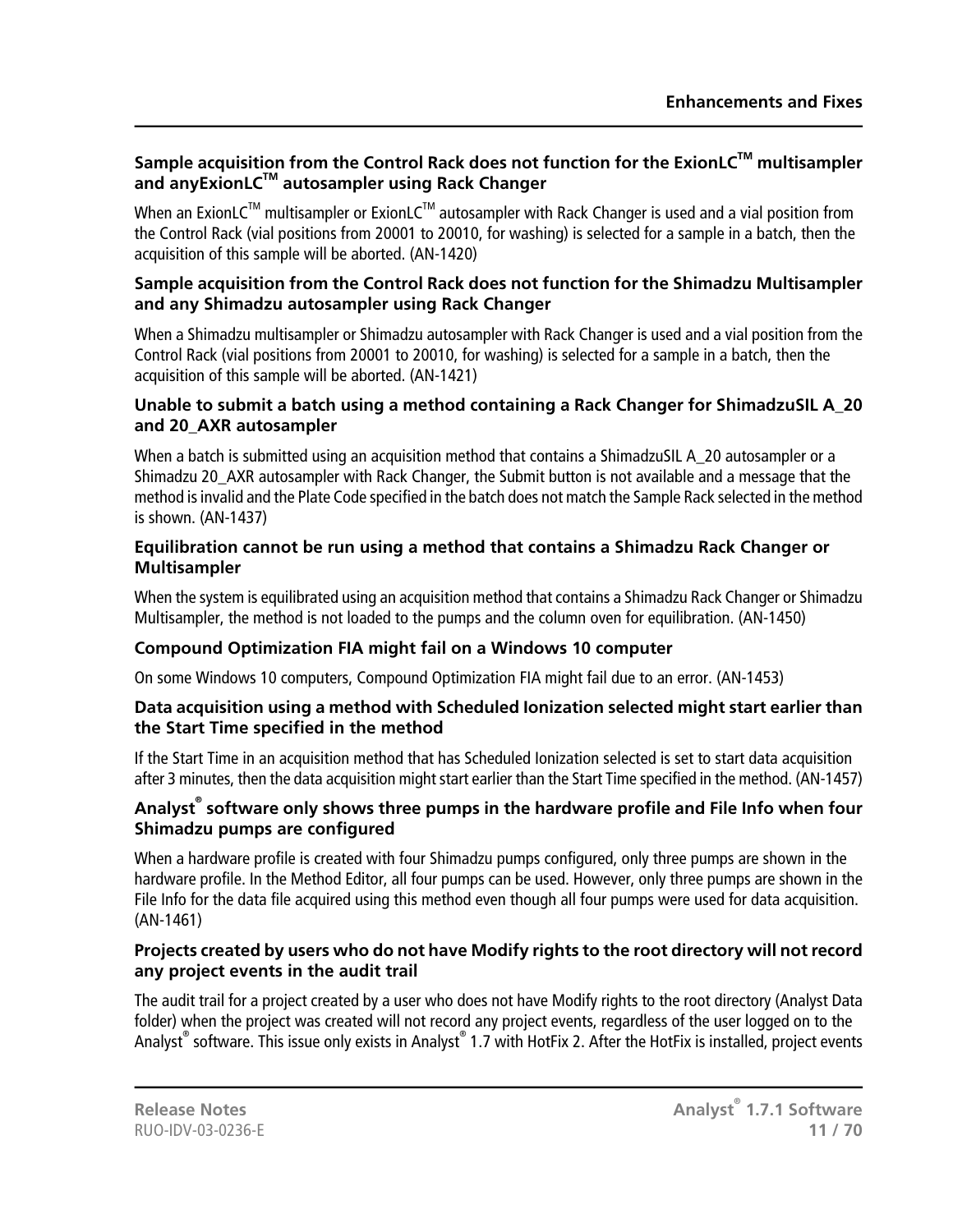will be recorded in the project. However, any events that occurred in the Analyst® 1.7 with HotFix 2 will not be recovered as they were never recorded. (AN-1472)

#### **Firmware and configuration table upgrade on 4500 QTRAP® instruments**

After a firmware and configuration table are upgraded on a 4500 QTRAP® instrument, the instrument must be reset by pressing the red Reset button on the instrument or by turning the mass spectrometer off and then on. This issue is fixed by using the firmware PIL1801 or later.

#### **Acquisition will stop if missing vials are detected when ExionLCTM autosamplers are used**

Within the Queue Options window (**Tools > Settings > Queue Options** ), users are able to select the option **Fail whole batch in case of missing vial**. However, with ExionLCTM autosamplers, the batch will fail when a missing vial is encountered, whether or not this option is set. The failed sample will include an error message stating that a missing vial was encountered. This issue is fixed by using the updated MIMIC2 driver. (AN-1459)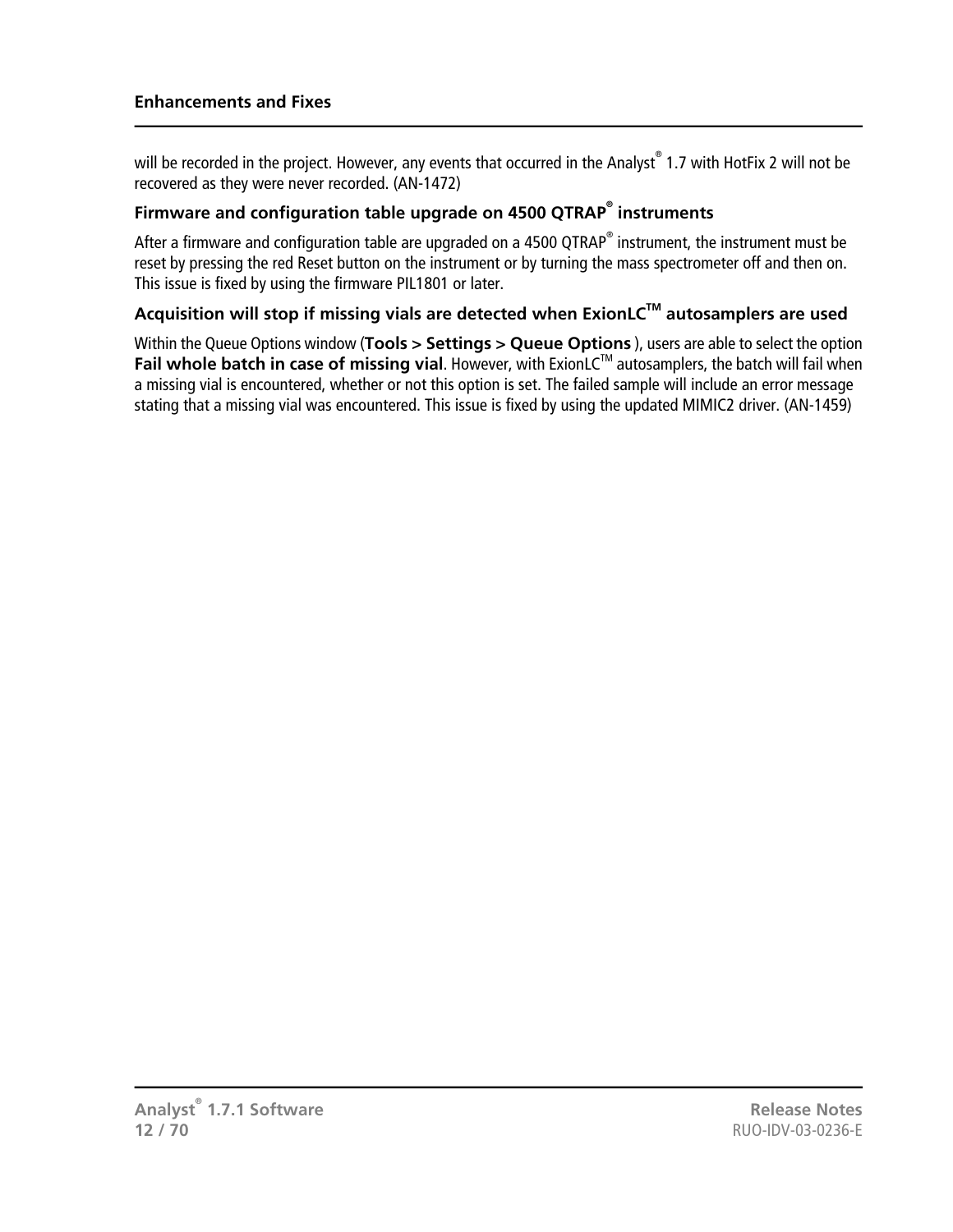<span id="page-12-0"></span>The following is a list of known issues, limitations, and important notes on using the software. There might be other issues or limitations with the Analyst® software in addition to those listed in this section. If you find additional issues, contact SCIEX at [sciex.com/request-support](https://sciex.com/request-support).

<span id="page-12-1"></span>In general, if the Analyst® software is not responding, then restarting the software might help. If this does not work, then restart the computer to make sure the AnalystService and device drivers restart.

## **Guidance for Antivirus and Backup Software**

Many widely-used applications can be configured to either disable real-time protection, or ignore certain file-types (for example, rdb, wiff, and wiff.scan files). Failure to do so might result in either failed acquisitions or acquisitions that take longer to complete than expected.

<span id="page-12-2"></span>In general, the antivirus or backup software on the Analyst® software acquisition workstations should be configured in a manner that disables real-time scanning and archiving of files in the Analyst Data folder. For more information, refer to [CyberSecurity](#page-68-4).

## **Guidance on File Encryption**

<span id="page-12-3"></span>When using software to encrypt the contents of your hard drive, make sure that the Analyst Data folder is not encrypted. Encrypting this folder might result in failed acquisitions or corrupted data files.

### **Notes on Use**

#### **Changes to Instrument Optimization**

- The results file for the Instrument Optimization results summary is changed to PDF format.
- Instrument Optimization now requires Microsoft Office Word 2013 or 2016 or Office 365 to be installed.
- Do not create customized csv files in the <drive:>\Analyst Data\Projects\API Instrument\Instrument Optimization\Settings folder. In this folder, only the files installed by the Analyst® software are supported. (AN-1551)

The Analyst<sup>®</sup> software and the Analyst® Administration Console (AAC) do not support cross-domain login. The Analyst<sup>®</sup> software computer, the AAC computer, and the network users should be on the same network domain.

#### **Auditing**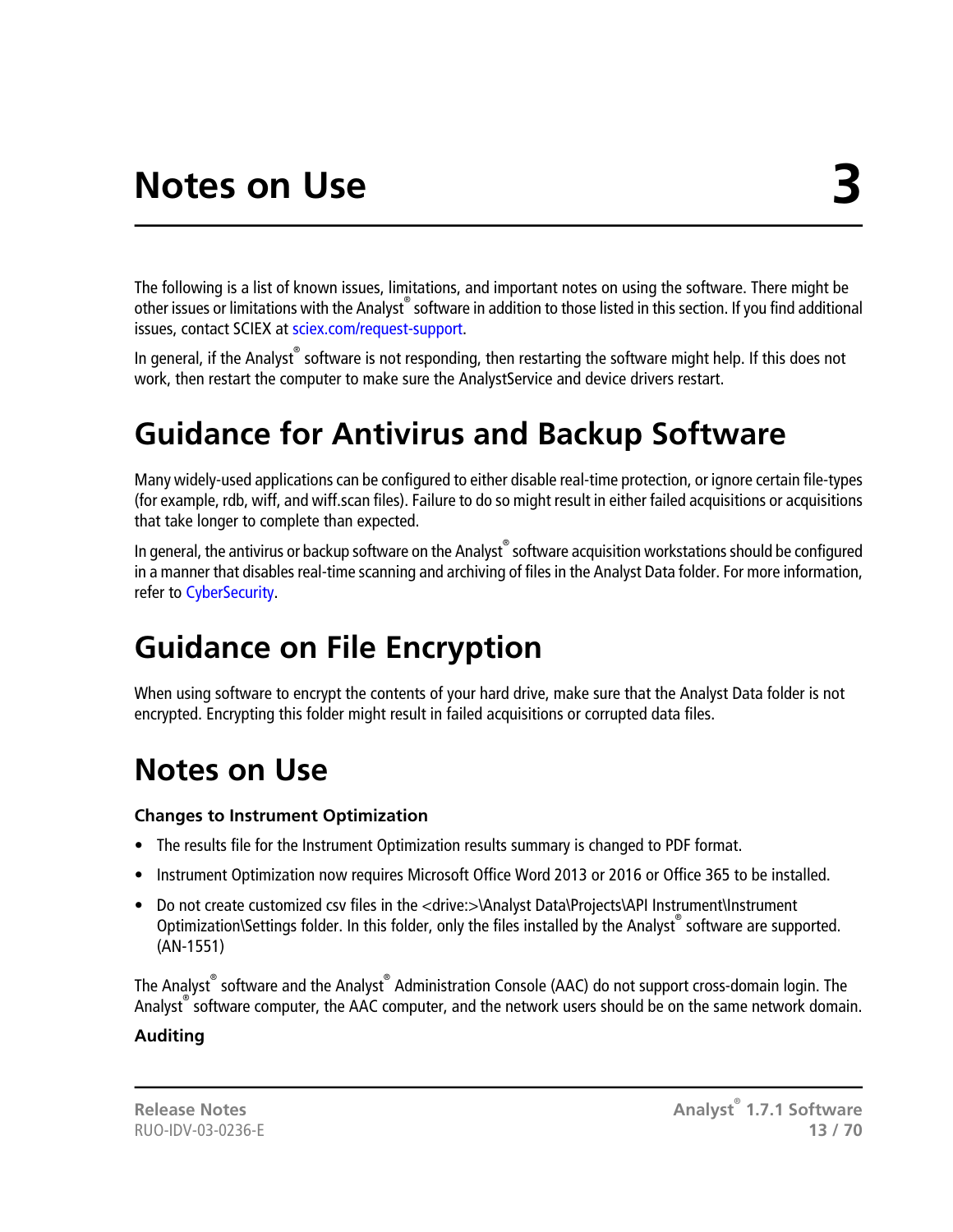- In the Audit Map Settings for the Instrument Audit Trail, the following events, even if they are selected in the "Audited" column, are not used to audit the Resolution Table or Calibration Table related events in the Analyst® software:
	- Resolution Table(s) replaced
	- Resolution Table added
	- Mass Calibration Table and Resolution Table changed

Instead, the following four events are used for auditing the events of adding or changing the Resolution or Calibration Tables:

- Resolution Tables replaced No Prompt (This event is used to audit Resolution Table changes using any method and to audit the printing of the Resolution Table)
- Mass Calibration Tables replaced (This event is used to audit Calibration Table changes made ONLY in the editor and to audit the printing of the Calibration Table)
- Mass Calibration Table added (This event is used to audit when a new Calibration Table is created)
- Mass Calibration Tables replaced No Prompt (This event is used to audit the Calibration Table changes made through all the other methods other than those previously stated)

Therefore, the use of the Full Audit Map for the Instrument Audit Trail, whether or not the Full Audit Map triggers an E-signature for the Calibration Table change, depends on how the changes were made, that is, in the Instrument Data Editor, by Instrument Optimization, through the Analyst Access Object (AAO), or in the advanced calibration table). A change to the Resolution Table, however, does not trigger an E-signature.

- Do not rename part of a data file, for example, the wiff.scan file is renamed but the associated wiff file is not renamed. Changing part of the data file name prevents the Audit Trail from recording the event correctly when a user attempts to open the data file. (AN-1370)
- On a computer configured with the Microsoft Windows 10 operating system, if the user who logs on to the Analyst® software in Mixed Mode is a different user than the user who is logged on to the computer, then the Audit Trail record printing function is not available. The Microsoft Windows 10 component that the Analyst<sup>®</sup> software uses to print has a known limitation that prevents different users from doing so. In addition, opening the Analyst® software as a different user in Integrated Mode or Single User Mode is not supported. (AN-1358)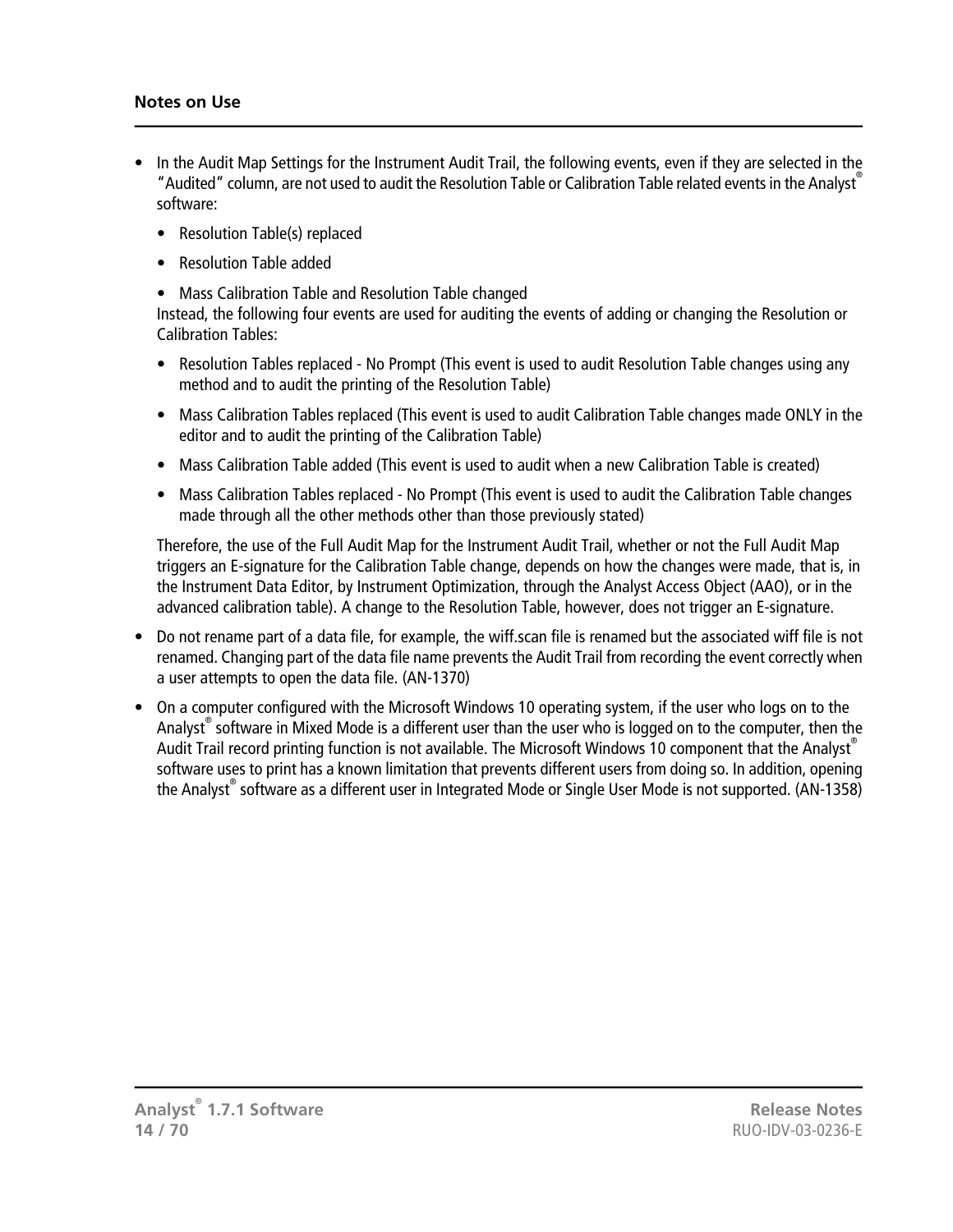• The Audit Map for a Results Table Audit Map has a "Modified" date-time that is different than the "Modified" date-time shown under the Projects node or in a Windows folder

In the Audit Trail Manager, the Audit Map associated with a Results Table (accessed under the Results Tables node) might have a "Modified" date-time that is different than the "Modified" date-time shown with the project node (accessed under the Projects node) or in a Windows folder. This issue can happen with Results Tables created using the factory installed Audit Maps (cam files in the Project Information subfolder). To resolve this difference, in the Audit Trail Manager, select a project under the Projects node and then click the Settings tab. Select each factory installed Audit Map and then click Save. From this point on, the Audit Map date-times for Results Tables created with the Audit Maps will match the date-times shown with the project node.

This issue will only occur if an existing Analyst Data folder was used to upgrade to Analyst® 1.7 with HotFix 1, and then upgrade to a later version, or to directly upgrade to the Analyst® 1.7.1 software from the Analyst® 1.6.3 software.

#### **Use the DT parameter to control the temperature**

If a NanoSpray® or OptiFlow<sup>™</sup> Turbo V ion source with a Nano probe installed is used in conjunction with the SelexION<sup>®</sup> technology, then leave the IHT at its default value. Do not change the IHT setting. The DT parameter should be used to control the temperature.

#### **The Review option is not supported when the Results Table uses these certain layouts**

When an internal standard is re-integrated, the Review button in the History column for the audit record for that operation is not available. This feature has been disabled. The Review option is not supported when the Results Table uses these layouts: Summary, Analyst Group, Sample Type. A message is shown prompting the user to switch to either Full Layout or Analyte Layout for the analyte of interest. The Review option is also not supported if Peak Review is configured to review internal standards before all analytes. In this case, Peak Review shows the internal standard chromatogram and not the analyte chromatogram being reviewed. In the Peak Review Options, use either "Don't review internal standards" or "Review with each analyte". (AN-1103)

#### **Users must have Delete rights for the folder where a created PDF report is saved**

When the Analyst® Reporter is used to create a PDF report, the user must have Delete rights for the folder where the created report is saved. Otherwise, the operation fails with an error and a temporary (tmp) file is left in the destination folder. Furthermore, when the Analyst® Reporter is used to overwrite an existing report in any format (Word, PDF, HTML), the user must have delete rights in the destination folder. Otherwise, the operation fails with an error. (AN-358)

#### **Delay Time does not function correctly in a multi-period method**

When using the Delay Time option for the first period in a multi-period method, the periods after the first one finish prematurely. Do not use the Delay Time option for an MRM method, especially for multi-period methods. To achieve the same goal, an MRM or *Scheduled* MRMTM method with Scheduled Ionization can be used. (AN-1394)

#### **Updates to the removal and installation of the Convert Methods script**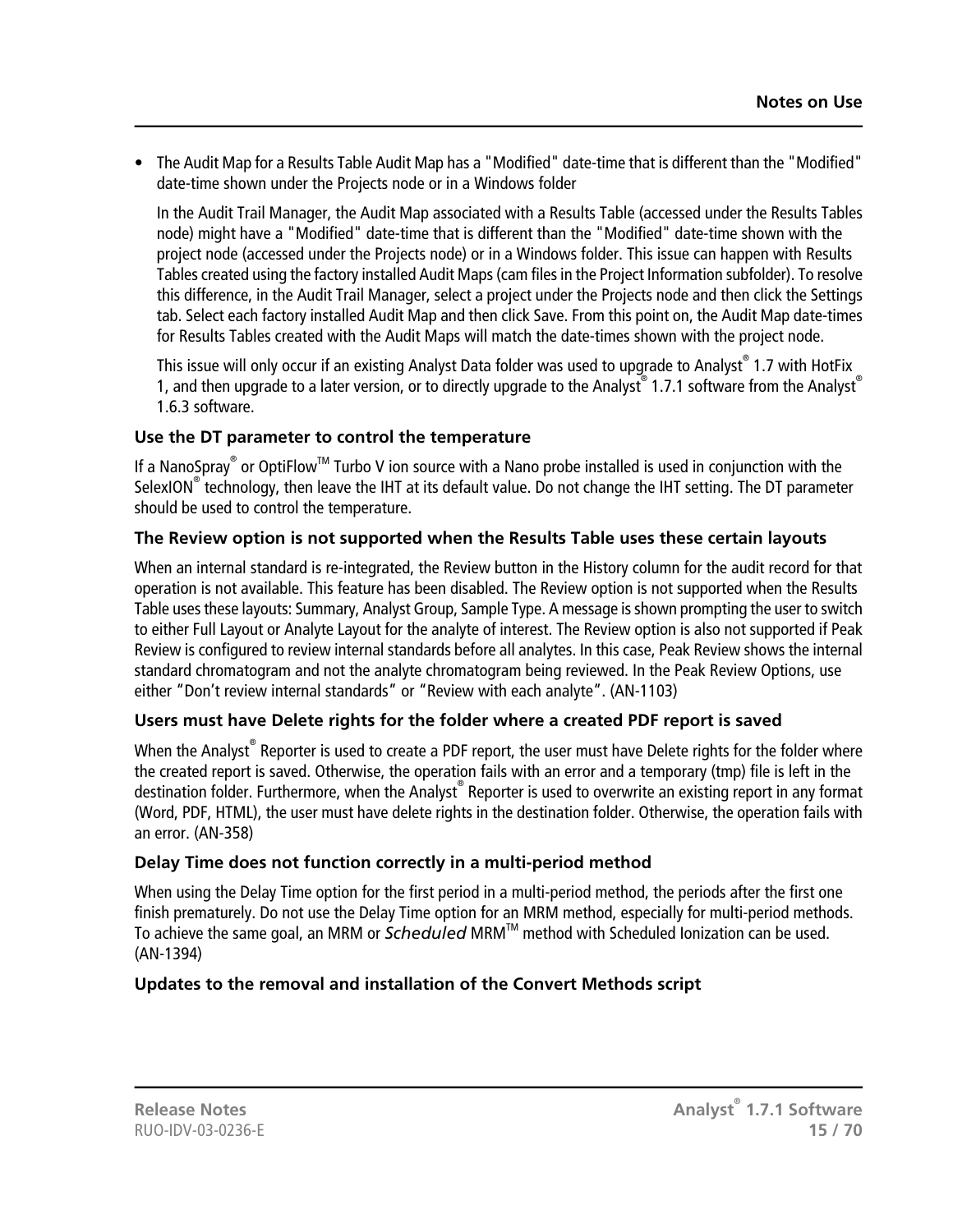#### **Notes on Use**

If the Convert Methods script is currently installed on the system, then remove the script using the Uninstall or change a program option in the Control Panel, and then install the script again after the Analyst® 1.7.1 software. The script installer is located at:

- On a computer configured with the Windows 7, 32-bit operating system: <*drive*:>\Program Files\Analyst\Scripts\Convert Methods.
- On a computer configured with the Windows 7, 64-bit or Microsoft Windows 10, 64-bit computer operating system: <*drive*:>\Program Files (x86)\Analyst\Scripts\Convert Methods.

#### **Updates to the removal and installation of the sMRM Calculator script**

If the sMRM Calculator script is currently installed on the system, then remove the script using the Uninstall or change a program option in the Control Panel, and then install the script again after the Analyst® 1.7.1 software is installed. The script installer is located at:

- On a computer configured with the Windows 7, 32-bit operating system: <*drive*:>\Program Files\Analyst\Scripts\sMRM Calculator.
- On a computer configured with the Windows 7, 64-bit or Microsoft Windows 10, 64-bit computer operating system: <*drive*:>\Program Files (x86)\Analyst\Scripts\sMRM Calculator.

#### **Domain field is not available in the Analyst - Logon Information dialog**

The Domain field has been removed from the Analyst - Logon Information dialog if the software is configured to use Mixed mode security. The Domain field is only available if the Analyst® Administrator Console (AAC) is used. The user name field can be in SAM (**domain\username**) or UPN (**username@domain.com**) format. (AN-1564)

#### **Update acquisition methods if rinse mode options are changed**

Each acquisition method is specific for each hardware profile. If a user edits the hardware profile containing a Shimadzu LC 20 series autosampler and clears the "Rinse Pump Installed" check box, then the acquisition methods created with one of these rinse mode options (before aspiration, after aspiration, before and after aspiration) using the original hardware profile must be saved again after the hardware profile activated. (AN-1143)

#### **The Settling Time field for** *Scheduled* **MRMTM algorithm experiments is disabled for all mass spectrometer models except for 5500+ and 6500+ series systems**

The Settling Time field for *Scheduled* MRMTM algorithm experiments has been disabled for all mass spectrometer models except for 5500+ and 6500+ series systems. For other mass spectrometer models, the values being used are defined in the software and not in the Method Editor user interface.

#### **Do not modify the computer date and time after the Analyst® 1.7.1 software is installed**

For both node-locked and server-based licensing, make sure that the computer date and time is correct on both the client computer and the server before installing the Analyst® software. After the Analyst® 1.7.1 software is installed, manually modifying the date and time might invalidate the license and cause users to be unable to log into the Analyst<sup>®</sup> software.

#### **Delay Time behavior in an MRM scan is different than in a** *Scheduled* **MRMTM scan**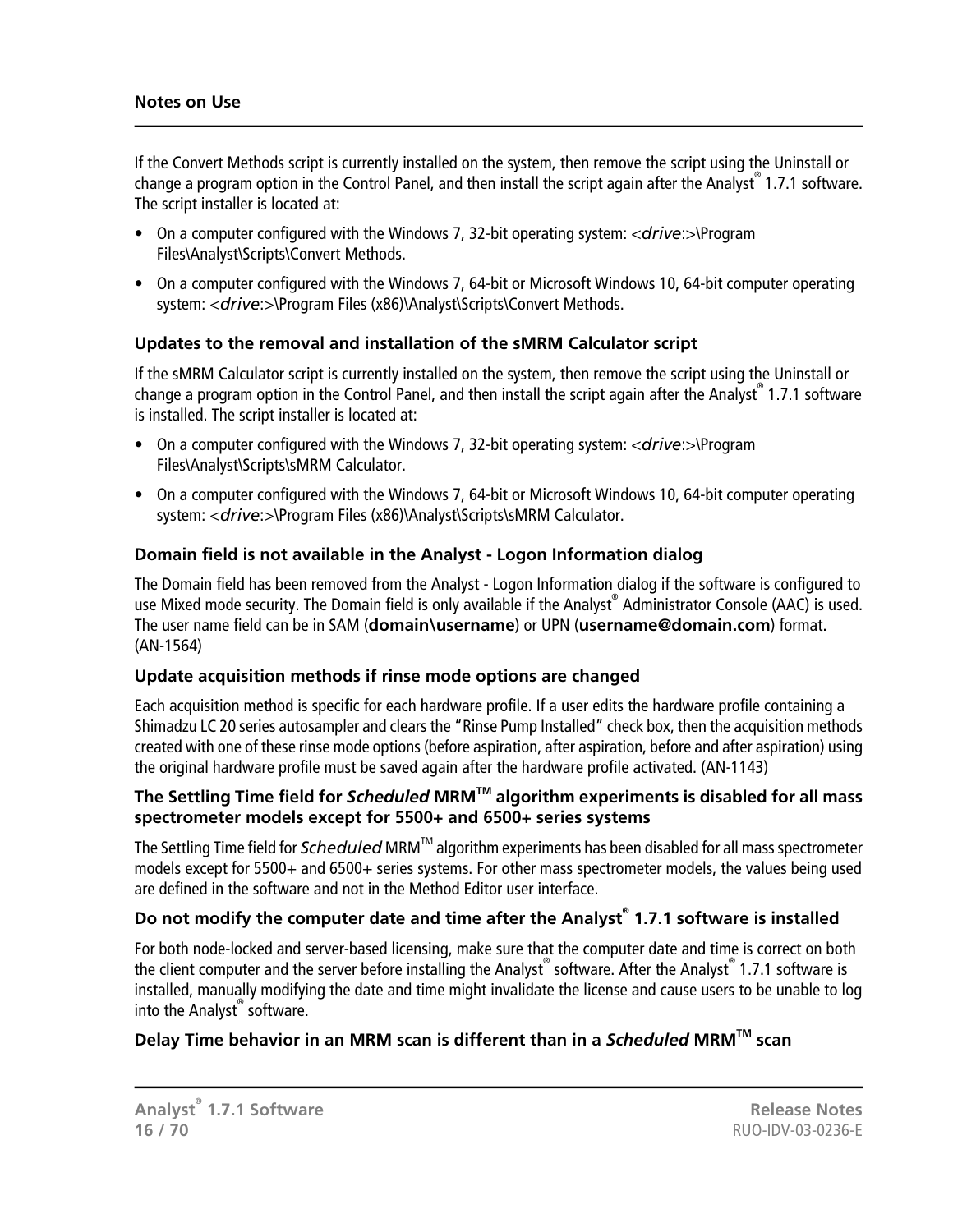For a period that contains dynamic scans such as a *Scheduled* MRMTM experiment, a scan using DFT, or IDA experiments, the delay time should be less than the period duration. The MS acquisition duration is the Duration minus the Delay Time in minutes, and the MS period duration is the Duration. For a period that contains only non-dynamic scans, such as one or more MRM experiments that is not looped with a *Scheduled* MRMTM or a scan using DFT or an IDA criteria, the MS acquisition duration is the Duration, and the MS period duration is the Duration plus the Delay Time in minutes.

#### **LC Help and Analyst® Software Help**

If an LC Help is open, then opening the Analyst® Help automatically closes the LC Help. If both Help files must to be open, then open the LC Help after opening the Analyst® Help.

#### **Convert Methods Script**

Converting methods from High Mass mode to Low Mass mode is not supported. Users also cannot convert a method with a mass above the mass range limit of the mass spectrometer in the active hardware profile.

#### **The Analyst® 1.7.1 software starts acquiring without waiting for the column oven temperature to reach the set temperature**

When an ExionLC $^{\text{\tiny{\textsf{TM}}}}$  column oven is used in the acquisition method, then the Analyst $^{\text{\tiny{\textsf{C}}}}$  software will start acquiring without waiting for the column oven temperature to reach the set temperature if the **Wait for temperature equilibration before run** checkbox is selected and the WAIT TIME is set to 0 on for the column oven.

If the WAIT TIME for the column oven is manually set to 0, then make sure to equilibrate the system and wait for 10 to 15 minutes after the column oven has reached the set temperature before submitting any samples. Alternatively, set the WAIT TIME to a value equal to any integer from 1 to 10 and then select the **Wait for temperature equilibration before run** checkbox for the acquisition method. In this case, the software will wait for the WAIT TIME after the column oven temperature has reached the set temperature before the injection.

#### **For ExionLCTM system methods, the default pump stop time is longer than the default MS stop time**

When the ExionLC<sup>TM</sup> pump is being used and an acquisition method is created in the Analyst<sup>®</sup> software, the ExionLC™ pump has a default Stop Time of 10 minutes and the Analyst® software MS method is 5 minutes. The ExionLC<sup>TM</sup> method stop time should be adjusted to be appropriate for the MS method. To avoid any issues, use a method with an LC run time equal to or slightly longer than the MS method.

#### **ExionLCTM devices that are started manually must be manually stopped**

If the user manually starts an ExionLC<sup>TM</sup> pump or an ExionLC<sup>TM</sup> column oven from the Sciex LC Controller status

dialog by double-clicking <sup>ne th</sup>on the Status bar in the Analyst<sup>®</sup> software), then these devices remain on even after the hardware profile containing these devices is deactivated. The user might think that the devices are switched off. This could lead to the mobile phase running out and the column being dried out. If the ExionLC<sup>TM</sup> devices are started manually, then they must be turned off manually.

#### **The ExionLCTM 100 system is turned off when it is put in the standby mode**

The ExionLC<sup>TM</sup> 100 system turns off when the Analyst® software puts the ExionLC<sup>TM</sup> devices in standby mode either when the user clicks the **Standby** button or after the batch finished and reached the idle time specified in the Queue Options. This happens only with ExionLC™ 100 system. The hardware profile might still be activated during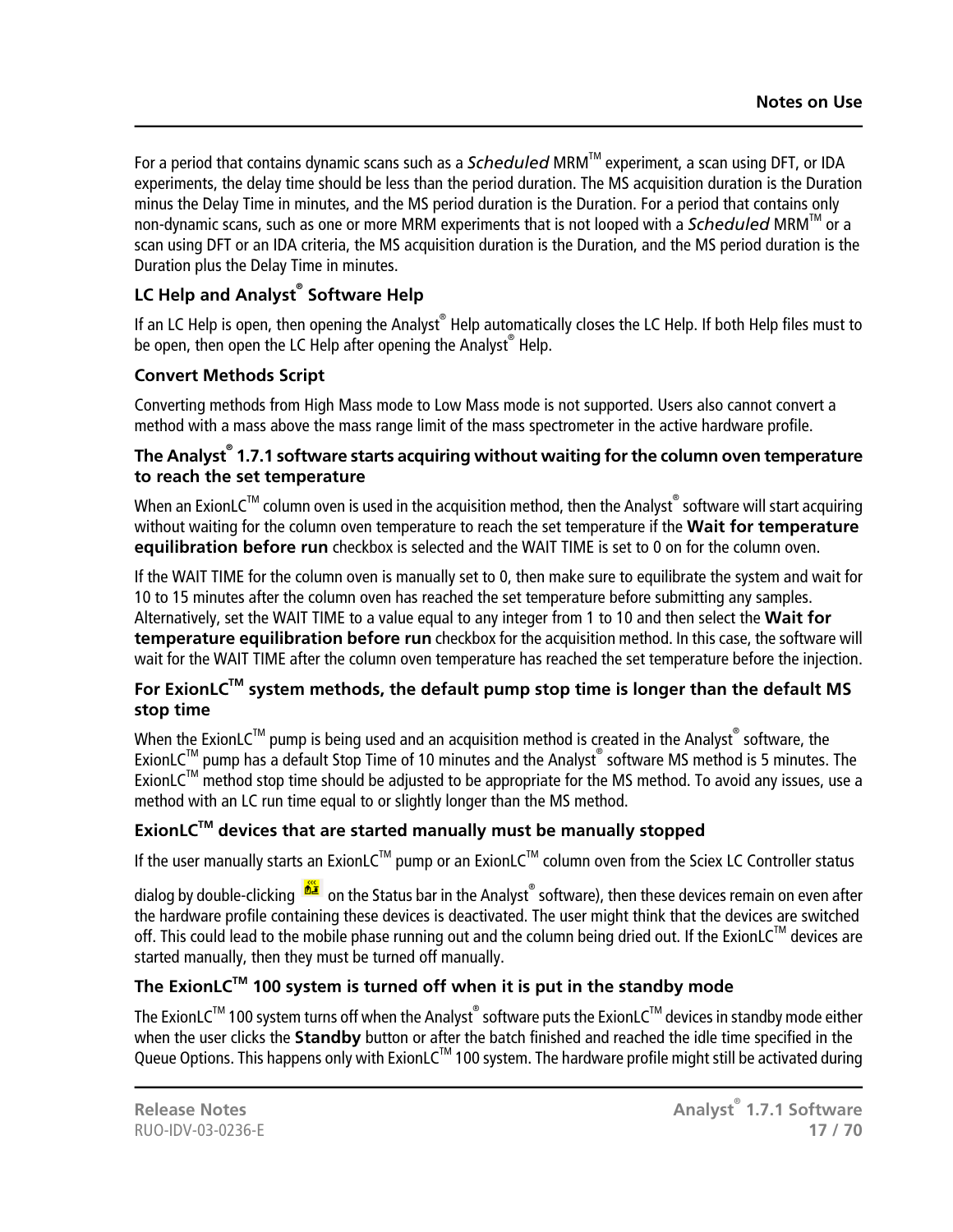this time. To start the ExionLC $^{\tau_{\sf M}}$ 100 system, manually turn on the system again either from the Sciex LC Controller status dialog or from the LC system front panel.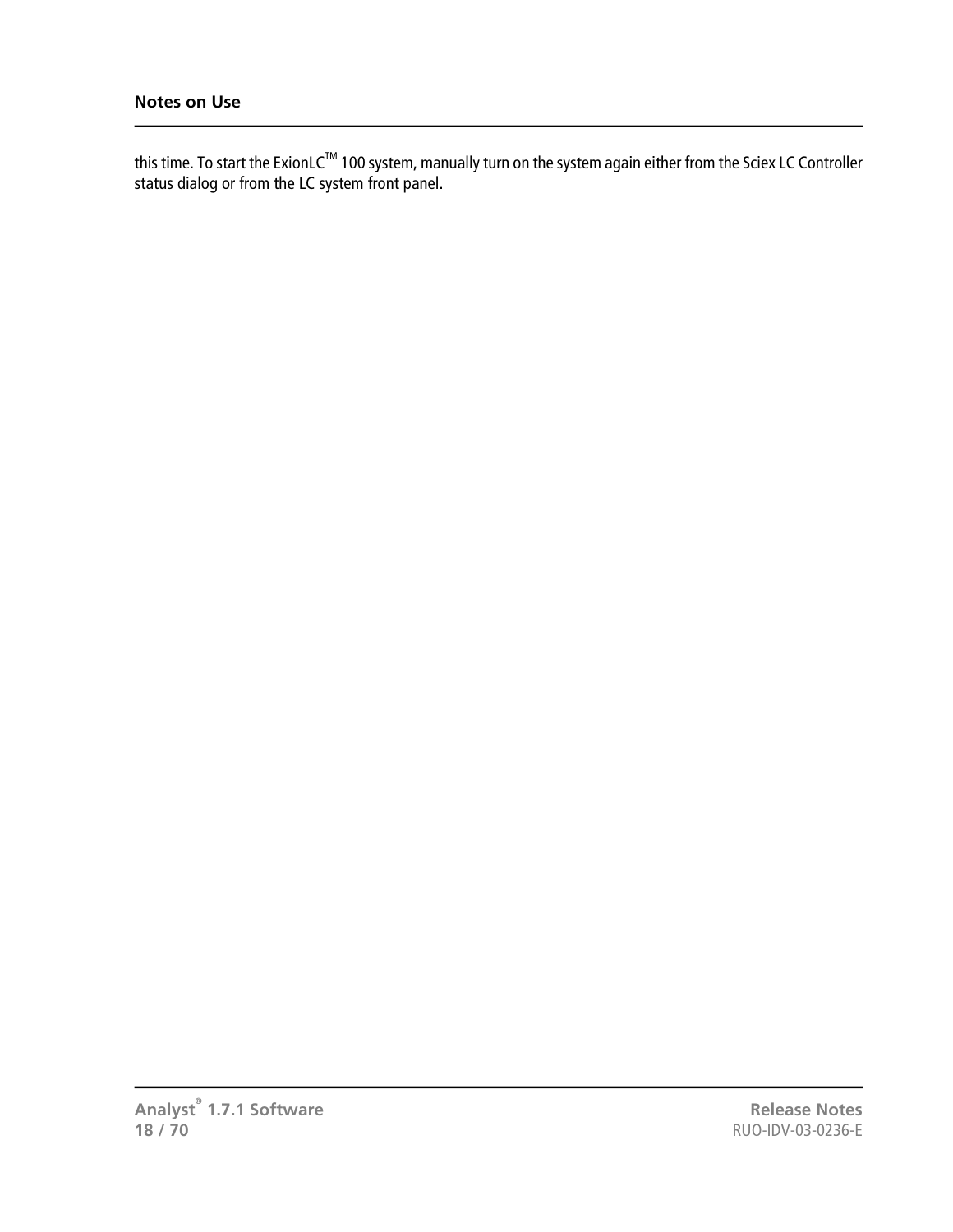<span id="page-18-1"></span><span id="page-18-0"></span>This section describes the known issues in the Analyst® 1.7.1 software.

# **Audit Trail**

#### **Instrument Audit Trail records NA in the User Name column for the Queue event when batches are moved**

The Instrument Audit Trail records NA for the user who moved the batches in the queue. To identify who moved the batches, search for the user name for the latest Security event with the Change Description "User successfully logged in", before the Queue event when batches were moved in the Instrument Audit Trail. (AN-1347)

#### **The audit trail time stamp for the Results Table changes when the computer time is changed**

When the computer time is changed, the audit trail time stamp for a Results Table reflects the change. However, the Project audit trail stays the same. (AN-746)

#### **Audit maps and QuantSettings.sdb might get overwritten during a fresh installation**

Audit maps and QuantSettings.sdb are overwritten during fresh installation of the Analyst® 1.7 Software with HotFix 1 using an existing Analyst Data folder. This happens if the time stamp of these files is before the time stamp of the factory shipped files. (AN-1101)

#### **The audit trail wrongly records that the Analyst Classic algorithm parameters changed when in fact the MQ III algorithm parameters changed**

When the MQ III algorithm is used for processing data, the audit trail wrongly records that Analyst Classic algorithm parameters, such as Area threshold and Noise threshold, were changed. This does not affect the data in any way. MQ III was used to process the data. (AN-403)

#### **Analyst® software use in an RDP (Remote Desktop Protocol) environment (that is Citrix)**

Accessing the Analyst<sup>®</sup> software using RDP is not recommended. Users who access the Analyst<sup>®</sup> software using RDP are logged in the Analyst® software audit trail. The logins of users at a workstation that is running RDP are recorded in the audit trail using the credentials of the first user.

#### **Special characters fix**

Although audit trail entries occurring after the installation of the Analyst® 1.5 software appear properly, this release does not address those entries made by prior versions of the Analyst® software. In some instances, records containing certain special characters not used in the English language (for example, é, ö) are not visible in the audit trail. However, they can still be retrieved by searching or filtering the audit trail by date. (ST 14394)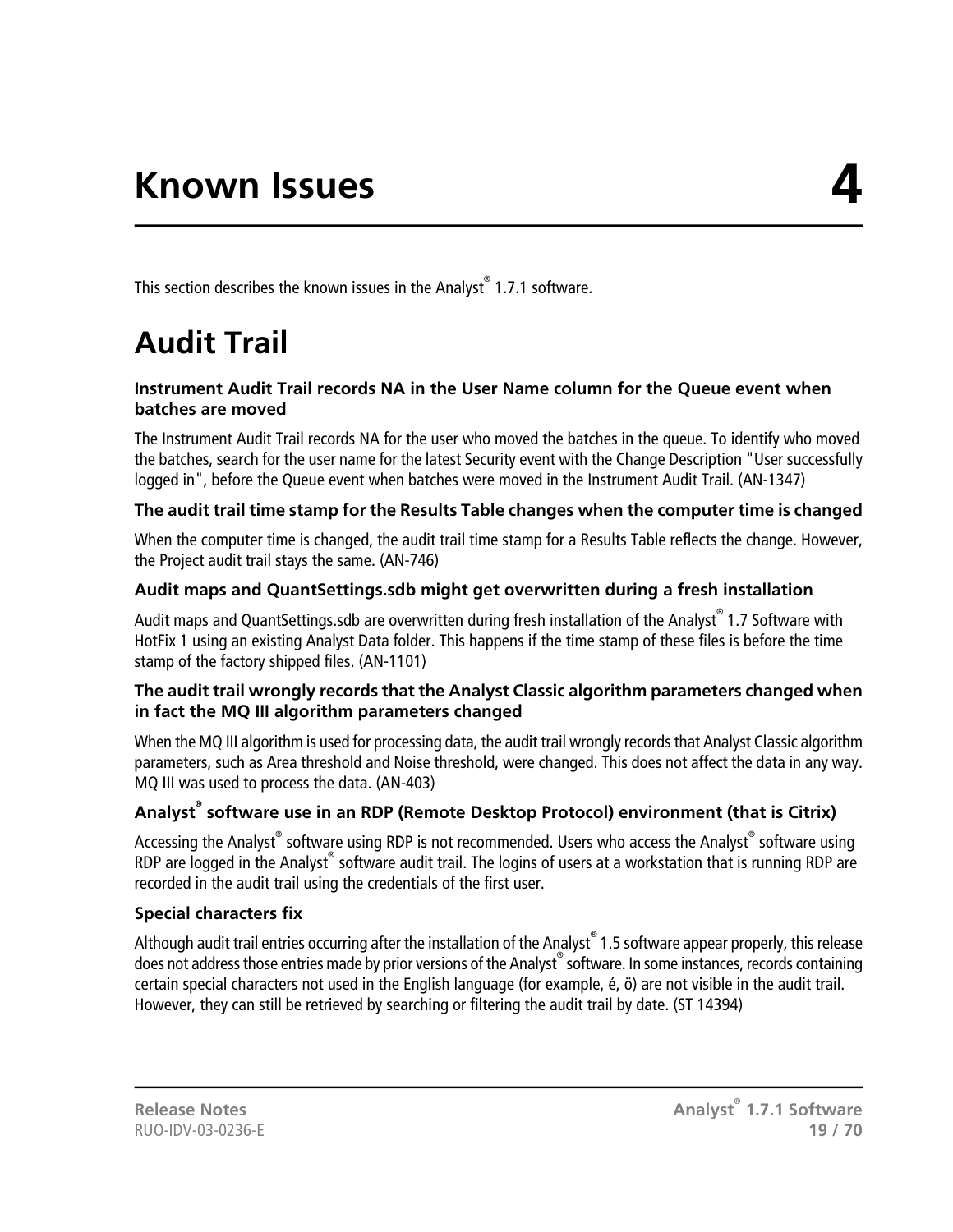#### **Known Issues**

Some specific special characters might not be shown properly following the installation of the Analyst $\degree$  software. Audit trail records are shown correctly, but these special characters are shown differently in the record. (ST 14394)

For example:

```
\overline{A} is shown as a box
```

```
\tilde{N} is shown as a G
```
 $\beta$  is shown as a superscript z

Avoid using the above characters in the audit trail.

#### **Wrong audit trail information with manual integration**

The information in the audit trail is incorrect when you choose to revert back to the manual integration results (that is, when Reject Manual Integration is set). The audit trail record shows Change Reason and E-signature even though they are not set to prompt for input. (SCR 13761)

#### **Audit events are cleared unexpectedly**

In the Audit Map Editor dialog, if you right-click the **Audited** column and then click **Fill Down**, the **Project Settings Have Been Changed** and **Instrument Settings Have Been Changed Events** check boxes might be cleared. Do not use **Fill Down** over these events. (SCR 14266)

#### **Closing the IDA file is not logged as an event in the audit trail**

If IDA data file is closed, then the event is not logged in the audit trail. (ST 9487)

#### **The Analyst® software stops responding when performing print preview**

If the user selects to print preview an audit trail that has more than 100 records using the **All Pages** menu option (right-click), then the Analyst® software might stop responding. The user can preview one page at a time using the **Current Page** menu option instead. (ST 4284)

#### **Audit trail printout columns are truncated**

When the user prints the audit trail in both Portrait and Landscape modes, some columns might be truncated. In some cases, this issue might be minimized by printing in Landscape mode. (ST 2261)

#### **The wrong module is recorded in the audit trail**

When you change a Quantitation algorithm to another algorithm, the audit trail incorrectly records the module name as "Build Acquisition Method". (ST 4922)

#### **An error ocurred during printing of a large audit trail**

Printing the audit trail from the active Results Table (**Tools > Audit Trail > Show**) might cause an error if there are more entries in the audit trail than can be printed on a single page. Print audit trails only from within the Audit Trail Manager (Menu Bar: **View > Audit Trail Manager** ). (ST 6374)

#### **Network time is used for audit events on a network server**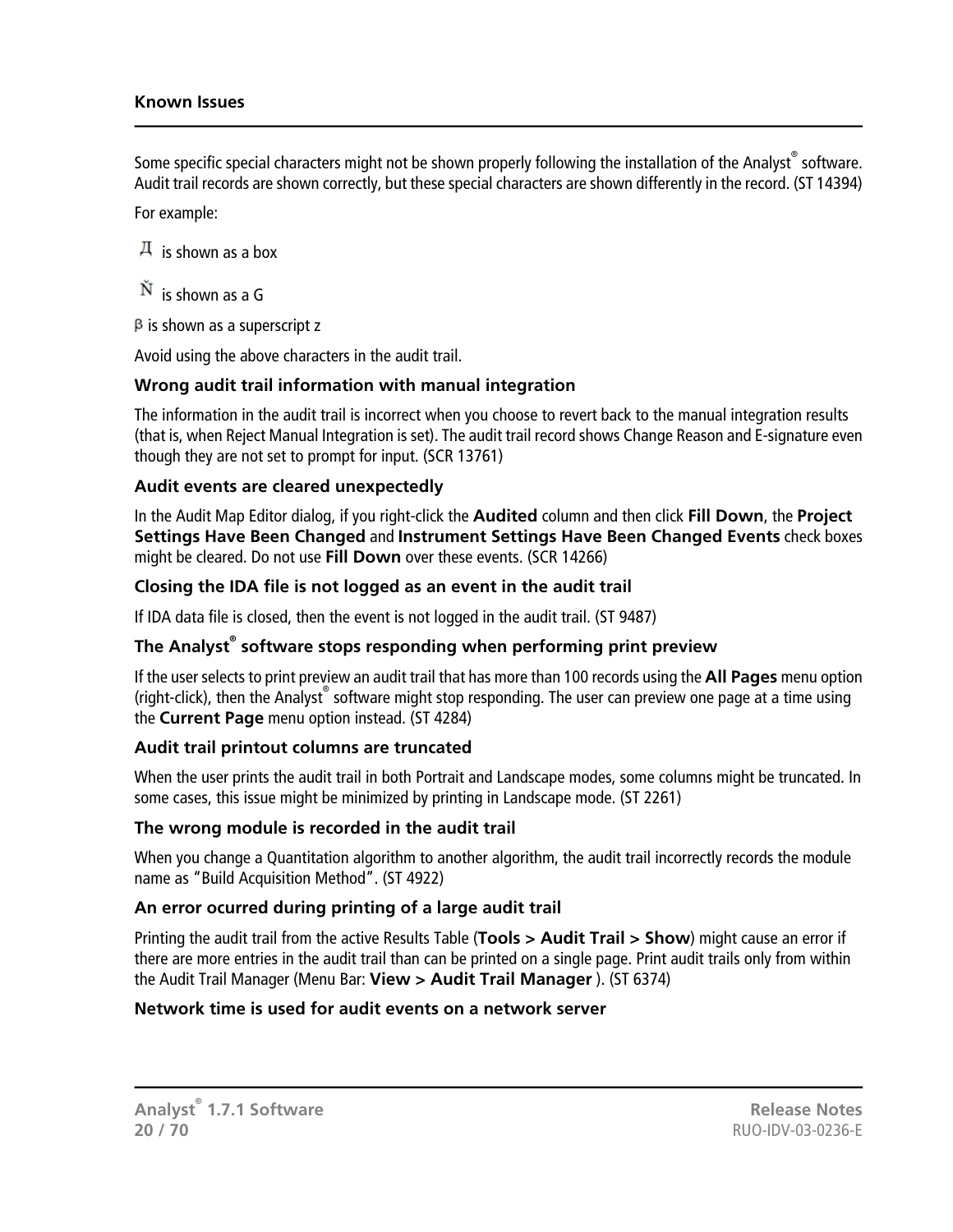When writing audit events to a project residing on a network file server, the audit information uses the network server clock time instead of the local computer time. This is expected behavior. (SCR 12390)

## <span id="page-20-0"></span>**Configure — Administration/Security**

#### **The Analyst® software toolbar might not refresh properly on the Microsoft Windows 10 operating system**

On the Windows 10 operating system, the Analyst® software toolbar might not refresh correctly and can cause some icons to turn black. After the Analyst® software window is minimized and then maximized, the user interface is refreshed correctly. (AN-1204)

#### **Error messages are generated when the screen is locked or unlocked and during auto logout in Mixed Mode security**

In Mixed mode security, when the screen is locked or unlocked the screen or during auto logout, the Analyst® software generates an error message repeatedly. When the screen is unlocked by an Administrator or Supervisor user, the same error message is shown, but the screen is unlocked. The same error message is shown when the Analyst® software logs out the current user after the time specified for the Auto Logout option has elapsed. (AN-427)

#### **User names must not contain spaces**

Although Windows supports the use of usernames containing spaces, the Analyst<sup>®</sup> software does not. If in Mixed Mode security, a user attempts to log into the software with a user name containing a space, the Analyst® software will show an error and fail the login. (AN-50)

#### **Managing Windows operating system file permissions**

To use the Analyst $^\circ$  software to manage Windows operating system file permissions, give the Analyst $^\circ$  software Administrator software change permission rights for the project folders, including any network-based project folders.

#### **Stopping the AnalystService**

Only Windows Local Administrator group members are allowed to stop the AnalystService (the Acquisition part of the Analyst® software). If other users need to stop the service, then refer to the Microsoft Management Console for configuration instructions. Alternatively, users can restart the computer.

#### **Method Editor access**

You must have read and write permissions for the Project Information folder to access the Method Editor. If you have read-only permission and try to open the Method Editor, the system might stop responding. (SCR 8037)

#### **Mapped network drives might not be visible in Mixed Mode**

When the user sets the Root Directory in the Analyst $^\circ$  software Mixed Mode security environment, the Browse for Folder dialog does not always show the mapped network drives. Use the computer name in the UNC (Universal Naming Convention) format (\\computer name\drive name) instead of the mapped letter. (SCR 11094)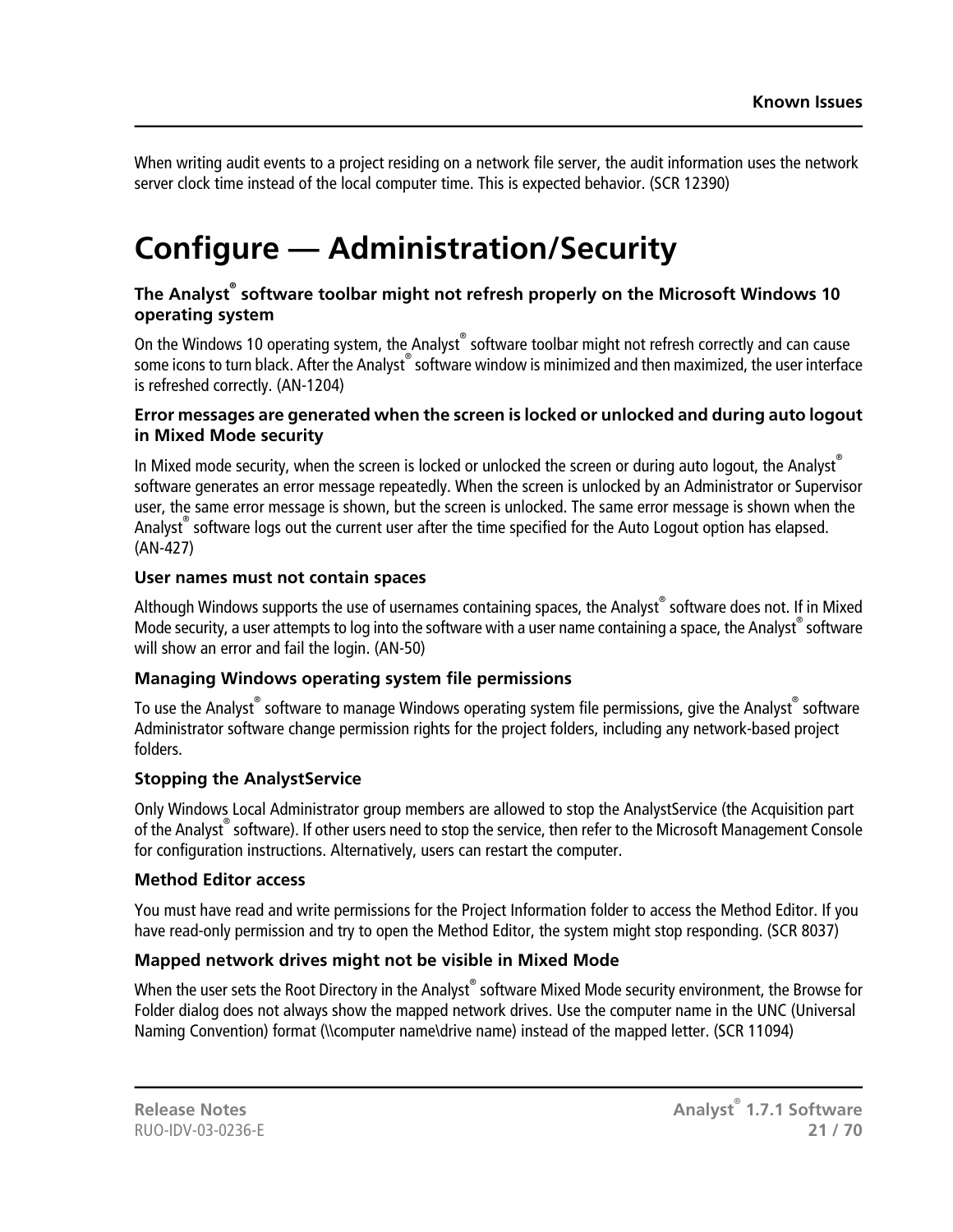#### **The Analyst® software does not start if you have no file permissions**

Users cannot start the Analyst® software if the root directory is set to a network drive for which no file permissions were set for the user. If the user trying to log on is an Administrator, then the Analyst® software prompts for an alternate root directory. (ST 9836)

#### **The screen lock wait time is incorrect in the audit trail**

In the audit trail data, the wait time recorded for the Screen Lock in the Security Configuration is incorrect. Also no audit record is created when the wait time for the Screen Lock and Auto Logout fields are modified. (SCR 12935)

#### **Issue deleting user-defined role**

Before deleting a user-defined role, first remove all users assigned to this role. If the users are not removed, then the results might not be shown properly.

#### **Unlocking the Analyst® software using the UPN name format causes an error**

When attempting to unlock the Analyst® software using the UPN format and a user (with unlocking rights) who was not logged on to the software when it was locked, the Analyst $^{\circ}$  software shows an error stating that the user is not recognized. This happens even if the new user is a legitimate user on the domain. To unlock the software, click **OK** on the error window and type the new user's credentials a second time (in UPN format).

#### **Disabling access to "Select processing algorithm" does not take effect**

Although access to the "Select processing algorithm to retrieve peak list" for Explore function is disabled for a user role, the user with this role can still modify the integration algorithm for retrieving the peak list.

#### **Find tab cannot be activated in Help**

Only the Windows Local Administrator or equivalent can activate the Find tab in the Help for the first time after installation. Otherwise, the message "Unable to display the Find tab (177)" is shown. (SCR 13792)

#### **Screen lock settings are not retained on reinstall**

After the Analyst® software is installed, the Network Acquisition account screen lock settings are not retained. Configure these settings in the Security tab of the Security Configuration dialog.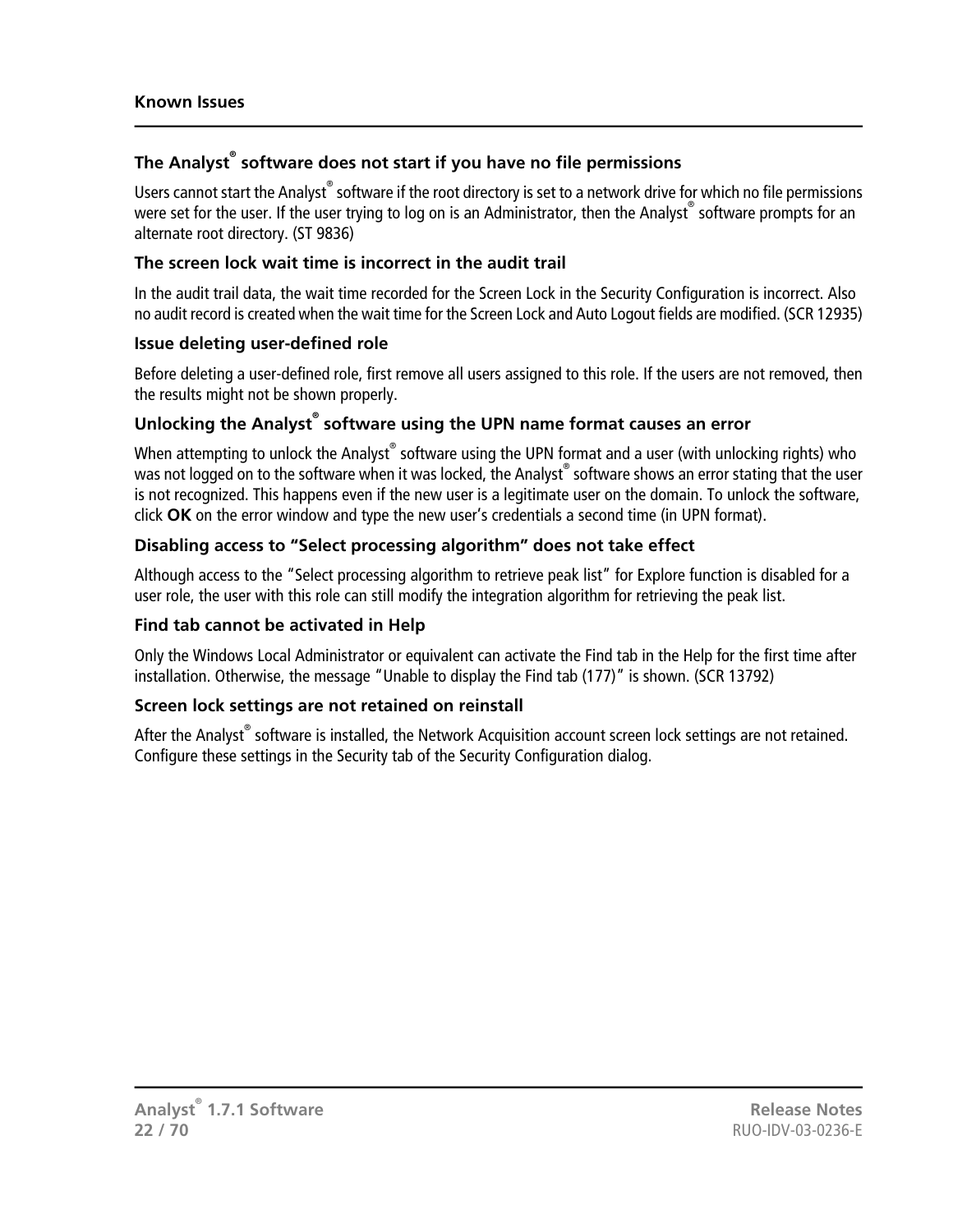## <span id="page-22-0"></span>**Configure — Hardware Configuration**

#### **The Shimadzu SIL-30 MTP sample order specified in the hardware profile is ignored**

Within the Analyst $^\circ$  software Hardware Configuration Editor, when configuring the Shimadzu 30AC autosamplers, users can change the MTP Sample Order. However, changes in this interface are not reflected in the Batch Editor. Only the default order is allowed. (AN-462)

#### **An incorrect profile is shown in the error message**

An incorrect profile might be shown in the error message when a hardware profile fails to activate (SCR 13820)

#### **An incorrect value is shown for the DuoSprayTM Ion Source Switching Valve Counter value**

During IDA acquisition, the value in the **DuoSprayTM Ion Source Switching Valve Counter** field in the hardware profile is incorrect. (SCR 13635)

#### **Temperature Reached might intermittently show while the Turbo VTM ion source is cooling**

If the Turbo  $V^{M}$  ion source temperature is set to a value lower than the current setting, the ion source might intermittently report "Temperature Reached" while it is cooling. Users should allow the system to cool or stabilize for the recommended time while the source is cooling. (TT 35398)

#### **Deactivate hardware profile error message is shown during uninstall**

<span id="page-22-1"></span>Occasionally, during removal of the Analyst® software, a message asking the user to deactivate the hardware profile is shown even if the hardware profile has been deactivated. To clear this issue, restart the Analyst®software. (ST 16060)

## **Tune and Calibrate — Compound Optimization**

#### **The Compound Optimization report incorrectly shows the CEP parameter (3200 series of instruments only)**

The report that is generated as a result of Compound Optimization incorrectly shows the CEP parameter under the CE parameter. It should read as CE. (AN-219)

#### **Total sample volume does not update when the total number of injections is changed in the FIA (Flow Injection Analysis) source parameters in Compound Optimization if the Shimadzu LC is connected**

When one or more parameters are selected for optimization and the number of replicate injections for each parameter is changed, the **Total # of injections** is updated correctly. However, the total **Sample Volume** does not update and remains 0 μL. (AN-610)

#### **Transitions with the same name might not optimize correctly during Compound Optimization**

When using the automatic Compound Optimization option, use a different name for each transition to be optimized. If the same name is selected for more than one transition, then some parameters are not optimized correctly for the duplicate transition. (SCR 9450)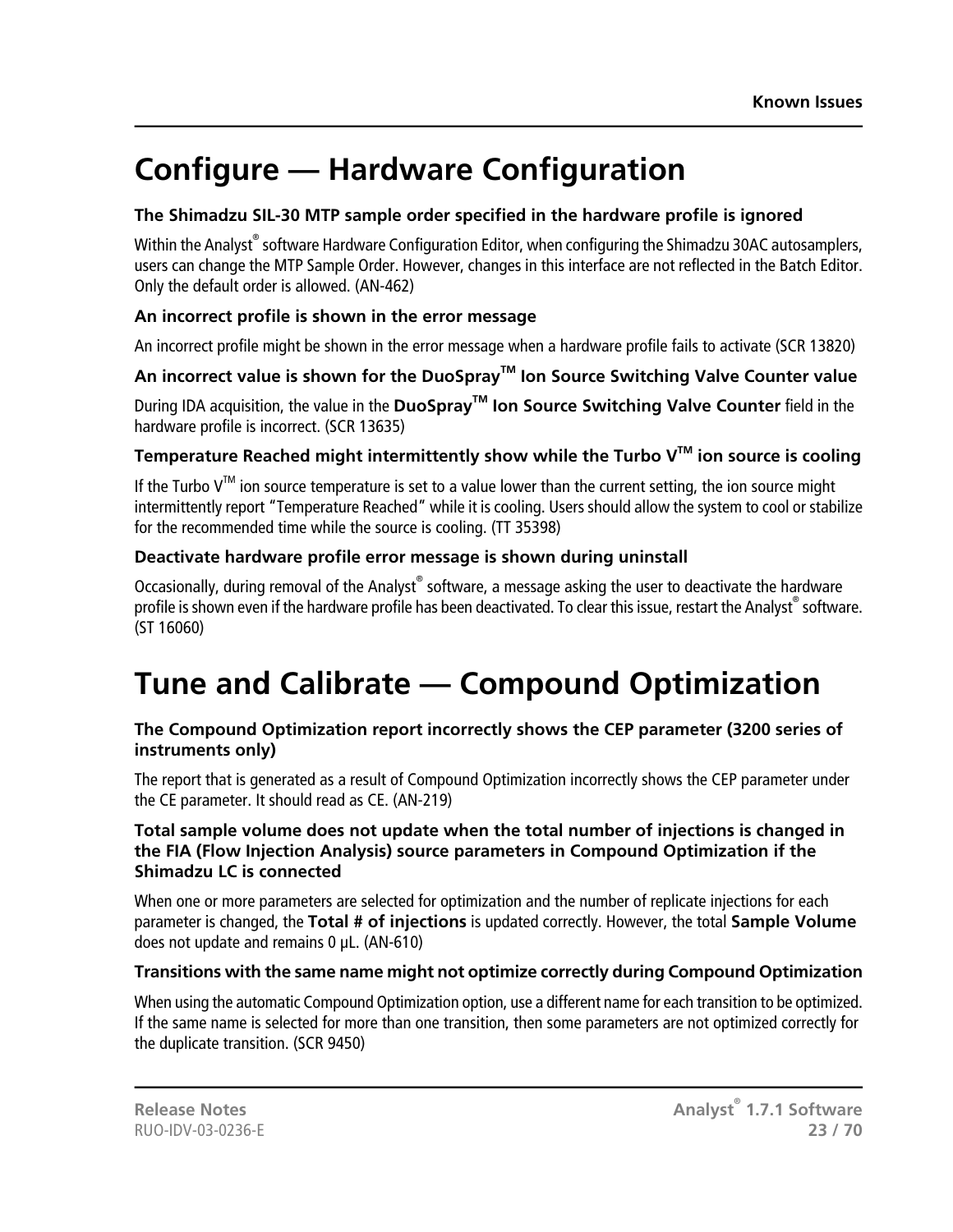#### **Use of Shimadzu and Tempo MDLC devices when performing infusion Compound Optimization prevents optimization**

The software will not optimize if the Shimadzu and Tempo™ MDLC devices are included in the hardware profile. Remove them from the hardware profile before performing this operation or create a second hardware profile that includes only the mass spectrometer that you can use for infusion Compound Optimization.

#### **The Compound Optimization report shows that DP is ramped between 0 Volts and 400 Volts**

On the 5500 series of instruments, the actual range for the DP ramp used during the optimization is 0 Volts and 300 Volts. (ST 9248)

#### **Compound Optimization does not start the integrated syringe pump for an API 3200TM LC-MS/MS system**

<span id="page-23-0"></span>Users can either start the syringe pump using Manual Tuning or they can use an external syringe pump. (ST 11130)

## **Tune and Calibrate — Instrument Optimization**

#### **Instrument Optimization cannot be used if users do not have delete privileges for the API Instrument\Instrument Optimization folder**

Users who do not have the Delete privilege for the Analyst Data\Projects\API Instrument\Instrument Optimization folder cannot use the Instrument Optimization module. Make sure that all users who need to use this module have Delete rights for this folder. (AN-593)

#### **The software is unable to switch to Tune mode**

After performing Instrument Optimization, the Analyst<sup>®</sup> software might not be able to switch to Tune mode. The Tune button on the toolbar might be disabled. If this occurs, deactivate the hardware profile and activate it again and then switch to Tune mode. (ST 7002)

#### **Empty subfolders are created in the Instrument Optimization folder**

Empty subfolders are created in Analyst Data\Projects\API Instrument\Data\Instrument Optimization if Instrument Optimization is cancelled on the final page of the wizard (instead of clicking **GO!**). (ST 3767)

#### **Additional 1 Da on Results Graph**

When the user is viewing the results summary, the graph shows an additional 1 Da on either side of the X-axis. This does not affect the accuracy of the graph. (ST 3775)

#### **Click More Options to see More Tuning Options**

On the Select the scan mode screen, clicking **More Options** allows the user to set additional Instrument Optimization parameters. This does not pause the Instrument Optimization wizard and the wizard can continue while this screen is open. (ST 3763)

#### **Instrument Optimization stops responding when the Start Over button is pressed**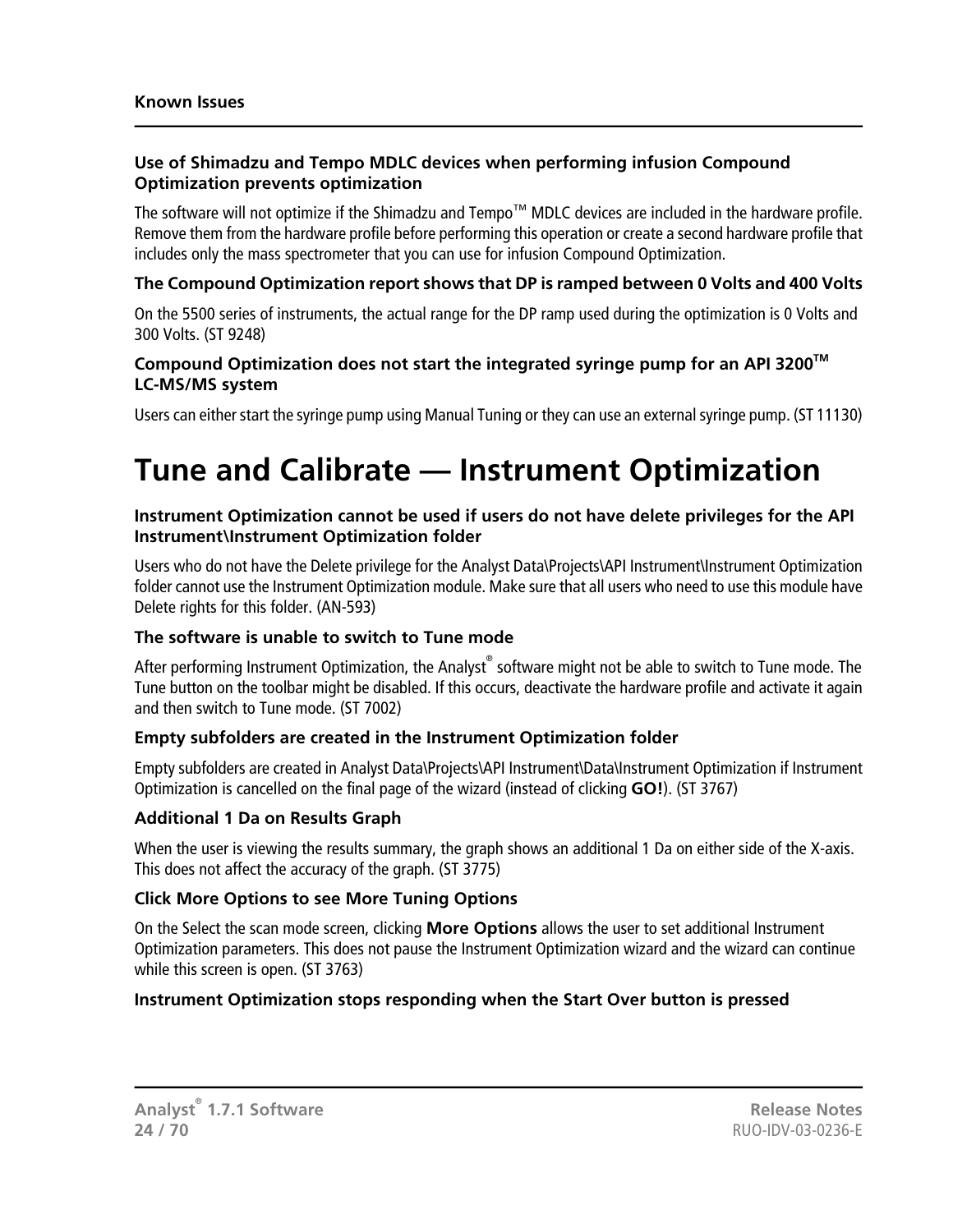Occasionally the Analyst<sup>®</sup> software stops responding if the **Start Over** button is pressed after Instrument Optimization is run several consecutive times. Restart Instrument Optimization from the Analyst® software Navigation bar instead of using the **Start Over** button. (ST 8029)

#### **On rare occasions, the Queue Manager is inaccessible after Instrument Optimization is run**

To correct this issue, deactivate the hardware profile, restart the Analyst $^\circ$  software, and then activate the hardware profile. (ST 9678)

#### **Instrument Optimization fails to run after installation**

Occasionally, after the Analyst® software is removed and reinstalled, Instrument Optimization fails to run and returns the error, "The current hardware profile is not supported by Instrument Optimization." To run Instrument Optimization, remove the Analyst® software again and then reinstall.

#### **Correct masses are occasionally not selected when the Alternate Tuning option is being used**

If Instrument Optimization is used to tune a system, then it is recommended that the approved tuning solution is used. If an unapproved solution is used, then some masses might not be correctly calibrated.

#### **Occasionally, calibration shifts are observed after optimization of the 12 000 Da/s scan speed on the 5500 series of instruments using Instrument Optimization**

If this occurs after Instrument Optimization, then either restart the optimization process or manually calibrate the masses that are out of calibration.

#### **Occasionally, Instrument Optimization becomes unresponsive during tuning**

If this happens, do not close or restart the Analyst<sup>®</sup> software. Use the Task Manager program to close Instrument Optimization and then start Instrument Optimization again. (ST 13044)

#### **Typing a negative value for the IonSprayTM source voltage in Negative mode causes the optimization to fail**

When running Instrument Optimization in Negative mode, type IonSpray<sup>TM</sup> source voltages as absolute (positive) values. (ST 3778)

#### **Data quality is poor during Instrument Optimization tuning**

<span id="page-24-0"></span>Occasionally, the Analyst® software scans less than the number of MCA scans selected in an acquisition method. For example, the software only returns 3 scans for a Q1 scan when 10 MCA scans are specified. This MCA issue might affect Instrument Optimization. If this occurs during Instrument Optimization, then start the optimization process again. (ST 13460)

### **Tune and Calibrate — Manual Tuning**

#### **Updating resolution on-the-fly during data acquisition using a** *Scheduled* **MRMTM algorithm acquisition method in Manual Tuning causes the Analyst® software to remain in acquisition**

When a *Scheduled* MRM<sup>™</sup> algorithm acquisition method is being run in Manual Tuning without the Q1/Q3 Resolution option selected, the sample acquisition or the queue cannot be stopped if the user changes the resolution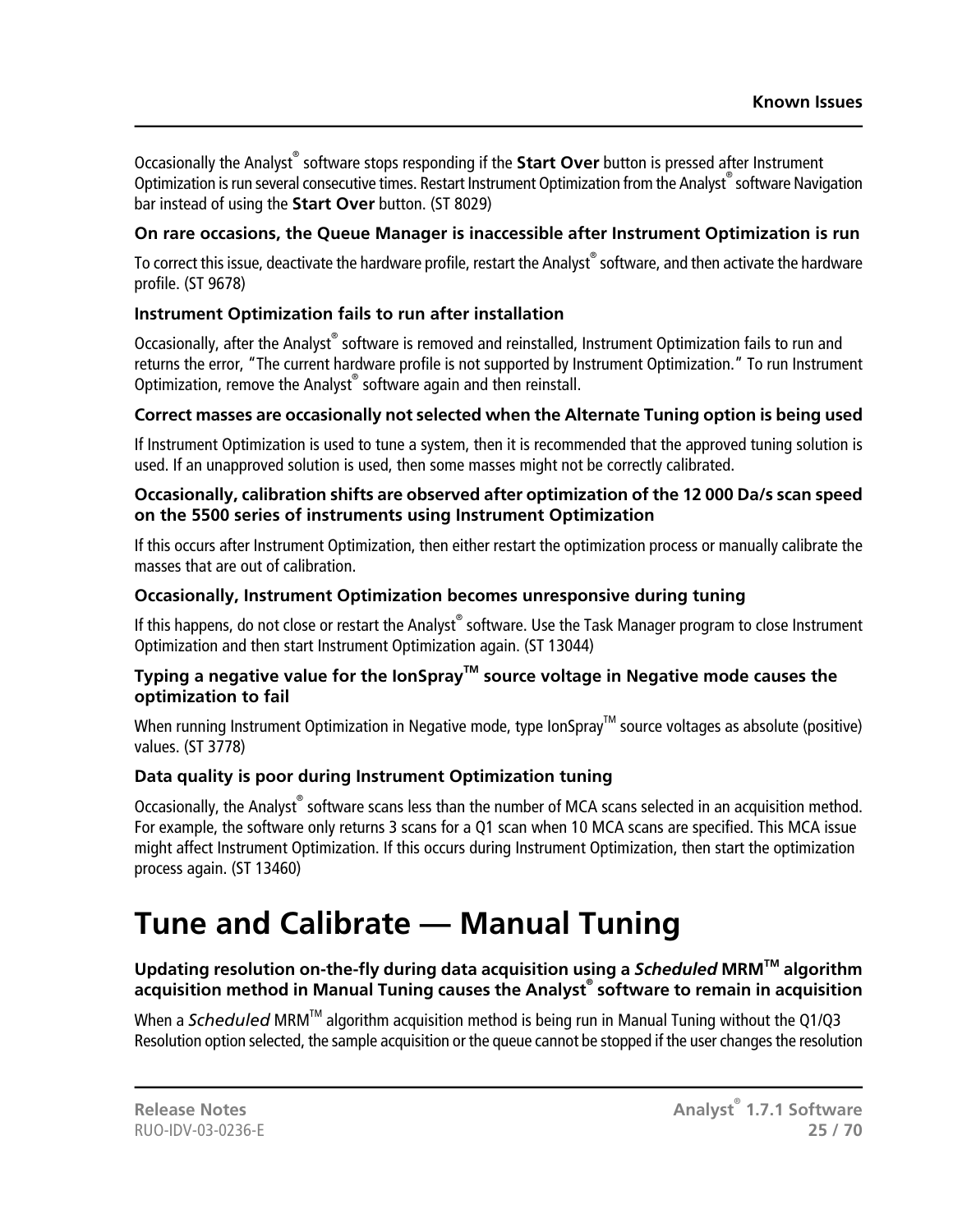#### **Known Issues**

settings on-the-fly on the Resolution tab. The computer must be started to regain the communication. To avoid this issue, do not change the resolution settings while running a *Scheduled* MRM<sup>™</sup> algorithm acquisition method in Manual Tuning. (AN-1071)

#### **The Analyst® software closes unexpectedly and the Tunedata.tun file is truncated after the user enters an invalid search range in "Edit Tune Peak Parameters"**

The Analyst® software closes unexpectedly after the user enters an invalid search range in "Edit Tune Peak Parameters" and the Tunedata.tun file size gets truncated. The reference table is cleared. If this occurs, restore a previously backed up Tunedata.tun file. (AN-497)

#### **Poor mass calibration can lead to inaccurate MRM cycle time in systems (Not applicable to the 3200, 4000, and 5000 series systems)**

When the mass calibration of the mass spectrometer is significantly off, users might see effects such as a significant difference between the observed cycle time in the datafile and the expected MRM method cycle time. (AN-411)

#### **Application Event Log errors are generated while a QTRAP® 4500 LC-MS/MS system is being operated in Manual Tuning**

When the QTRAP® 4500 LC-MS/MS system is operated in the Manual Tuning, the Windows Application Event Log shows the following error: "DDMSMassSpec, Process.cpp, Line 2399, EF:0x20000016=Unknown word <DPF> read". This error can be ignored and it has no effect on system operation. (AN-265)

#### **The user is unable to paste a mass table in Manual Tuning for all scan types**

Without the Method Editor open, the user cannot paste copied cells or rows from an Excel spreadsheet to the mass table in Manual Tuning. The workaround is to keep the Method Editor open, and then paste the copied content in the mass table in Manual Tuning. (AN-980)

#### **GS2 is available when the APCI probe is in use (3200 series of instruments only)**

When the APCI probe is installed, the GS2 parameter is available, but should not be. When using the APCI probe, set and leave the GS2 value at 0. (SCR 14506)

#### **View of metrics for mass calibration**

Metrics for mass calibration do not show all the masses used if the calibration peak list is not in numerical order. (SCR 8483)

#### **Instability in Manual Tuning**

If the Graph Information pane is open in Manual Tuning, then the system might stop responding if one run is terminated and a new one started. Closing the Graph Information pane might prevent this issue. (SCR 8879)

#### **TIC data might be incorrect when parameters are ramped using a negative step size**

Ramp parameters with a positive step size only. Negative step sizes might yield incorrect TIC data.

### **Offset drop from unit resolution for the API 3200TM LC-MS/MS System instrument**

For the API 3200™ LC-MS/MS system, when tuning, set the correct Offset Drop from Unit Resolution values in the Tuning Options Resolution tab.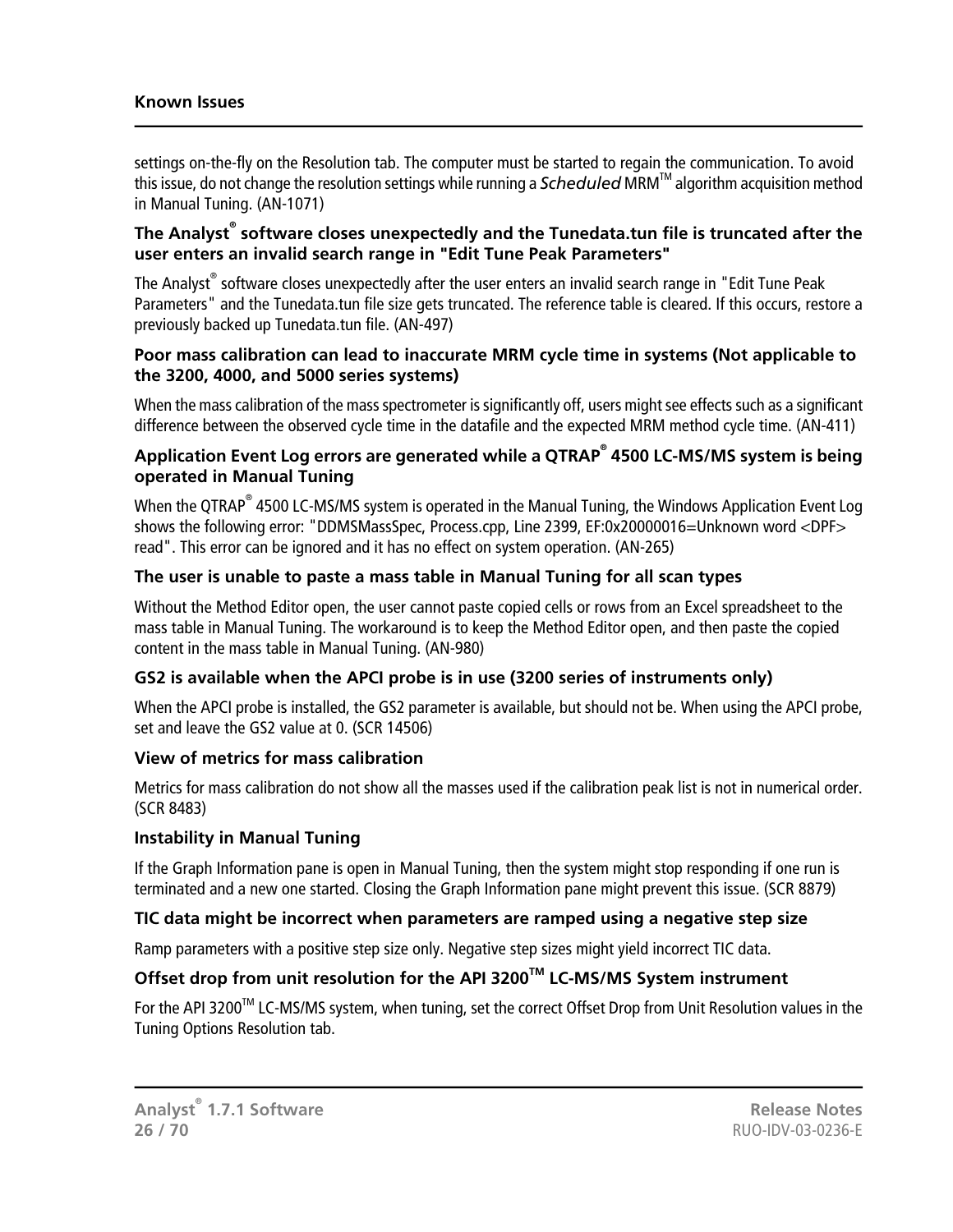- In the Low Resolution group, in the Offset Drop from Unit Resolution box, type 0.03.
- In the Open Resolution group, in the Offset Drop from Unit Resolution box, type 0.5.

#### **The syringe diameter does not change during acquisition**

On the 5500 series of instruments, if both the syringe pump diameter and flow rate is changed while the syringe pump is running and then click **Set Flow Rate**, then the flow rate changes but the diameter does not. Stop the pump and then restart it for the changes to be applied. (ST 8291)

#### **Data is not being recorded for the same number of cycles as requested when MCA is selected**

Occasionally, the Analyst® software scans less than the number of MCA scans selected in an acquisition method. For example, the software only returns 3 scans for a Q1 scan when 10 MCA scans are specified. To correct this issue, restart the scan or toggle between scan speeds and then restart the scan. (ST 13460)

#### **Windows are not refreshing in Manual Tuning**

In Manual Tuning, the user interface is not refreshed when the Resolution Table Editor is moved. Click between the tabs to refresh the user interface. (SCR 9327)

#### **A syringe pump error does not clear if it is ignored**

On the 5500 series of instruments, when the syringe pump reaches the stop, a syringe pump error is shown. If the error for an extended period of time is ignored, and the user continues clicking through the Analyst® software, then the error will return but the user might not be able to clear it as the **Clear Error** button might be unavailable. To clear the error and regain communication with the syringe pump, you can deactivate and reactivate the hardware profile. If the error is not cleared, then restart the computer. In rare cases, the user will have to deactivate the hardware profile and then restart the computer and the instrument. (ST 9880)

#### **Visible graphs might be slow to update when the 12 000 Da/s scan speed is being run in Manual Tuning**

When the 12 000 Da/s scan speed is being run in Manual Tuning, the graphs that are shown can be slow to update and the Analyst<sup>®</sup> software might seem to stop responding. This often occurs if the user switches applications and then switches back. However, the data is collected successfully and the program updates when the scan stops.

#### **On the QTRAP® 5500 LC-MS/MS system, masses greater than 1000 Da can be entered in the Isolation and Excitation tables**

Although the mass range for the linear ion trap is 50 Da to 1000 Da, the software allows the user to enter values for masses greater than 1000 Da in the Isolation and Excitation tables. The effect of entering additional rows for masses above 1000 Da is unknown but will likely affect the quality of data for the entire mass range and users are encouraged to avoid doing this. (ST 11622)

#### **On the QTRAP® 5500 LC-MS/MS system, after a fresh installation of the Analyst® software, reference tables might appear empty**

To avoid this issue, activate a hardware profile before attempting to edit a reference table. (ST 8788)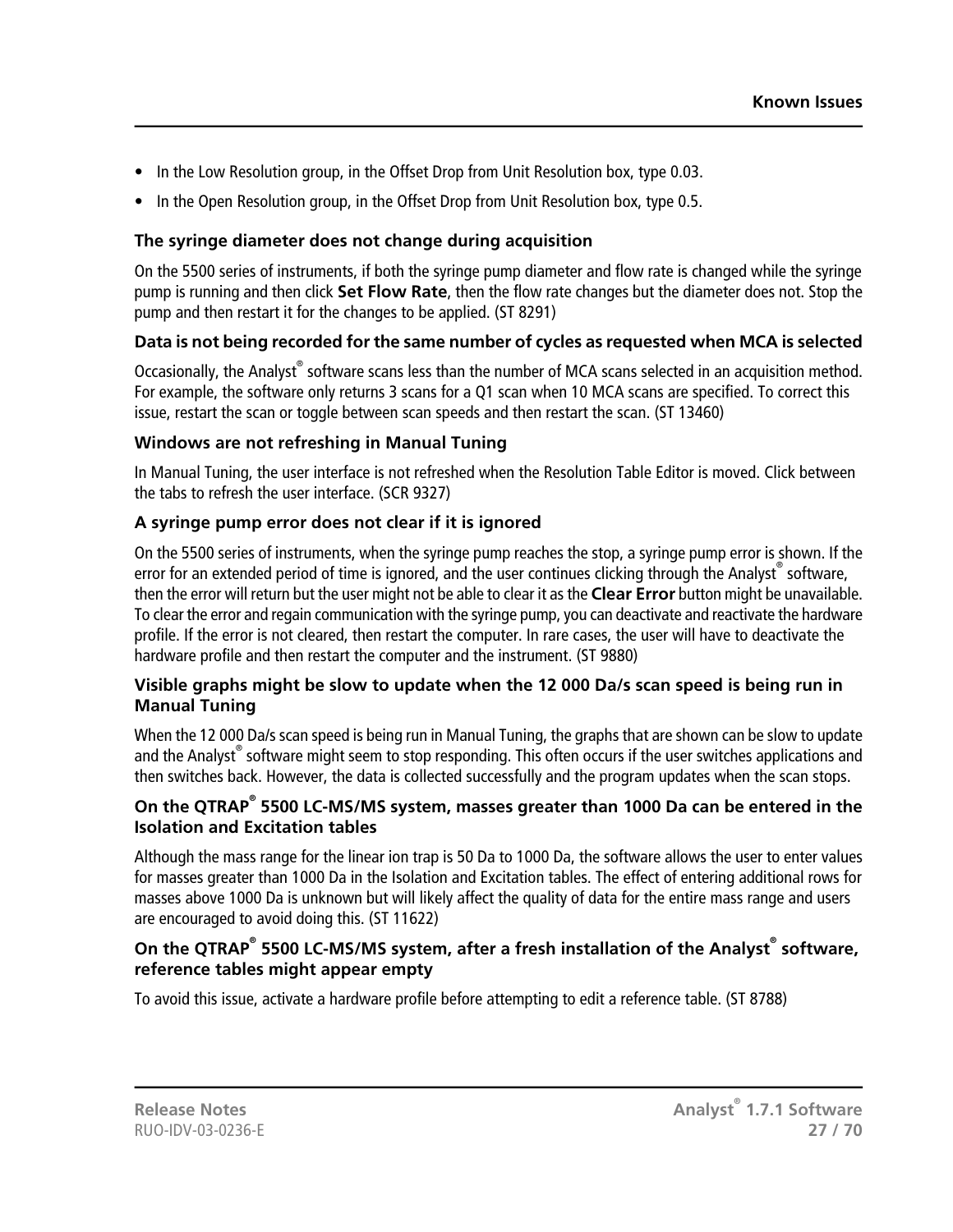### <span id="page-27-0"></span>**Acquire — IDA and IDA Method Wizard**

#### **A manually created Information Dependent Acquisition (IDA) method cannot be saved if a copied survey scan experiment is changed to a dependent scan**

The user is unable to save an IDA method if an IDA dependent scan was created by copying an experiment from a survey scan and then changing it to a dependent scan. The workaround is to create an IDA dependent scan by adding an experiment. (AN-1038)

#### **IDA selects ions that do not match the isotope ratio criteria**

Ions selected by IDA for dependent scans might still get passed even if the ion does not meet the ion ratios specified. (AN-260)

#### **If there are two EPI scan in an IDA method, only the second EPI scan passes to the MS3 scan**

If an IDA (Information Dependent Acquisition) method uses two Enhanced Product Ion (EPI) scans, then the most intense ion in the combined EPI scan should pass to the MS3 scan. Instead only the second EPI scan is passed to the MS3 scan. (AN-157)

#### **Modifying EMS mass range by using the Back button in the IDA Method Wizard might result in overlapping mass ranges**

If the Back button is used to modify the EMS mass range in the IDA Method Wizard, then the created method might have overlapping mass ranges for EMS survey scans. If the **Back** button is used to modify the EMS mass range, then manually correct the produced method for the EMS mass ranges. (AN-705)

#### **MS3 isolation always uses the new LIT resolution table**

In the IDA Method wizard, although the choices for the Resolution Q3 field (High, Unit, Low, and Open) are available for the MS3 scan type, the MS3 scan type always uses the LIT resolution table for Resolution Q3. The choices available for Resolution Q3 are ignored. (SCR 11378)

#### **Set to never Exclude Former Target Ions from IDA**

If a quadrupole mass spectrometer profile is activated in the IDA wizard, then select the **For 0 secs** option to set the **Exclude Former Target Ions** on the IDA Critera page to **Never**. (SCR 11762)

#### **IDA is not triggering on specific charge state**

In the second level IDA, MS3 can be triggered by an ion of an unknown charge state even though the charge states are specified as the criteria at this level. (SCR 11551)

#### **DP and CE values are not stored in the final method**

When IDA methods including MS3-dependent scans are generated using the IDA Method wizard, DP and CE values specified for the survey and other dependent scans are not applied to MS3 experiments. Type DP and CE values for MS3 experiments in the Acquisition Method Editor after you have created the method. (SCR 12463)

#### **Doubly-charged ions are sometimes incorrectly recognized as singly-charged ions**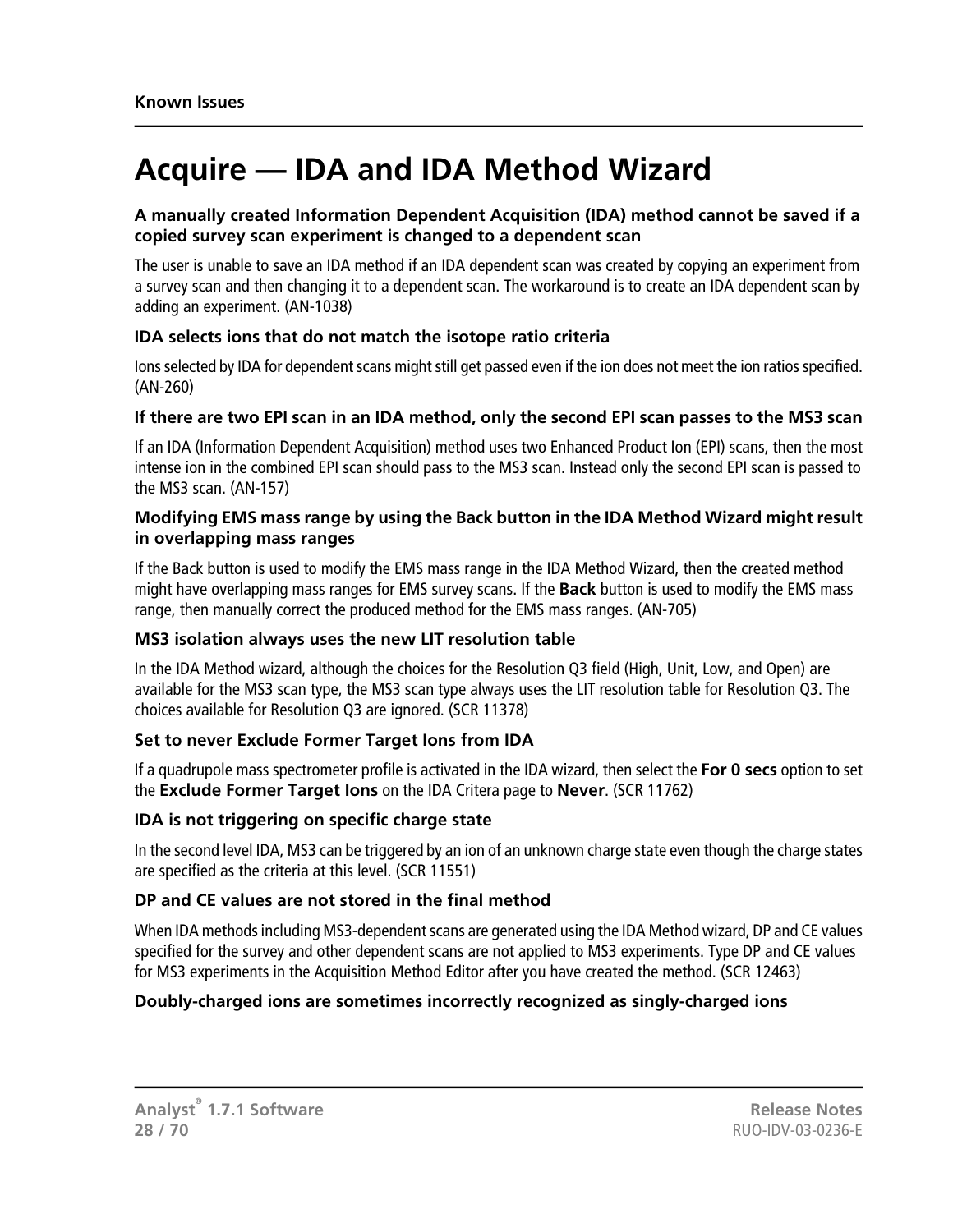Doubly-charged ions are sometimes incorrectly recognized as singly-charged ions in an EMS survey scan of an IDA experiment. (ST 14677)

#### **Singly-charged masses are occasionally misidentified**

In IDA experiments, singly-charged ions are occasionally identified as undefined charges. (17100)

#### **Undefined charge states are sometimes incorrectly recognized as singly-charged charge states**

Undefined charge states are sometimes incorrectly recognized as singly-charged charge states in an EMS survey scan of an IDA experiment. (ST 17100)

#### **In an IDA method, if a dependent scan experiment is deleted, then an additional mass range might be added to the survey scan**

Refreshing the user interface by clicking in a different field, switching between the experiments, or saving the method, deletes the added mass ranges. (ST 17047)

#### **On the QTRAP® 5500 system, ER scans in IDA methods must have a mass range less than 1000 Da**

When you create an IDA method with a quadrupole survey scan and a confirmation scan (Enhanced Resolution), you cannot have a survey quadrupole mass range greater than 1000 Da. You will be prompted to lower the mass range or remove the confirmation scan.

#### **On the QTRAP® 5500 system, occasionally this message is shown: "No dependent parameters are found in the IDA method the file will open using Explorer" when opening non IDA samples in data files collected at 12000 Da/s**

The data file opens normally so you can ignore the message. (ST 13169)

#### **Survey scan mass ranges are duplicated when users create an IDA method using the IDA wizard**

To prevent this issue from occurring, do not go back to previous pages in the wizard. Alternatively, delete any duplicate ranges in the final method. (ST 17059)

#### **The IDA Method Wizard does not allow the user to select RF/DC scan rates for the SCIEX Triple QuadTM 5500 system**

The RF/DC scan rates are currently unavailable in the wizard. The final method that the wizard creates uses the preset scan speed of 200 Da/s. This method is editable and can be saved with the new scan speeds. (ST 9272)

#### **Mass shifts of up to 1 Da might be observed for data generated using the IDA Wizard for SCIEX Triple QuadTM 5500 system users only**

When a method is created with the IDA Wizard, the scan speeds are not available for selection. However, the scan time is available and editable, and is populated in the final method. The final method defaults to 200 Da. However, the specified scan time might not correspond to this scan speed. As a result, data collected with these methods might result in an observed mass shift in the data. To overcome this issue, select a different scan speed, or, if to use the 200Da/s scan speed, select a different scan speed, switch back to 200 Da/s if required, and then save the method before running it. (ST 19703)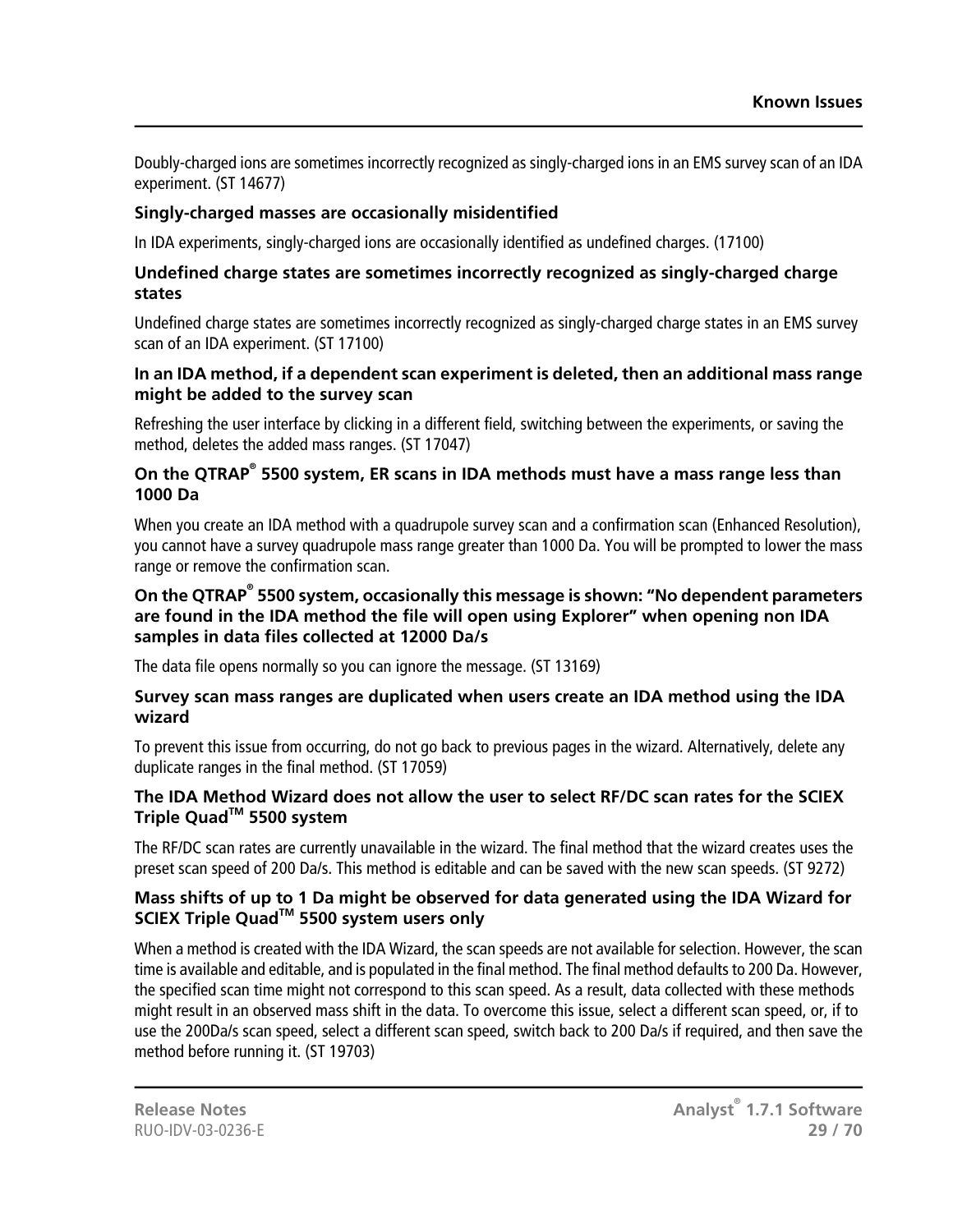#### **Looping opposite polarity EMS experiments as survey scans in an IDA experiment sometimes causes dependent data to not be triggered**

The following scenarios prevent dependent data from being acquired:

- EMS+ve  $>$  EMS-ve  $>$  ER  $>$  IDA Criteria  $>$  Dependent scans
- EMS+ve > EMS–ve > IDA Criteria where charge state confirmation is selected to NOT include unknowns > Dependent scans

Therefore, to allow dependent data to be acquired, either remove the ER scan type from the method or change the IDA criteria to allow acquisition of unknowns. The latter scenario, however, allows dependent scans to be performed only on undefined charge states. The peaks with the specified charged states are ignored even if they satisfy all of the other IDA criteria. (ST 17045)

#### **No dependent scans are performed for an IDA method that includes a quadrupole (–ve) > EMS (+ve) > dependent scan (+ve)**

No dependents scans are triggered for data acquired with this type of method with or without a confirmation (Enhanced Resolution) scan type and with or without "Unknowns" selected for charge state confirmation. (ST 18132)

#### **Incorrect ions are selected for a confirmation scan**

An IDA method with a *Scheduled* MRM<sup>™</sup> algorithm scan type as a survey scan and a confirmation scan type does not work as expected if the intensity threshold in the IDA Criteria is set to 0. The IDA method selects the ions from a future retention time window for the confirmation scan during the acquisition instead of the ions that were satisfying all the IDA Criteria. To avoid this issue, set the Intensity threshold > 0. The IDA method works as expected. (ST 18941)

#### **IDA acquisition fails if the hardware profile contains an ADC device**

<span id="page-29-0"></span>Restart all the peripheral devices and then restart the AnalystService. To avoid this issue, do not include an ADC device in the hardware profile if IDA acquisitions are performed. (ST 16102)

### **Acquire — Acquisition Method Editor**

#### **The Convert Method script might not open methods containing an LC method**

If an acquisition method was saved from the File Info of a datafile that used an LC system, then this acquisition method containing the LC method might not open in the Convert Methods script when the script is used to convert the method for use with a different mass spectrometer. To avoid any issues, open and then save this method in the Analyst® software after it was saved from the File Info. (AN-1609)

#### **The IonDriveTM Turbo V ion source and the OptiFlowTM Turbo V ion source were not listed in the Experiment information**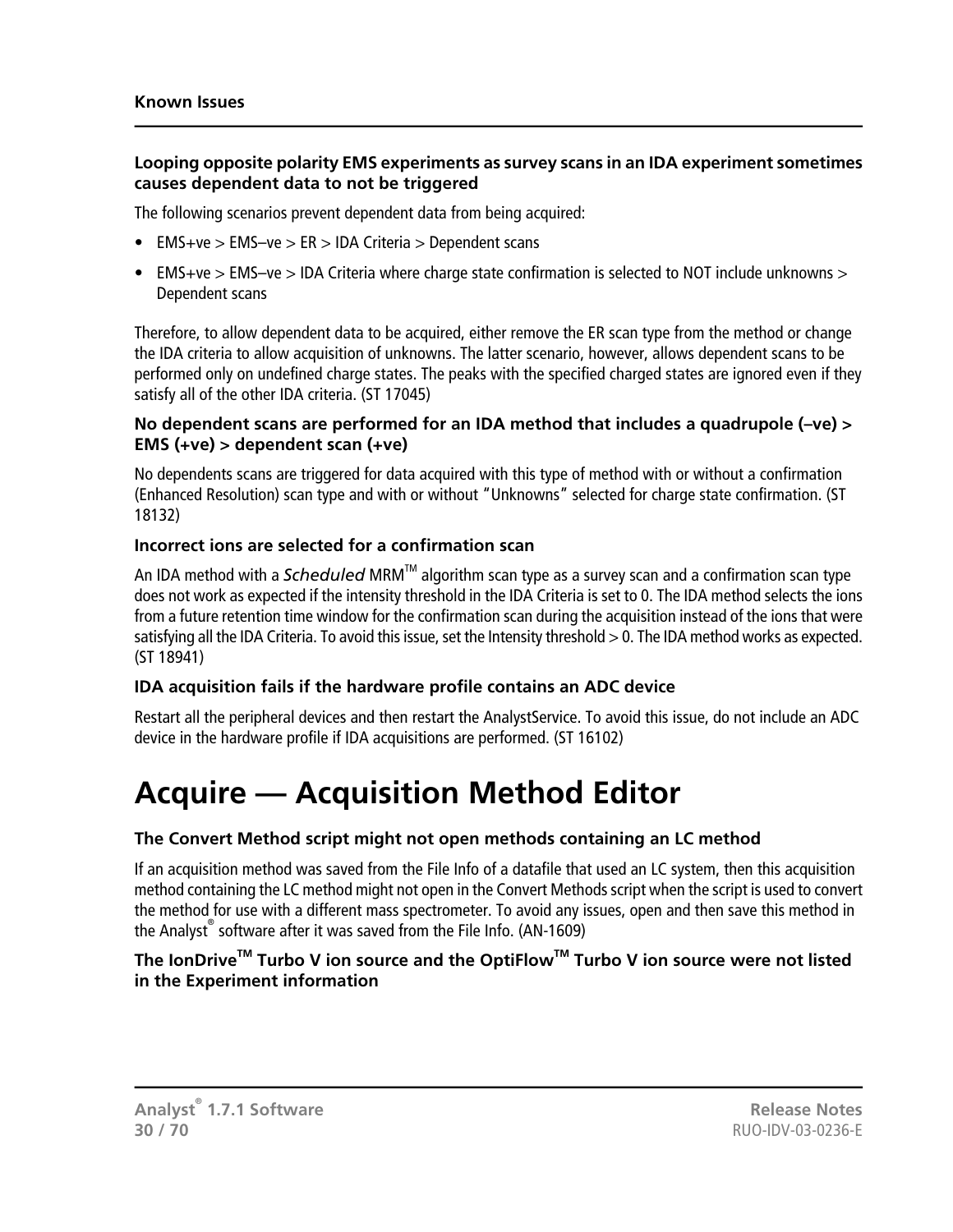The ion source type for the IonDrive<sup>TM</sup> Turbo V ion source or the OptiFlow<sup>TM</sup> Turbo V ion source on 5500, 5500+, 6500, or 6500+ series systems is not listed in the printed Experiment information in printed acquisition methods. To avoid any issues, use File Info instead. (AN-1523)

#### **An acquisition method with 0 duration or 0 cycles might be allowed to be saved**

Under a rare workflow, an acquisition method with 0 duration or 0 cycles might be allowed to be saved. Make sure to review the method for the duration or cycles before saving the method. (AN-1199)

#### **Copying and pasting a few cells in a** *Scheduled* **MRMTM method does not work when the compound-dependent parameters are in the mass table**

In a *Scheduled* MRMTM algorithm method that contains compound-dependent parameters, when a few cells are copied from the mass table and an attempt is made to paste the copied content by clicking the first cell in an empty row and then pressing **Ctrl + V**, two error messages about invalid compound-dependent parameter are shown and the copied content is not pasted. To avoid this issue, either copy and paste by selecting whole rows instead of individual cells or copy by selecting whole rows and then paste by selecting the last empty row.

In rare cases, switching from the **Advanced** option to the **Basic** option in a *Scheduled* MRMTM algorithm method, then copying one row in the mass table and pasting it, shows the following message: "To copy and paste data from one Mass Ranges table into another Mass Ranges table, the number of columns as well as the column headings in the source and destination tables must be the same. Add or remove columns from the destination table as required." Clicking **OK** on this message removes all of the existing rows in the mass table. Try to use one mode for copying and pasting in the mass table, and then switch mode. (AN-1061)

#### **The Auto Equilibration option is not working**

The **Auto Equilibration** option in the Acquisition Method Editor is not working. When this option is selected, the auto equilibration duration should be added to normal step 0 equilibration time, which lengthens the equilibration time between samples. The auto equilibration duration is not being considered and the sample acquisition starts as soon as **Run** is selected. (AN-784)

#### **The user is unable to add or delete the last transition for MRM or** *Scheduled* **MRMTM algorithm acquisition methods**

In an MRM or *Scheduled* MRMTM algorithm acquisition method with 500 or more transitions that were added to the method either by copying from a text file or importing from a csv file, the last row in the mass ranges table might not be blank. In such a case, the last transition cannot be deleted and new transitions cannot be added after the last transition. Deleting or inserting at other rows is okay. To avoid this issue, edit one of the cells in the last row and click elsewhere in the table, which will create a blank last row in the mass ranges table. After this, the last filled row can be deleted or a new transition can be added. (AN-725)

#### **The Analyst® software stops responding when the Edit Parameters button is clicked after a switch to a different hardware profile**

When an acquisition method is open, then switching to a different hardware profile and clicking the Edit parameters button causes the Analyst® software to stop responding. To avoid this issue, close the acquisition method before switching to a different hardware profile. (AN-117)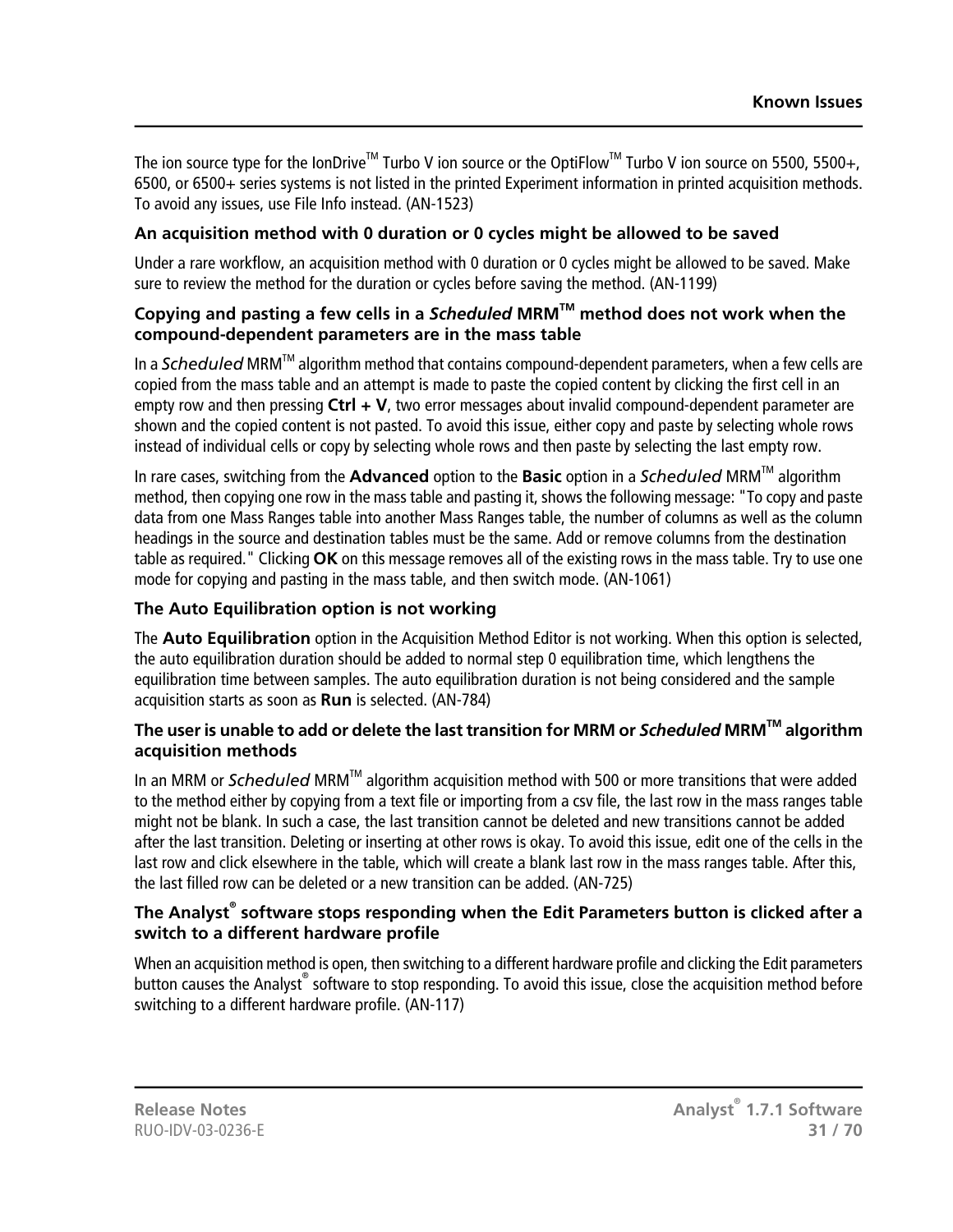#### **The settling time does not update when the scan type is changed from an experiment with a higher default value to one with a lower value**

If within a method the user changes the scan type from one with a high default settling time to one with a lower default settling time, that field is not updated in the method. Review the settling time before saving the method. (AN-691)

#### **A Method Editor user interface (UI) issue occurs when scan type and polarity of a saved method is modified**

If the user opens a previously saved MRM method and then changes both the scan type and polarity without switching tabs between changes, an error is shown and the method tabs (Source, Compound, Resolution) are empty. If users are working with saved methods, then they should change tabs when changing scan type or polarity, to refresh the method UI. (AN-48)

#### **The filename is lost from the UI when an existing method that fails validation is saved again**

If after the user opens (or creates and saves) a method, modifies the method, and then tries to save it again, the method fails validation and an error is shown. The filename is no longer shown in the top of the Analyst®software window, and the user is prompted to select a new filename if after attempting to save the method again. (AN-78)

#### **Different CEM values are not supported for multi-experiment methods with polarity switching**

When creating multi-experiment methods, users can choose to switch polarities between experiments. If this option is selected, users should not choose different CEM values for the experiments. If they do, the CEM values are not applied correctly during acquisition. Users should set the same CEM value for all experiments when using polarity switching. (CBUFW-25)

#### **IonSprayTM (IS) values should be the same for all experiments in the same polarity**

<span id="page-31-0"></span>When creating a multi-experiment method with a single polarity, users should set the IonSpray<sup>TM</sup> (IS) voltage to the same value for all experiments. If users select different IS voltages, then the voltages are not applied correctly during acquisition. (CBUFW-25)

## **Acquire — Method/Batch Editor/Queue Manager**

#### **Valco valve might not work properly if it is used with the Analyst® Device Driver (ADD)**

The Valco valve might not work properly if it is used with the ADD and Manual/AAO Sync is used for the Synchronization Mode. The issue might be resolved if LC Sync for the Synchronization Mode is used. The Sync Cable is required to connect between the autosampler and the mass spectrometer. (AN-1481)

#### **Signal loss occurs on the negative EMC spectrum (Not applicable to the 3200 QTRAP® and 4000 QTRAP® systems)**

On systems other than the 3200 QTRAP $^\circ$  and 4000 QTRAP $^\circ$  systems, signal cutoff might be observed for some mass ranges in the negative EMC spectrum. (AN-1198)

#### **The user is unable to import batch files in xls, db, or xlsx formats in the Batch Editor**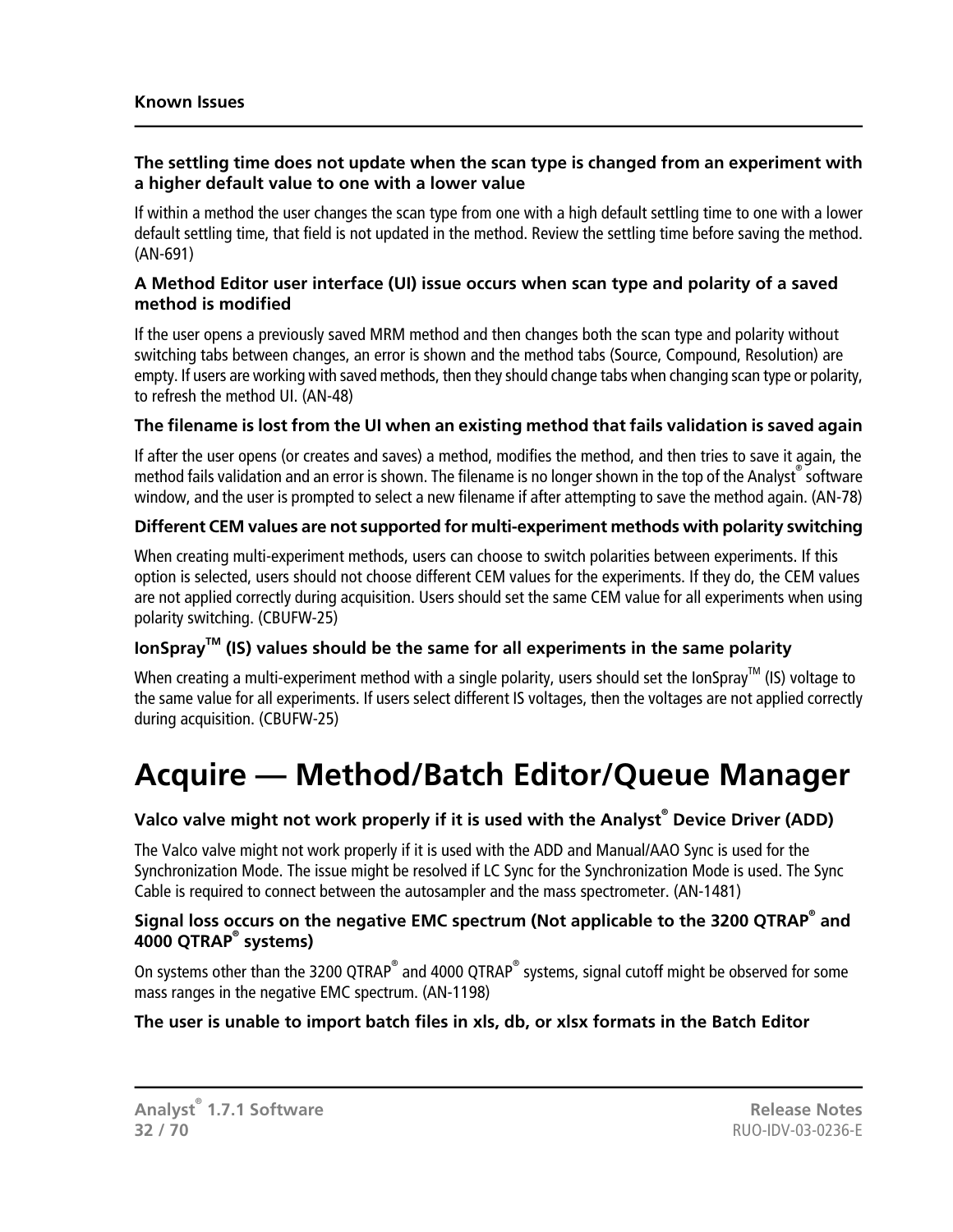Importing a batch file in xls, db, or xlsx format might cause an error and the batch file would not be successfully imported. The xlsx format is only available in the **Files of type** list if the installed Microsoft Office is a 32-bit application. To successfully import a batch file, make sure to save it as a tab delimited txt file with the first line starting with **% header=SampleName**. Refer to the example file DABImport.txt in the <drive>:\Analyst Data\Projects\Example\Batch folder. If a csv format is to be used, then edit the file in Notepad and make sure that the first line is **% delimiter=',':** and the second line starts with **% header=SampleName**. (AN-1282, AN-1234)

#### **The Analyst® software cannot write checksum to a wiff file if the file stays open in the MultiQuantTM or other compatible software**

If a datafile (wiff) is being acquired to by the Analyst® software, do not open that file in the MultiQuant™ software or any other application until acquisition has completed. Doing so might cause the Analyst® software to not write the datafile checksum. (AN-305)

#### **Queue: The Next Period button available on the toolbar in the Analyst® software is not working when clicked**

When the Next Period button is clicked, acquisition should move to the next period but the Analyst $^\circ$  software remains in the same period even when the button is clicked. (AN-731)

#### *Scheduled* **MRMTM Pro: File Info shows 0.0 if the Window field is left blank in the method**

When creating a *Scheduled* MRM<sup>™</sup> Pro method, users can enter a value for Window to supersede the MRM Detection Window set in the method. If users choose to leave this field blank (the transition will use the MRM Detection Window), then the File Info will show 0.0 in the Window column for that particular transition. (AN-270)

#### **Users should not turn on the SelexION® controller module during an acquisition**

If the user turns on the SelexION® controller module during acquisition, then the currently acquiring sample is aborted and the system briefly goes to an Error status. When the system recovers to the Ready status, if users attempt to reacquire their sample, there is no indication that the system has changed. Because of this, there might be a mismatch between the status of the system as shown in File Info and the actual status of the system. Users should refrain from turning on or off the SelexION® controller module during acquisition. If it is turned on or off, then users should submit new acquisition batches, rather than using the 'reacquire' function in the software. (AN-115)

#### **The status of the integrated diverter valve is not updated when the diverter valve position switches**

The status of integrated diverter valve is not updated when the diverter valve position switches, but the position does switch. There is no impact to the data. (AN-662)

#### **Sample Details in the Analyst® software Queue shows Manual Sync instead of Manual/AAO Sync**

In the queue for a batch submitted with a method using **Manual/AAO Sync**, when the sample status is viewed by double-clicking the hour-glass icon, the Sample Details dialog shows **Manual Sync** instead of **Manual/AAO Sync** in the **Sync Mode** field. It is only a display issue. There is no impact to the data. (AN-1011)

#### **Error is shown when using invalid characters in sample names**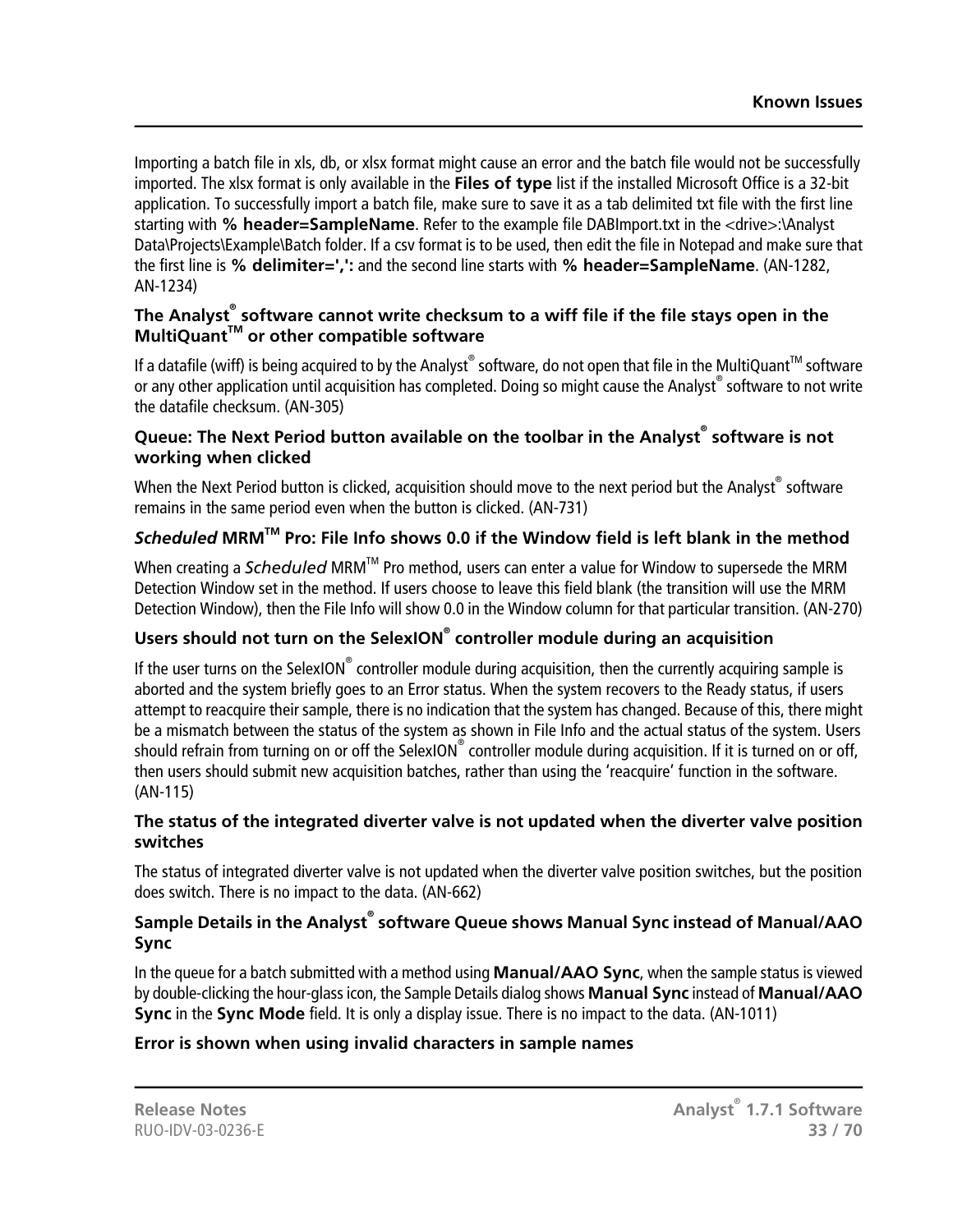If the user enters a forward slash in a sample name within a batch, upon attempting to submit the batch the error: "Invalid character found in path (*I*)." If the user enters other invalid characters (:, ", <, >,?, |), then the error "Invalid character found in path  $(: "<>?$  |)" is shown. (AN-94)

#### **Show all columns before pasting data in the Batch Editor**

Although the Batch Editor supports copying and pasting from and to applications such as Microsoft Excel, users should be aware that the Batch Editor contains columns that are hidden by default, for example, Sample ID, Dilution Factor, and so on. When text is pasted from a spreadsheet into the Batch Editor, all columns are populated in sequence, whether visible or not. Therefore, it is possible for data to be pasted in an unintended column.

If users want to paste data in to the Batch Editor, they should manually expose all columns first, to make sure that data is pasted as intended. Alternately, the user must make sure that the data they are pasting in the Batch Editor contains information for all columns, visible and hidden. (AN-216).

#### **Last transition row cannot be deleted in an MRM method with 300 or more transitions**

In an MRM acquisition method with 300 or more transitions, the last row of transitions cannot be deleted. (AN-198)

#### **A filename containing a period and not the file extension is saved with an unknown file extension and cannot be opened**

Do not include a period (.) in the file name because the software considers the information after the period to be the file type.

This issue occurs during batch creation, when using the Convert Methods script, when saving the optimization report during Compound Optimization, and when saving the report generated using the Reporter software. (AN-220)

#### **The Pause Time in a saved method reverts to its default value when the access type for the CAD gas parameter is changed from Simplified to Operator**

The Pause Time in a saved acquisition method changes to the default value of 5.007 ms when the Access Type for the CAD gas parameter is changed from **Simplified** to **Operator**. (AN-266)

#### **Method duration might change when cycling between tabs**

When users switch tabs in the Acquisition Method Editor, fields are recalculated. As a result, if the user sets a method duration and then switches between the Advanced MS and MS tabs, the duration might change slightly as the number of cycles is recalculated. This results in a method duration that best fits the number of actual cycles. (TT 34574)

#### **The Analyst® software might stop responding if an external valve is configured in the hardware profile but it is not used in the method**

When configuring an external valve in the Hardware Profile, users must make sure that the valve is assigned a correct switching method in the acquisition method. If users submit a method that does not contain a valid valve switching method, the Analyst® software might stop responding during acquisition. If the valve will not be used during acquisition, then it should be removed from the hardware profile. (TT 34645)

#### **Number of Scans to Sum might be reset to 1**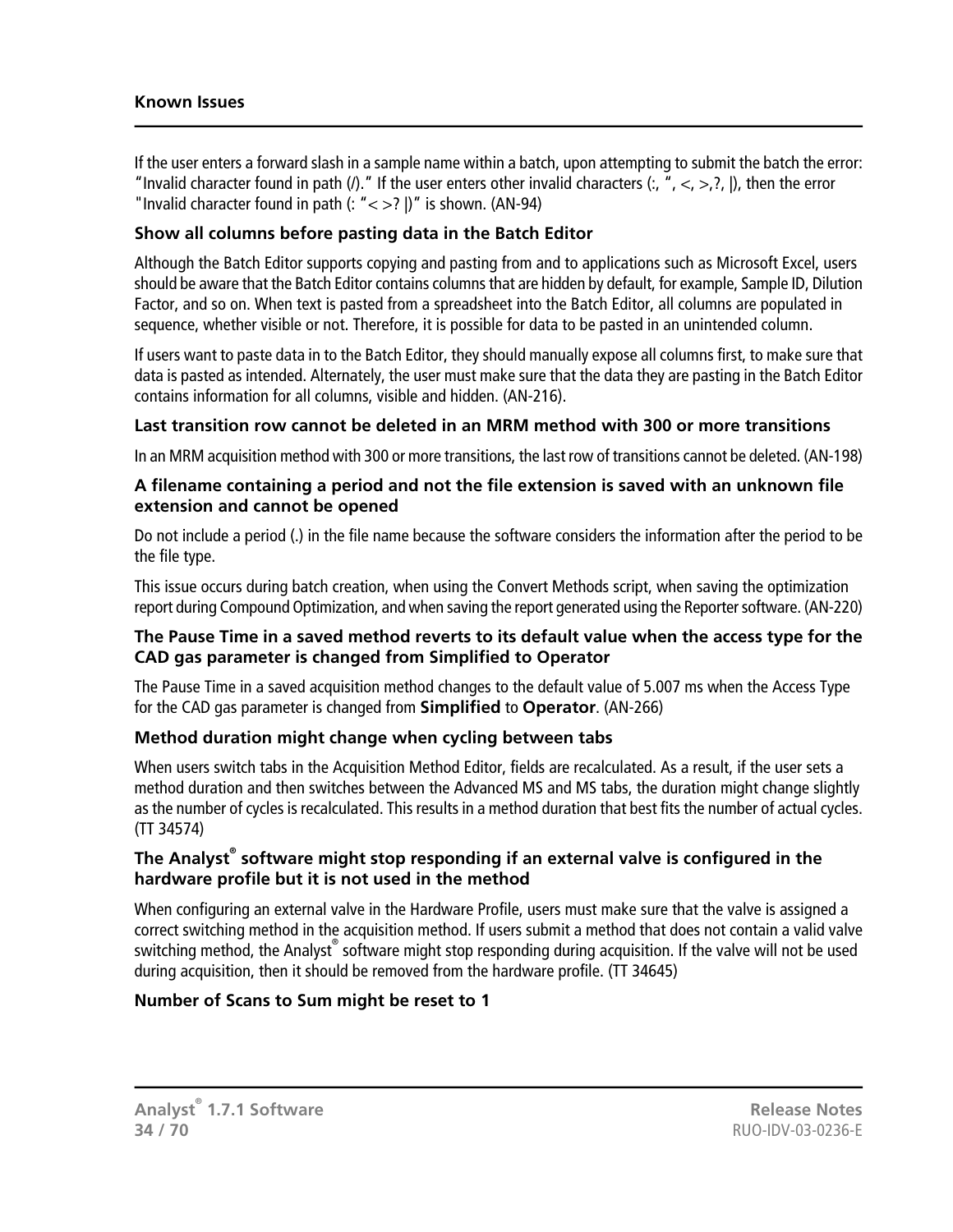When using the MCA data collection, if the user sets the **Number of Scans to Sum** field and then switches to the Advanced MS tab and back, the field might reset to 1. When using the MCA data collection, users should set the **Number of Scans to Sum** field as their last step before saving the method. (TT 34787)

#### **DFT scans might fail to maintain targets**

In some cases, users might see Dynamic Fill Time (DFT) scans overshooting the target intensity. In these cases, users should switch to fixed fill times. (TT 34872)

#### **Method Editor: Calculated Cycles are not immediately updated**

When changing the parameters that affect the method duration, the Calculated Cycles field is not immediately updated. If users switch to the Advanced MS tab and back, they see that the field was updated. (TT 34884)

#### **Simulation mode: Some methods might not end at expected times**

When running acquisitions in the simulation mode (for example, to test new methods), some methods might not end at the expected time. The mass spectrometer should never be simulated for real LC data acquisition. (TT 34893)

#### **Dynamic Fill Time might not work in Manual Tuning**

When users run Manual Tuning with DFT enabled, changes to compound parameters might not trigger DFT to recalculate fill times. Therefore, when running Manual Tuning, users should use Fixed LIT fill times. (TT 34905)

#### **DBS is not applied when a single MRM is acquired**

When an experiment containing a single MRM transition is run, the Dynamic Background Subtraction<sup>TM</sup> (DBS) algorithm is not applied, whether or not the feature is turned on. (TT 35242)

#### **Queue: Waiting samples are treated as Acquired when the Queue stops**

When the queue stops (acquisition completed, acquisition error, and so on), any samples that are in the Waiting state are treated as acquired. If the Queue Options are set to show only a limited number of completed samples, then these waiting samples might be deleted from the queue. To avoid this, increase the number of completed samples shown in the queue. (TT 35286)

#### **Queue: The Pause Sample Now icon is not available**

The Pause Sample Now icon on the Queue toolbar is inactive and does not affect the acquisition of samples. (TT 35287)

#### **Sample Details from the right-click menu shows incorrect information**

Selecting **Sample Details** from the right-click menu shows incorrect information (**Sample Name**, **Status**) for samples with the status of Terminated or Partial. Sample details are available for waiting and acquired samples. To see the correct information for terminated or partially acquired samples, double-click the row. (ST 31086)

#### **Columns cleared in the Queue Manager cannot be selected again**

If users right-click in the Queue Manager, select **Column Settings**, and then clear the check boxes, the columns are removed from the Queue Manager. However, the right-click menu is subsequently not available and the columns cannot be restored to the Queue Manager. To avoid this issue, do not remove columns from the Queue Manager. (ST 31088)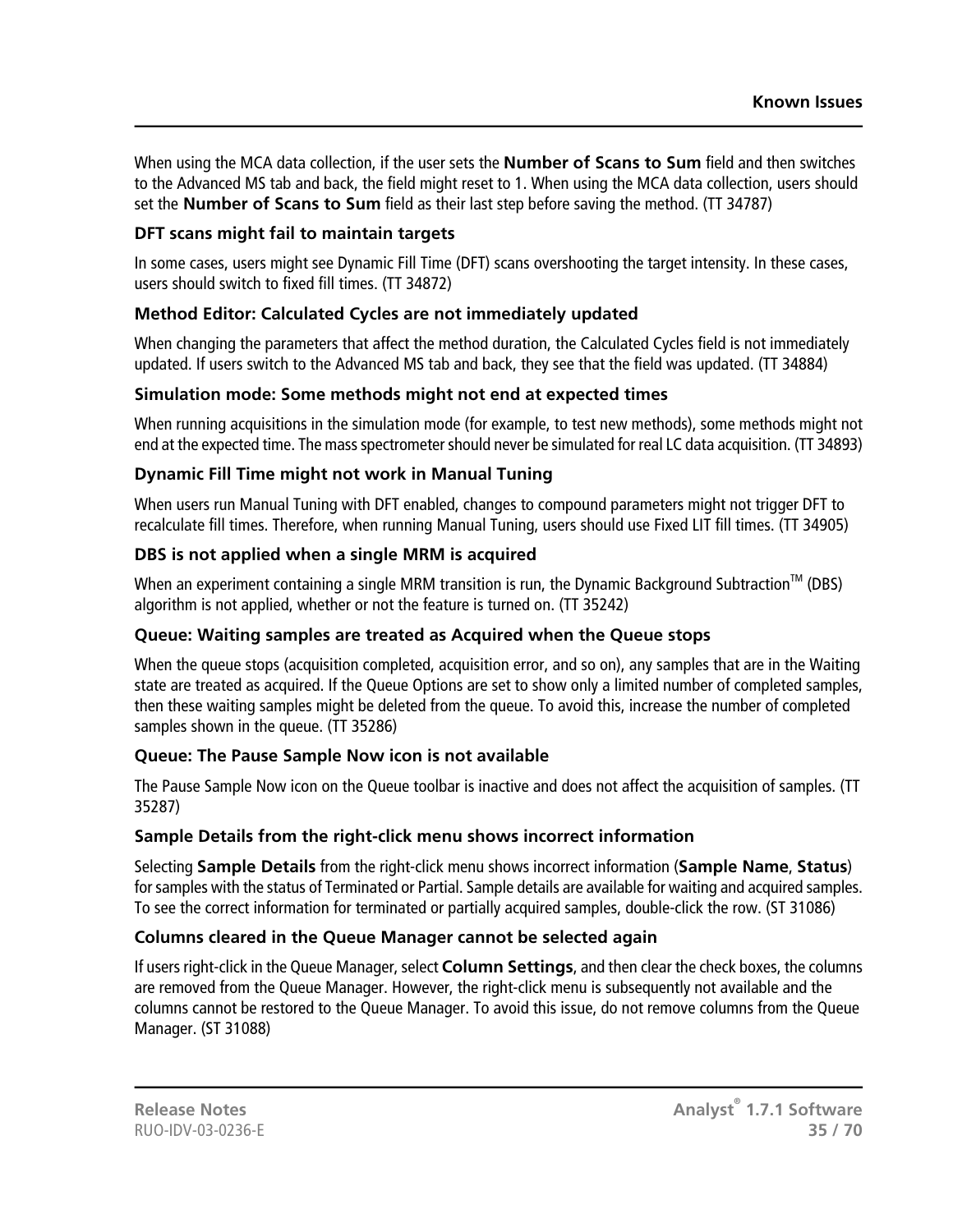#### **Moving and then deleting a batch causes the Analyst® software to stop responding**

In the Queue Manager, if a batch is moved and then deleted, the Analyst® software stops responding. To avoid this issue, delete the batch without moving it. (ST 31098)

#### **Users are unable to delete the last row when the acquisition method contains more than the maximum limit of MRM transitions**

When pasting more than the maximum limit of MRM transitions in the acquisition method, you cannot delete the last row. Users can delete row n–1 and then edit the last row to include the information that was just deleted. (ST 6968)

**Note:** For 3200, 4000 and 5000 series systems, 300 MRM transitions are the maximum when acquiring MRM data and 1000 MRM transitions are the maximum when acquiring *Scheduled* MRM<sup>™</sup> algorithm data. For all the other systems, 1250 transitions are the maximum when acquiring MRM data and 4000 per method is the maximum when acquiring *Scheduled* MRM<sup>™</sup> algorithm data. (ST 6968)

#### **Copying and pasting acquisition methods**

Copying compound-dependent cells that are partially exposed in a mass ranges table might cause the pasting action to result in an error. Highlight all cells completely (drag the mouse all the way to the right) before copying them. Also make sure to copy into the same column for which the selection has been made, otherwise incorrect data and errors might result.

#### **Copying and pasting to mass table**

Refer to the Help for instructions when copying and pasting to the mass ranges table from one acquisition method to another or from an external file to an acquisition method.

#### **Users are unable to modify and save number of cycles**

If you edit any previous version of method (dam) files, you might not be able to modify and save the number of cycles the first time. Repeat the process again to save this information.

#### **Scans are unexpectedly set to sum to 1**

If you set the scans to sum to greater than 1, clicking the Advanced MS tab and then clicking the MS tab resets the scans to sum to 1. To store the value properly, type the value and save without clicking the Advanced MS tab. (SCR 11446)

#### **Column headers are missing in previous versions of batch files**

If you open a batch file created from an earlier version of the Analyst<sup>®</sup> software, column headers might disappear in the Batch Editor. (SCR 11578)

#### **Source/gas information might not reflect values set as defaults in parameter settings**

When you create an acquisition method manually or through the IDA Method wizard, review and update the Source/Gas parameters as appropriate. (SCR 11662, SCR 11711)

#### **Users are unable to save or submit batches with long file paths**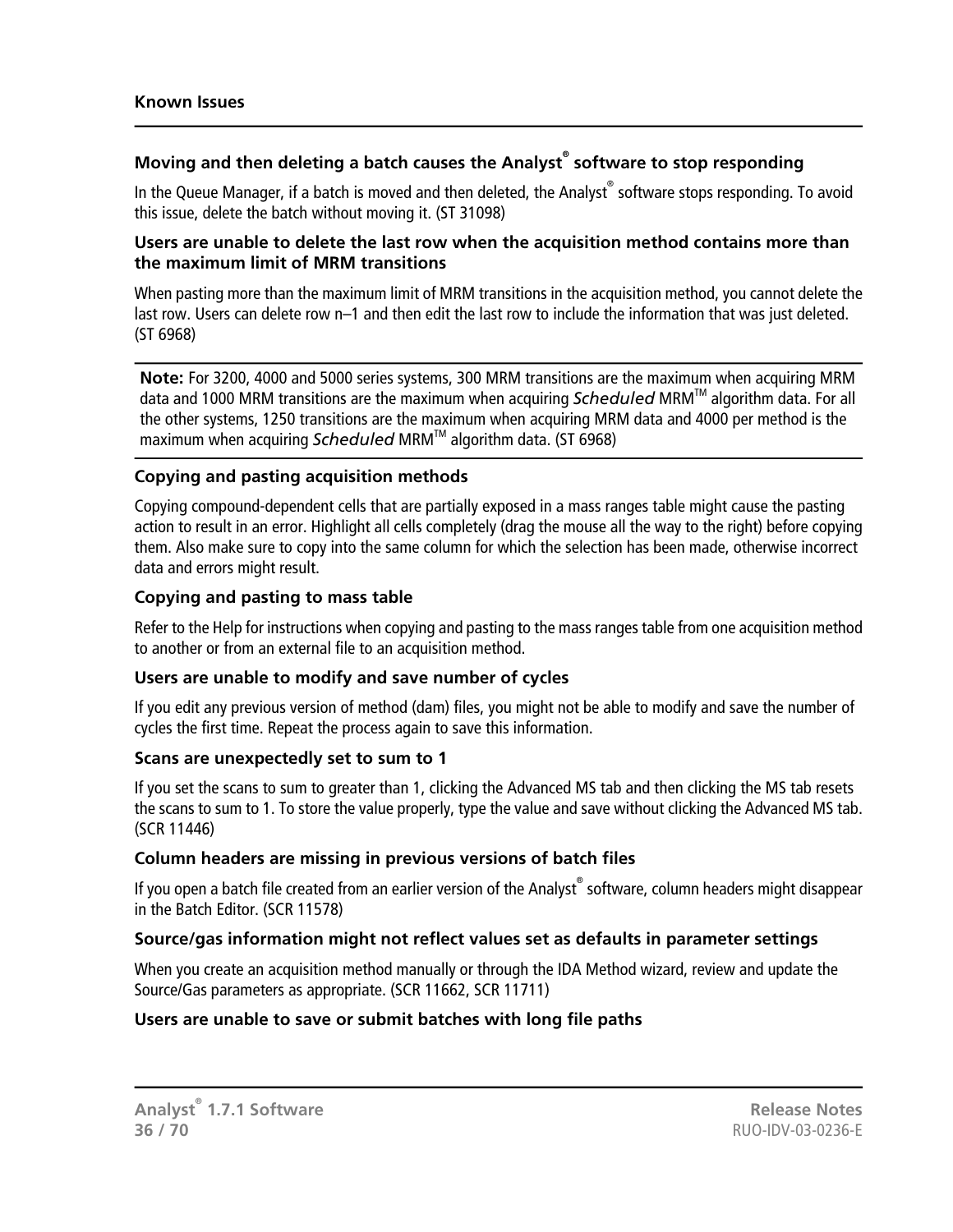Users cannot save or submit an acquisition batch if the project path is longer than 126 characters. When this type of file is submitted, the following error message: "Failed to set Header data" is shown. When this file is saved, the following error message: "Failed to save BatchName" is shown.

#### **Pasting columns in mass ranges table**

Pasting of individual column of values for compound-dependent parameters in MRM and *Scheduled* MRM<sup>™</sup> algorithm methods from an external csv or txt file might not always work. Copy and paste the whole Excel spreadsheet with updated dependent parameter values.

#### **Pasting rows in mass ranges table**

Pasting more than 300 lines into an MRM mass table could take several minutes.

#### **Issue with importing file with MRM transitions**

Make sure that the imported file is either a txt (tab-delimited text file) or a csv (comma separated value) file. Make sure that the number of columns in the file is equal to the number of columns shown in the Analyst® software Method Editor and that the column order matches. Also, make sure that there are no empty cells in the file that are imported. (ST 2717)

#### **An error message is shown when a text file is imported into an MRM or** *Scheduled* **MRMTM acquisition method**

When a text file is imported into an MRM or *Scheduled* MRM<sup>™</sup> algorithm method, a message: "Invalid value entered into table. Make sure only numeric values are entered" might be shown. However, the file is imported correctly. This issue is not observed when csv files are imported or when content is copied and pasted from an external file, regardless of its format. (ST 19141)

#### **Pasting into a mass ranges table during acquisition can cause the system to stop responding**

When content is pasted into a mass ranges table during acquisition, the Analyst $^\circ$  software could stop responding. Users can only copy and paste into an MRM or *Scheduled* MRM<sup>TM</sup> algorithm table before and after acquisition.

#### **Switching valve tables must be populated before using method**

When using a method containing a switching valve, make sure that the table is populated before saving and using the method. If this method is used for acquisition, the system stops responding and you must restart the instrument. (ST 9431)

#### **Pause time doubles if a quadrupole experiment is created after a switch between LIT and quadrupole scan types in the Method Editor**

When users create a method containing a quadrupole scan type with a mass range of, for example, 1000 to 1250 Da and then switch to an LIT scan type and then back to the original quadrupole scan type, the pause time nearly doubles. To prevent the pause time from doubling, do not change scan types during method creation. (ST 11465)

#### **During batch creation, pressing Tab creates another row**

When a batch is created, if the user goes to the last row in the Batch Editor and then press the Tab button, another row is created. After the row is created, the Auto-Increment or Fill-Down functionality does not work with this row. Also, any rows appended to the batch are shown before this one. When the batch is submitted, this phantom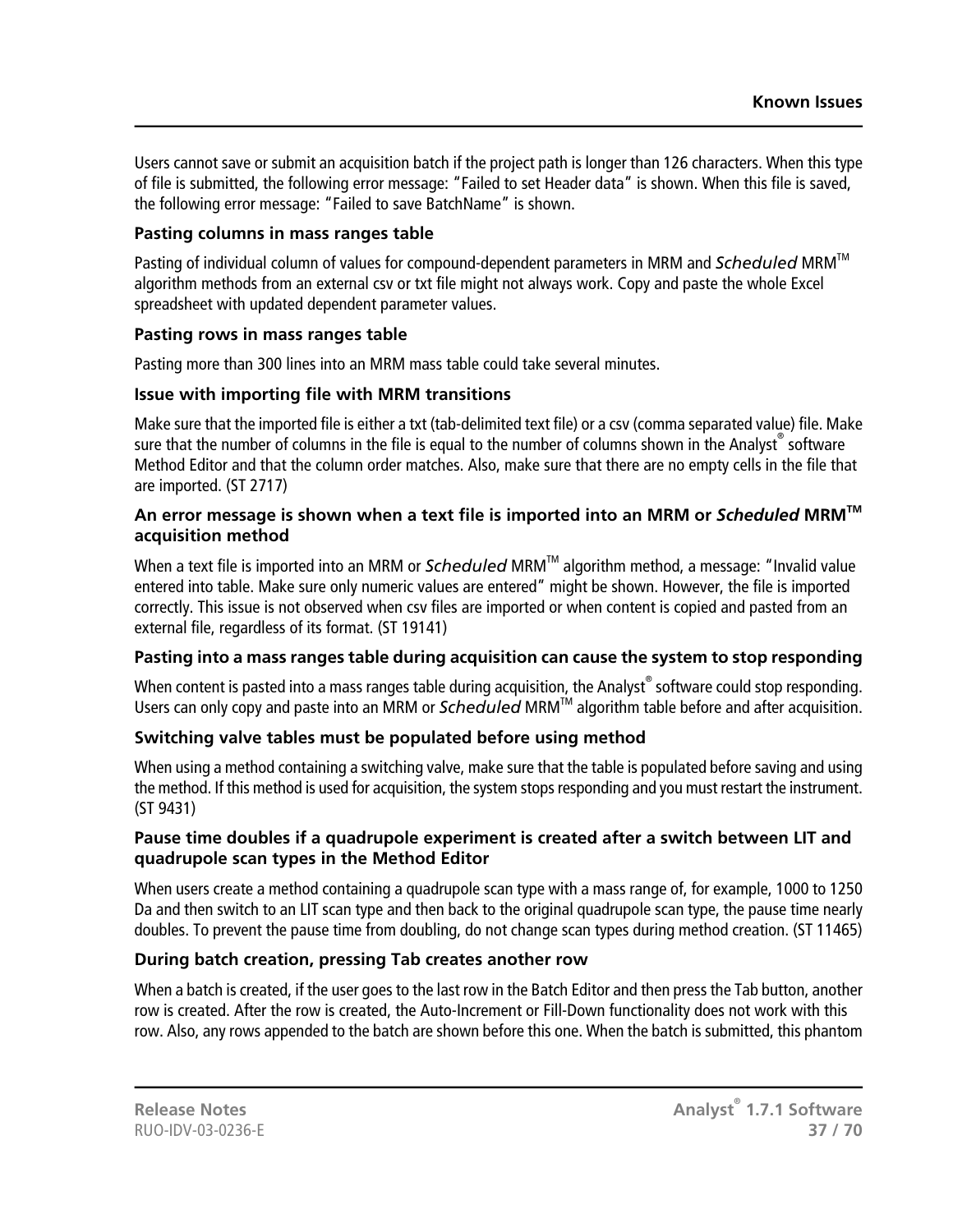#### **Known Issues**

row is not submitted. If a user creates a batch with this extra row, the sample specified in this row is not collected. Avoid the use of the Tab button to add rows to the batch. Use the Add Samples button instead. (ST 14024)

#### **Samples in a batch remain suspended after an instrument error is corrected**

The batch must be resubmitted to the queue to continue. (ST 16247)

#### **Ion energy is invalid in EMS scans**

<span id="page-37-0"></span>Although Ion Energy 1 is accessible in EMS scans, it is not applicable and should not be used. (SCR 11764)

## **Acquire —** *Scheduled* **MRMTM Algorithm**

#### *Scheduled* **MRMTM algorithm experiment limit**

For 3200, 4000, and 5000 series systems, to maintain optimum system performance, a *Scheduled* MRM<sup>IM</sup> algorithm, non-IDA experiment should not exceed 1000 transitions and three dependent parameters. A *Scheduled*  $MRM<sup>IM</sup>$  algorithm, IDA experiment should not exceed 1000 transitions and two dependent parameters. If the experiment exceeds these limits, then the Analyst® software might stop responding and you must restart the instrument and reactivate the hardware profile. Reduce the number of transitions if you want to increase the number of dependent parameters.

For all the other series systems, the limit is 4000 transitions with three of the four dependent parameters (CE, DP, EP, CXP).

#### **Multi-period** *Scheduled* **MRMTM algorithm experiments not supported**

Multiple period *Scheduled* MRM™ algorithm experiments are not supported in the Analyst<sup>®</sup> software. You cannot create these methods.

#### **In certain cases, for the API 5000TM system, sensitivity might be less for** *Scheduled* **MRMTM algorithm than for MRM**

This issue might be observed for experiments covering a wide range of Q1 masses over several hundred Da. Keep this in mind when using the *Scheduled* MRM<sup>™</sup> algorithm functionality on the API 5000<sup>™</sup> instrument. (ST 15149)

#### **Batches containing the maximum number of** *Scheduled* **MRMTM algorithm transitions and three mass-dependent parameters where one of them is EP causes the system to stop responding**

Batches containing the maximum number of *Scheduled* MRM<sup>™</sup> algorithm transitions and three mass-dependent parameters, DP, CE, and EP, cause the system to stop responding. To avoid this issue, do not include EP as one of the mass-dependent parameters. (ST 16066)

#### *Scheduled* **MRMTM algorithm parameters cannot be changed on-the-fly**

Compound-dependent parameters for an acquisition method using the *Scheduled* MRMTM algorithm might not be applied when changed in real-time in Manual Tuning. When changing parameters for a *Scheduled* MRM<sup>IM</sup> algorithm method in Manual Tuning under Tune and Calibrate mode, stop the method between adjustments and then start it again. (ST 9436)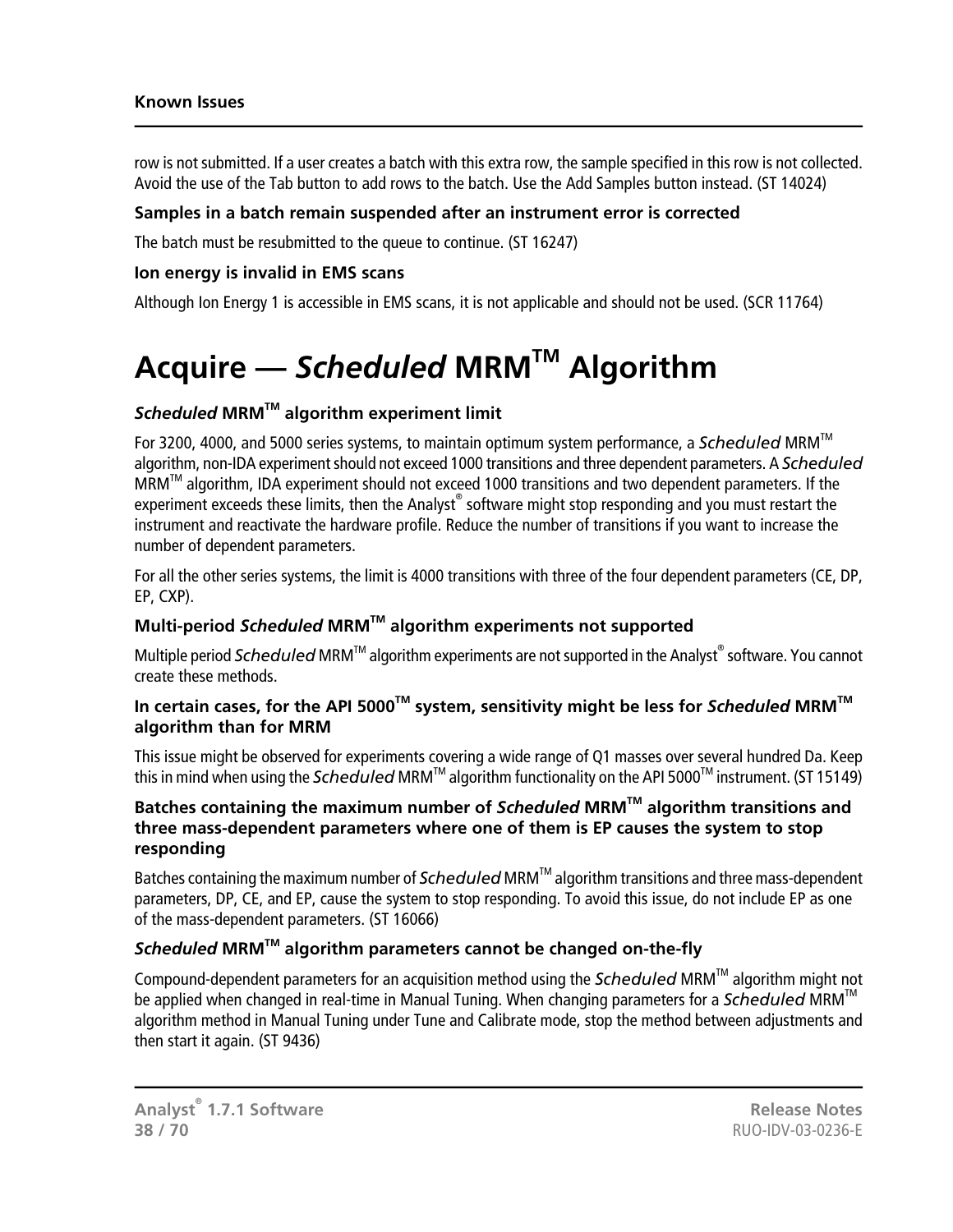#### **Modifying** *Scheduled* **MRMTM algorithm mass ranges table can take several minutes**

Modifying a *Scheduled* MRM<sup>™</sup> algorithm mass ranges table with 1000 MRM transitions can take several minutes. (ST 5251)

### <span id="page-38-0"></span>**Acquire — Network Data Acquisition**

#### **Copy data to a network location before validating the checksum**

If the user attempts to validate the checksum of a large file that is being acquired to a network location, the Analyst<sup>®</sup> software might stop responding or a failed checksum might occur. This is because network interruptions might cause a delay in writing the full file to the network and require the AnalystService and client to be restarted. Alternately, the file itself might become corrupted. Users should make sure that the file has been fully copied to the network location before attempting to validate the checksum. (AN-202)

#### **Data might be lost during acquisition from multiple instruments to same data file**

Do not acquire data concurrently from multiple acquisition workstations to the same network data file.

#### **The Analyst® software prompts the user to re-enter the root directory path**

The root directory must follow the Universal Naming Convention (UNC) format: \\computer name\drive name. Mapped drives are converted automatically to full UNC paths. Full network path lengths must be limited to 128 characters.

#### **Network data security mode**

For network data acquisition, work in Mixed Mode or Integrated Mode. If Single User Mode is used, then make sure that the user is a network domain user with read and write access to the project folder. (SCR 11781)

#### **Access current data is not accessible**

If network acquisition is used, then you cannot see the acquired data from a remote workstation until the sample is finished.

#### **No audit trail records are created when the network is unavailable**

When the network is unavailable, the data file creation and other non-processing activities performed during data acquisition only are not recorded in the audit trail database, which is not accessible. Add steps to the standard operation procedures (SOP) to contact the IT department regularly if there has been any network interruption during previous data acquisition processes and to avoid data acquisition during network maintenance work. Users can also review the Windows application event log to check for any network disconnection warning events. All relevant acquisition data is still logged in the data file even if the network is unavailable. (SCR 11648)

#### **Reported Last Sample Finished time is slightly later than the time that acquisition completed**

When data files are acquired to the network, the time reported in File Info in Explore mode for Last Sample Finished is the time the file was copied to the network, which might differ from the time of acquisition of the last sample. This is due to the delay when transferring files to the network. (SCR 9523)

#### **Verify checksum after the file transfer is complete**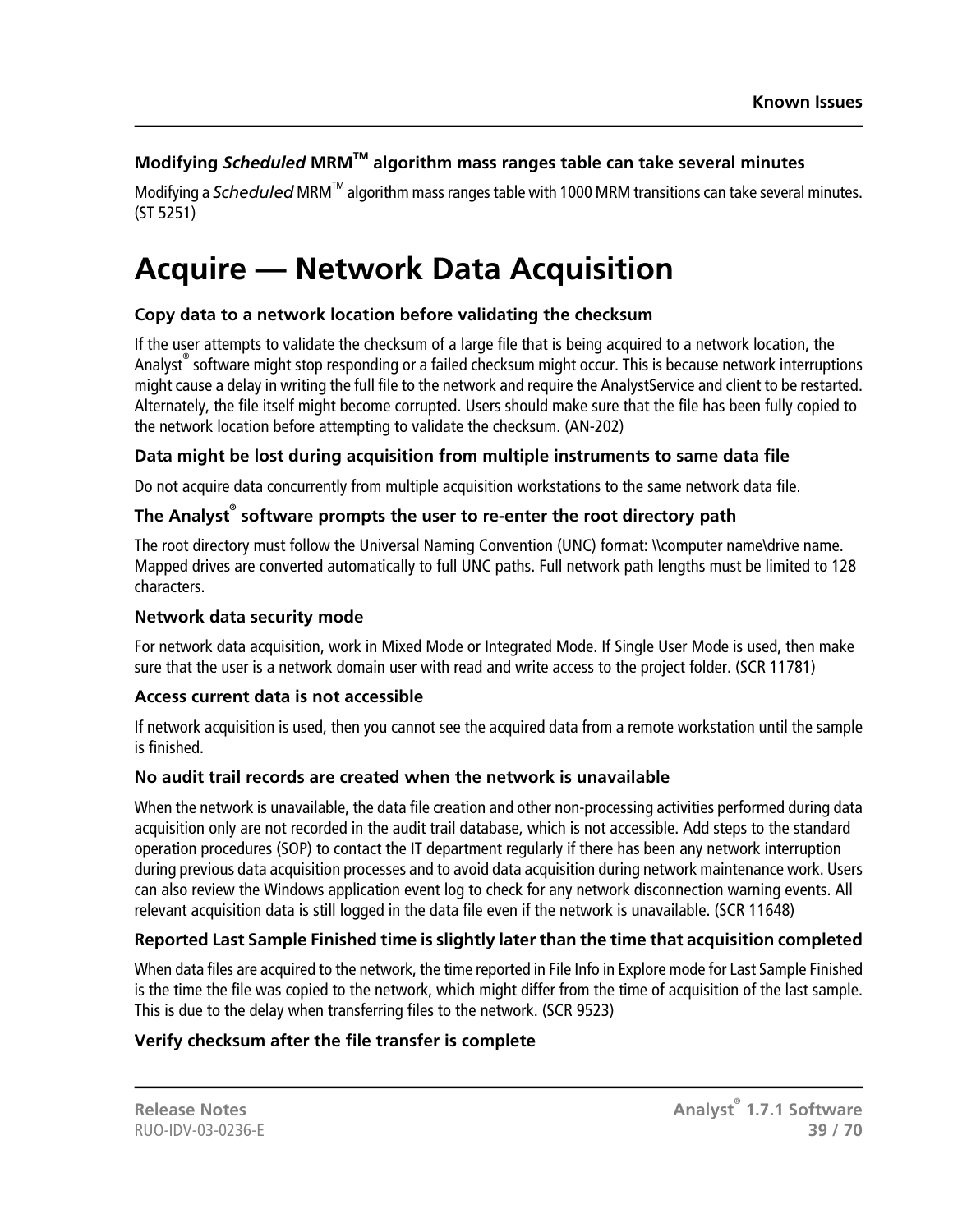When **Verify Checksum** is clicked on a file that has just finished acquisition, checksum might intermittently fail if the data file transfer to the network is in progress. Checksum works after the transfer is complete. (SCR 11419)

#### **The wait period is long if you have no write access**

If you do not have write access to a network project and try to open a data (wiff) file, you might experience a long wait period while the audit trail process tries unsuccessfully to update the information. (SCR 9906)

#### **File transfers might fail due to limited space on the network**

When acquiring data to a network server with user-specific space limitations, the Analyst $^\circ$  software might not be able to detect the remaining space available. As a result, the data transfer process might fail, but acquisition is not affected. The data remains on the local acquisition workstation. (SCR 11420)

#### **The spectral arithmetic output file is not saved**

<span id="page-39-0"></span>If the root directory is on the network, select **Open the New File Immediately** in the Analyst<sup>®</sup> software in the **Output Filename** section in the Spectral Arithmetic Wizard–step 4. Otherwise, the output file might not be saved. (SCR 11746)

### **Explore**

#### **Simplified CAD gas settings are shown incorrectly in File Info**

If a data file was acquired using simplified CAD gas settings and opened in the Analyst® software without the corresponding hardware profile active, then the CAD gas setting in the File Info is shown incorrectly. A CAD gas setting of Low is shown as  $-1$ , Medium as  $-2$  and High as  $-3$ . (AN-299)

#### **Centroid data is not shown correctly**

Centroid data is not shown correctly when scan the user averages scans and steps the XIC (Extracted Ion Chromatogram) to show the adjacent spectra. Instead of using Centroid, use Profile scan mode to show the data correctly. (AN-405)

#### **High mass PPG values are shown for 5500, 6500 (low mass mode), and 6500+ (low mass mode) series systems in the calibration peak list**

On 5500, 6500 (low mass mode), and 6500+ (low mass mode) series systems, additional ions 1254, 1545, and 1952 are shown in the calibration peak list. This has no impact on the calibration of the mass spectrometers. (AN-500)

#### **Processing large data files concurrently with long data acquisition**

Avoid processing (for instance, generating a XIC) a large data file that has more than 600 MRM transitions while performing a long data acquisition. Doing so might cause the software to become unstable and data to be lost. Use another computer to process such data. If you need to open the currently acquiring data, the display for currently acquiring *Scheduled* MRM<sup>™</sup> algorithm data defaults to TIC to open the file faster. Processing these files should still be kept to a minimum during acquisition.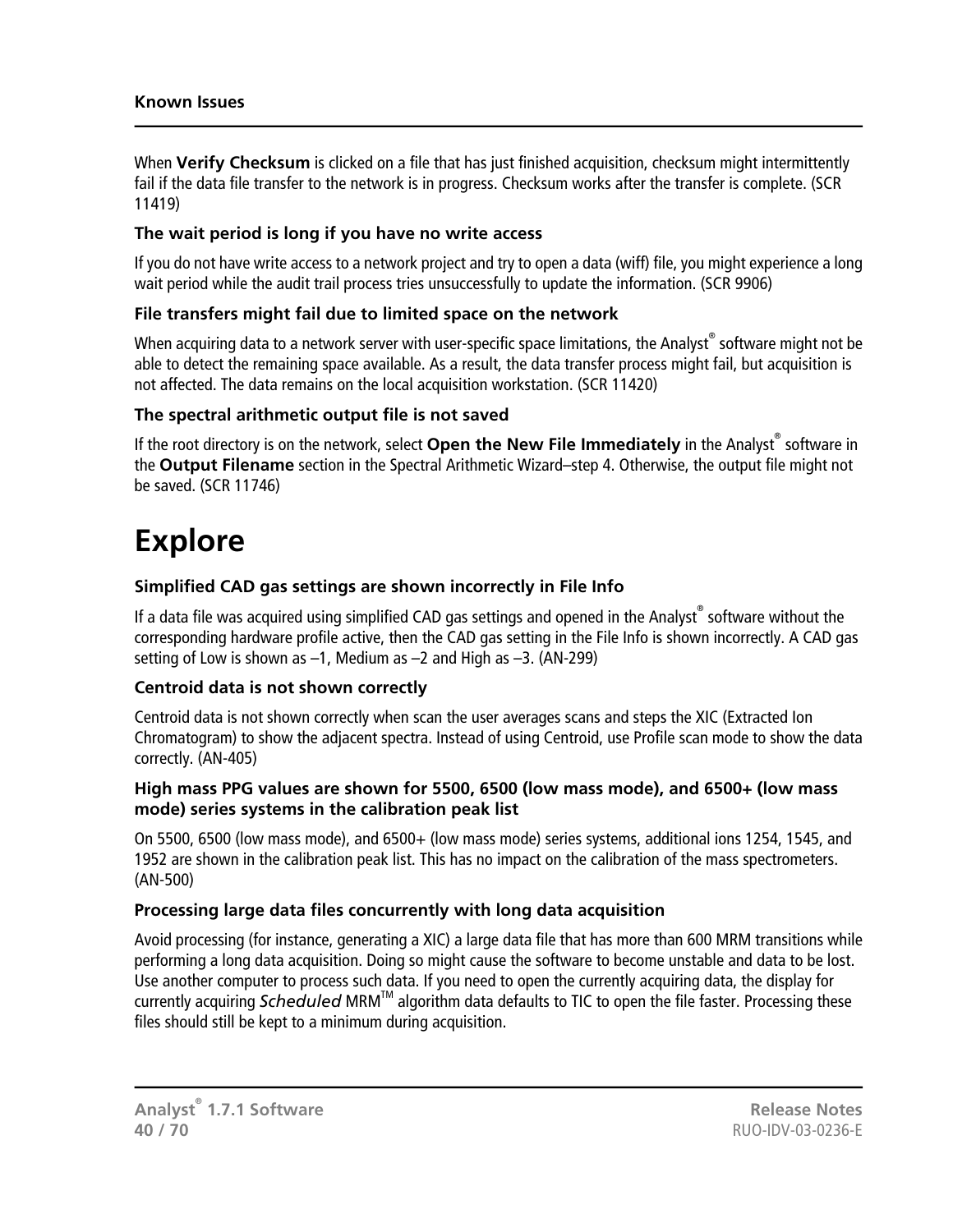#### **Processing Options truncates non-integer values**

The Analyst® software Processing Options / Integration screen (**Tools > Settings > Processing Options, Integration tab**), allows the user to enter decimal values between 0 and 100. However, after the screen is closed and then reopened, these values truncate to their integer values.

#### **The "Subtract Range Locked" option seems to be active and the menu item in the right-click menu does not update**

When right-clicking on a chromatogram, the feature seems to be enabled whether or not it actually is. To see if the feature is enabled, use either the Menu bar (**Explore > Background Subtract > Subtract Range Locked**) or the Explore Toolbar. If the icon is shown as depressed, the feature is enabled.

#### **Inability to sort Peak Lists correctly**

Occasionally, the Peak List does not sort correctly. To restore functionality, close the Peak List (deleting the pane) and then open it.

#### **The cursor does not correspond to the time point of the spectral data**

Occasionally, the cursor is incorrectly allowed to be placed between data points. The time in the header of the spectrum of the active chromatogram is always correct.

#### **Data is missing after an export to the PDF format**

When the Analyst $^\circ$  software is active with several panes open, exporting the active window to a PDF file might not export all data from the window. Use **Export** when there are only a few panes in the window.

#### **Time range discrepancy for Contour plot**

When a processed data file (PDT) is saved with a Contour plot shown, the saved file shows a different time range than the original Contour Plot.

#### **The X-axis not extended**

After a chromatogram is offset, the X-axis (time) range is not extended to include the shifted data.

#### **The DAD margin for negative absorbance is not functioning**

The diode array detector (DAD) margin for negative absorbance does not function.

#### **Performance is impacted due to a large number of scans**

Processing data can be slow when the data file contains a very large number of scans resulting from the use of short dwell times. Keep the number of scans below 30 000. (SCR 7964)

#### **Viewing IDA data files**

If an IDA experiment data file is opened during acquisition, it is shown in Explore mode even if the IDA Explorer is set as the default viewer in the Appearance Options dialog. If the data file is opened after acquisition, it is shown in the IDA Viewer. Samples that were opened in Explore mode during acquisition do so by default when the acquisition is complete as well. Open the sample in the IDA Viewer if you reopen the file. (SCR 9805)

#### **The integrated Harvard syringe pump is not in File Info**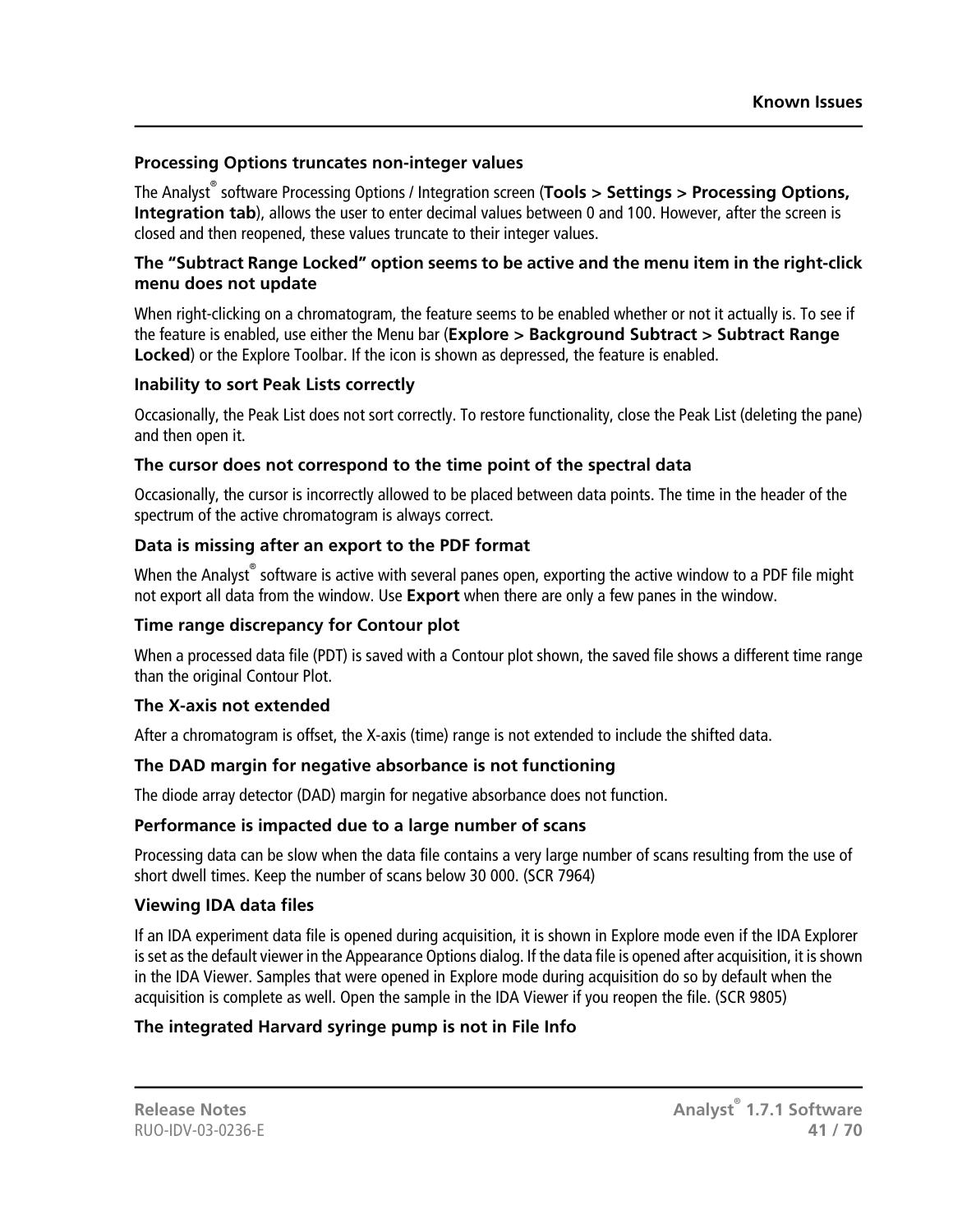#### **Known Issues**

In some cases the File Info in Explore mode indicates that the integrated Harvard syringe pump was not used even though it was used. (SCR 8643)

#### **Smoothing does not consider 0 intensity points**

The Smoothing function does not consider 0 intensity points. Holes might be visible in the spectrum after smoothing if there are intensities of 0 in the data file. (SCR 13204)

#### **Show File Info**

Opening the File Info pane using the **Show File Info** command might cause the software to stop responding or to omit information from the view. This is an intermittent issue and no data is lost. If this occurs, configure the Audit Trail Manager settings to No Audit Map or alternatively clear the Closed Module event in the Audit Map Editor to view or save the File Info to a file. The original audit trail settings should be restored. Only an Analyst® software Administrator can configure the audit trail settings.

#### **Overlay on plot for isotopic distribution in calculator**

Occasionally, this feature does not function as expected. However, the text is still accurate.

#### **Incorrect status in File Info**

On the 5500 series of instruments, the File Info incorrectly shows the status as "Bad" for the Curtain Gas<sup>TM</sup> flow and interface pump. There is no interface pump on the 5500 systems. Also, although the file information will show "Bad" for the Curtain Gas<sup>TM</sup> flow, this does not necessarily reflect the status at the time of acquisition. If during acquisition, the Curtain Gas<sup>TM</sup> flow status develops a true "Bad" state, then acquisition for that sample will stop with an error. (ST 8853)

#### **Delays occur in showing the sample list**

On the 5500 series of instruments, it takes more than 90 seconds to populate the sample list for a data file acquired with more than 1 000 samples. Allow for at least 90 seconds to populate the entire sample list. If more than 1 000 samples are acquired to a wiff file, then it will take at least 90 seconds to populate the sample list. The Analyst software will be able to open the file. However, we recommend that you acquire the samples into different data files, if possible.

#### **Syringe pump method is information missing from the File Info**

On the 5500 series systems, the syringe pump details used to collect the data are not shown in the File Info pane for data where a syringe pump was used. Note which flow rate and syringe diameter were used during acquisition. Alternatively, the user can obtain this information from the data file by recreating the acquisition method from the File Info by right-clicking on the **File Info** to select **Save Acquisition Method**. You must have the same devices in the hardware profile to recreate the method completely. (ST 7861)

#### **The Explore History file is not shown correctly**

The description of all the changes is sometimes merged into one cell but it is often still legible. In some instances, some information might be missing. (ST 9481)

#### **Changes to the offset in the History pane are not being shown**

Open the History pane again to show changes to the offset. (ST 9486)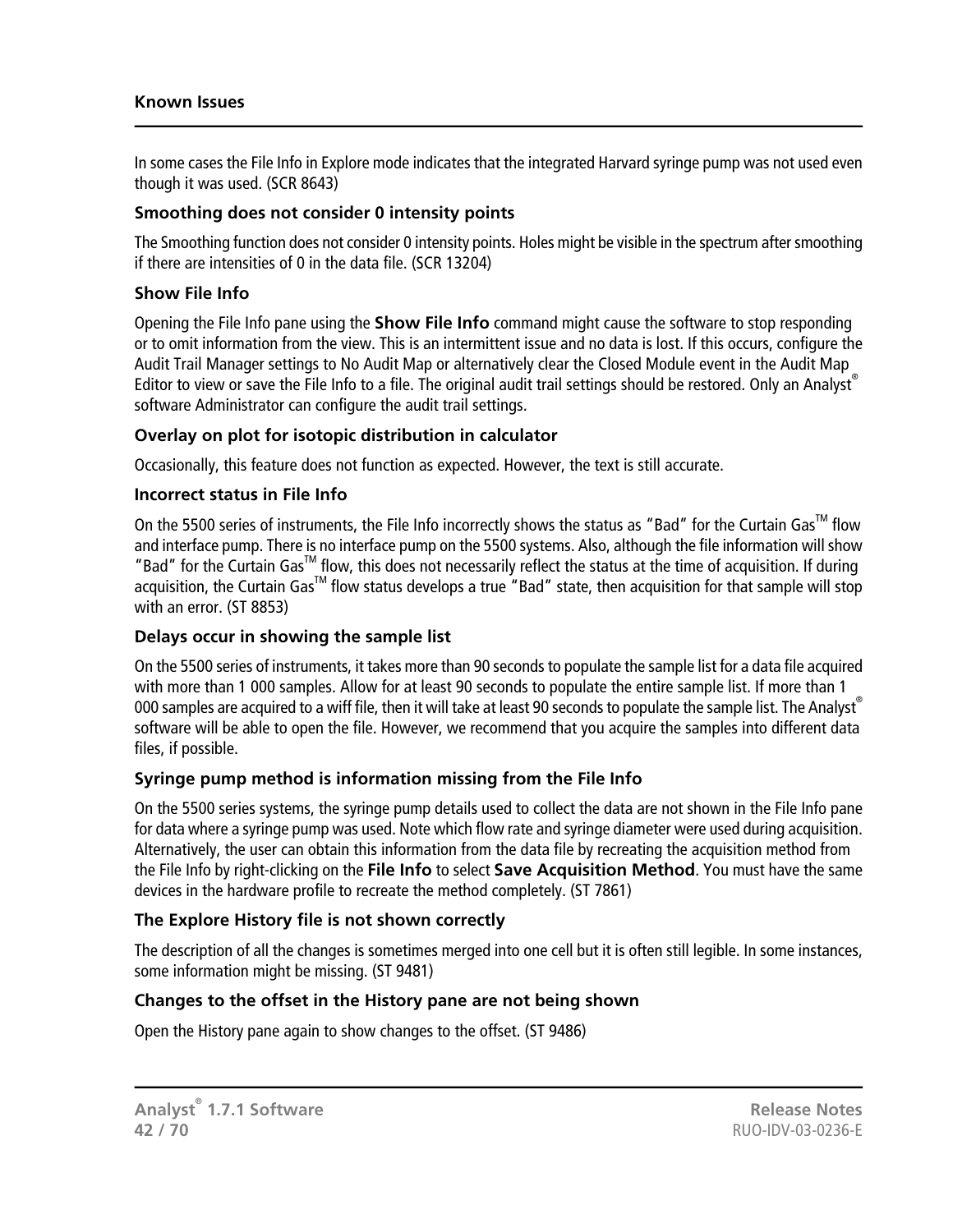#### **Reviewing MRM data changes the active XIC**

When the user opens a saved Explore History File (eph) from a Total Wave Chromatogram (TWC) where the data from the mass spectrometer is MRM data, the data is the overlaid XICs but reviewing the changes switches the active XIC. The listed history, however, is correct and can be used to manually apply those settings to the original data.

#### **Occasionally, samples in data files collected at 12 000 Da/s cannot be opened**

If samples cannot be opened, open the previous or any subsequent sample and use the forward and back arrows to navigate to the sample that does not open. (ST 13169)

#### **If data is expanded in the IDA Viewer during sample acquisition to the same data file, data from an acquired sample is not shown**

No data is shown in Explore mode for an acquired sample if the data is expanded from the IDA Viewer during the acquisition of a second sample to the same wiff file. (ST 18228)

#### **Undocked Graph Information Window can cause the software to stop responding**

Occasionally when the Graph Information Window is opened and undocked the software stops responding. This is often the case when the window is left open and undocked for several hours while acquisition and processing take place. To avoid this issue, keep the Graph Information Window docked. (ST 16700)

#### **The Q1 resolution offset table at 10 Da/s is missing in the File Information**

The Q1 resolution offset table at 10 Da/s is missing in the File Information for a negative ER scan type. This does not affect the data or any future acquisition. To retrieve this information, you can look into a data file acquired in Q1 negative mode. (ST 13331)

#### **Sections of ions appear to be missing in EPI scans**

On the 5500 series systems, when Q0 trapping is used, a fill time of at least 20 ms is required. EPI spectra acquired with a Fill Time less than 2 ms will result in a missing range of ions in the second mass range when Q0 trapping is On. In general, expect to see an overall decrease in sensitivity even with one mass range under these conditions. (ST 8200)

#### **Compound Library databases with over 20 000 entries fail to show full information**

When the user opens Compound Library databases that have over 20 000 entries, the individual fields do not show the full information used to populate the original database. The field is populated with "NA" instead. To overcome this issue, it is recommended that the user save the original database into two separate databases to be able to view all entries and then populate future entries in a new database. For example, delete the last 10 000 entries and save this database as "Part 1" and then reopen the original database, delete the first 10 000 entries and save this database as "Part 2".

**Note:** Deleting entries and then adding new ones is not recommended. (ST 19297)

#### **The Analyst® software stopped responding during real-time XIC data extraction**

When large numbers of ions were extracted in real-time during acquisition using an MRM or *Scheduled* MRMTM algorithm method, the Analyst® software might have become unresponsive. This issue has been corrected. However,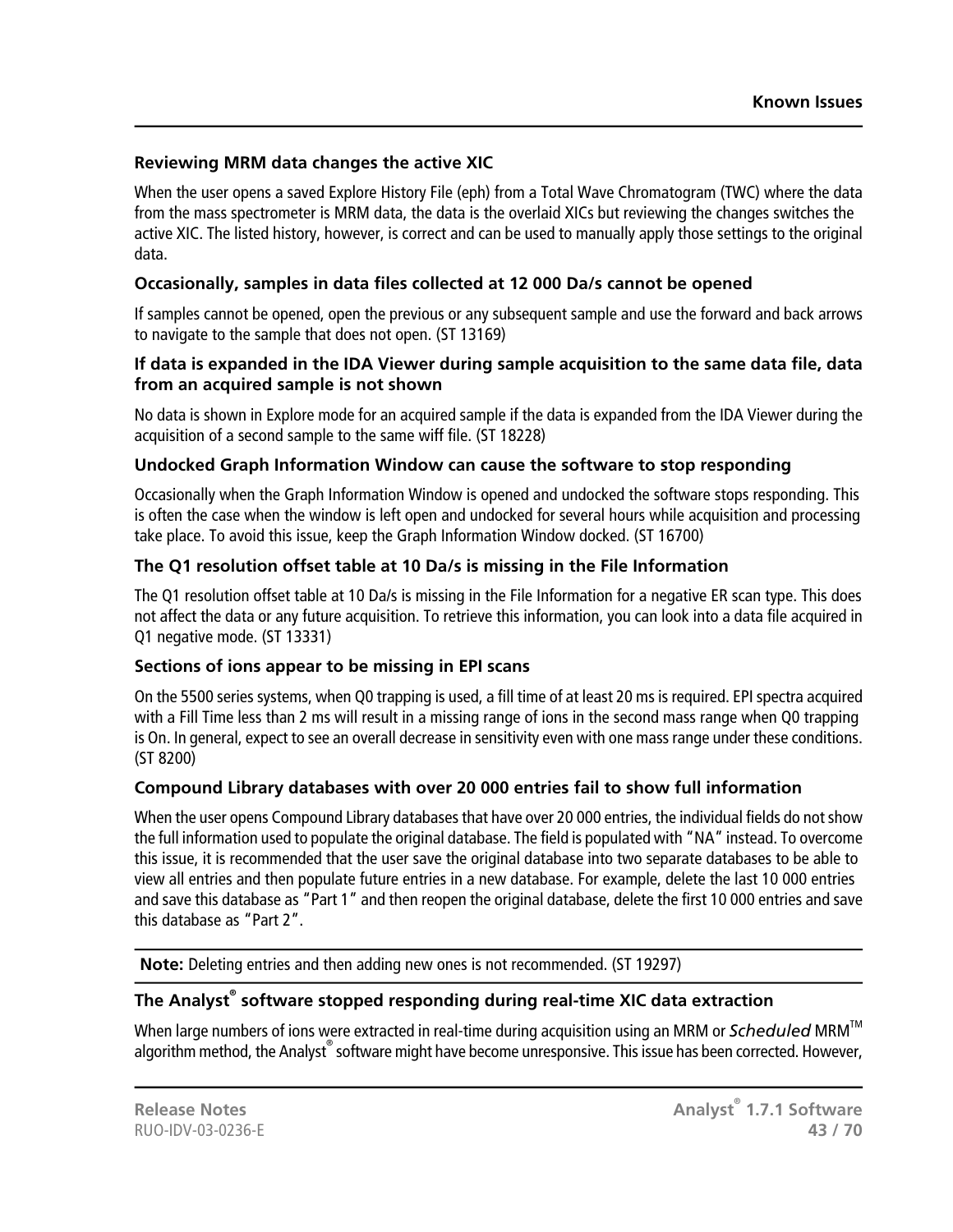#### **Known Issues**

users should be aware that there might be cases where extracting large numbers of chromatograms will still cause the software to slow or become unresponsive. For example, having multiple XIC panes open simultaneously, or acquiring data from multiple methods to the same wiff file. In these cases, users should refrain from extracting chromatograms in real-time. (AN-292)

### <span id="page-43-0"></span>**Explore — Library Search**

#### **Blank results in new field**

When performing a Library Search from an open spectrum, if you click **View Manager** from the Search Results window and add a new field, the results for this new field might seem to be blank. Clicking the field a few times causes the results to be shown. This is a graphical issue and does not affect functionality.

#### **Hidden column in Compound Library view**

When viewing the Compound Library, increasing the width of the last column might uncover a column named **Hidden**, with populated values. This is a graphical issue and does not affect functionality. Do not modify the data in this column. (ST 3165)

#### **Editing the compound name twice might cause the Analyst® software to stop responding**

If you edit the name of a compound in the library, click **OK**, and then attempt to edit the compound again, the Analyst® software stops responding. To avoid this, after clicking **OK** to change the compound name, close and then open the library before attempting to change the same compound. (ST 2283)

#### **Opening a library record in the default library might show a blank spectrum**

<span id="page-43-1"></span>If this occurs, then reconnect the library database (**Tools > Settings > Optimization Options > Library Manager** ) to correct the issue. (ST 1860)

### **Explore — wiff Data File**

#### **Analyst® software file compatibility**

The Analyst<sup>®</sup> software is fully backward compatible. However, it is not forward compatible. That is, the data files acquired in an older version of the Analyst® software can be opened in the newer version of the software, but not vice versa. If the acquisition computers are upgraded to the newer Analyst $^\circ$  software, also upgrade the processing computers to the same version.

#### **Flat file size limit**

The software can show data in the flat file (wiff.scan) for files up to 2 GB in size. Any data stored beyond this limit might not be shown correctly. In addition, larger file sizes might degrade overall performance. Begin acquiring data to a new data file if the file size nears this limit (for example at 1.5 GB).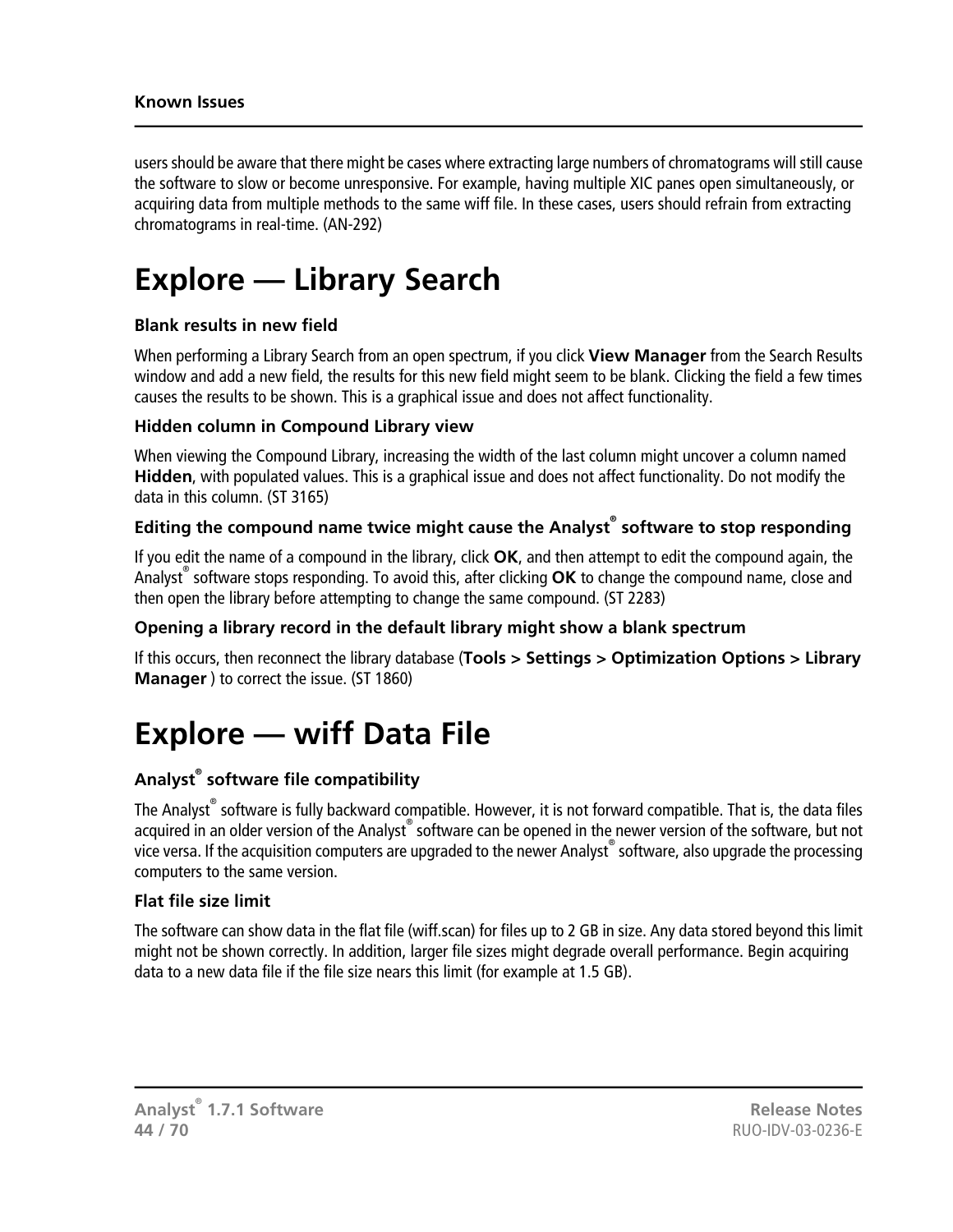## <span id="page-44-0"></span>**Quantitate**

#### **The Y-axis maximum might become extremely high in the peak review pane for some analytes when using the option to zoom Y-axis to "xx % of largest peak for all samples"**

Y-axis maximum might become extremely high in the peak review pane for some analytes when using the option to zoom Y-axis to "xx % of largest peak for all samples" in the Peak Review Default Options or Peak Review Options. Double-click the Y-axis of the chromatogram for each sample to return the peak view to normal, or use the option to zoom Y-axis to "xx % of largest peak" instead. (AN-1302)

#### **Only values of 0 or greater were exported in Quantitate mode for DAD data**

If a user exports data using "Save Active to Text File" from a Peak Review pane or window in Quantitate mode, then only positive data, 0 or greater, is exported to the text file for a DAD data. Negative numbers are not exported. To export a data list with both positive and negative numbers, use "Save As Text" in the Data List pane in Explore mode. (AN-1566)

#### **The unit in the titles for the Analyte Concentration and Calculated Concentration columns in a Results Table is only for the first analyte**

If a quantitation method used in a Results Table uses different units for different analytes, the unit in the titles for the Analyte Concentration and Calculated Concentration columns in the Results Table is only for the first analyte. To view which units are used for all of the analytes, edit the Table Settings to show the Analyte Units column. (AN-1357)

#### **Disabling a quantitation security setting causes errors when Results Table column settings are changed**

Under Quantitation in the **Access to Analyst** list on the Roles tab in the Security Configuration dialog, if the **Disable, enable and clear audit trail** permission is disabled, then the user cannot change the column settings in a Results Table without receiving an error each time. To change or modify table settings, make sure that **Disable, enable and clear audit trail** is enabled for that role. (AN-1018)

#### **The Sum Multiple Ions option might produce results that are slightly incorrect**

When using the Sum Multiple Ions option within a quantitation method, users might notice that the summed intensities of multiple ions is slightly different from the expected value (ion  $1 +$  ion  $2 +$  ion  $3$  and so on). This is due to a rounding issue within the Sum Multiple Ions algorithm. In practice, the difference will be very small and should not affect reported values. (AN-1)

#### **The Quantitation audit trail incorrectly adds the word Samples to the change descriptions**

In the Quantitation audit trail, the word "Samples" is incorrectly added before the text, "The concentration/calculated concentration units were changed to…" in the change description when the concentration or calculated concentration units are changed for either the Analyte or Internal Standard. (AN-430)

#### **The changed file name of the Results Table is not shown in the Regression window**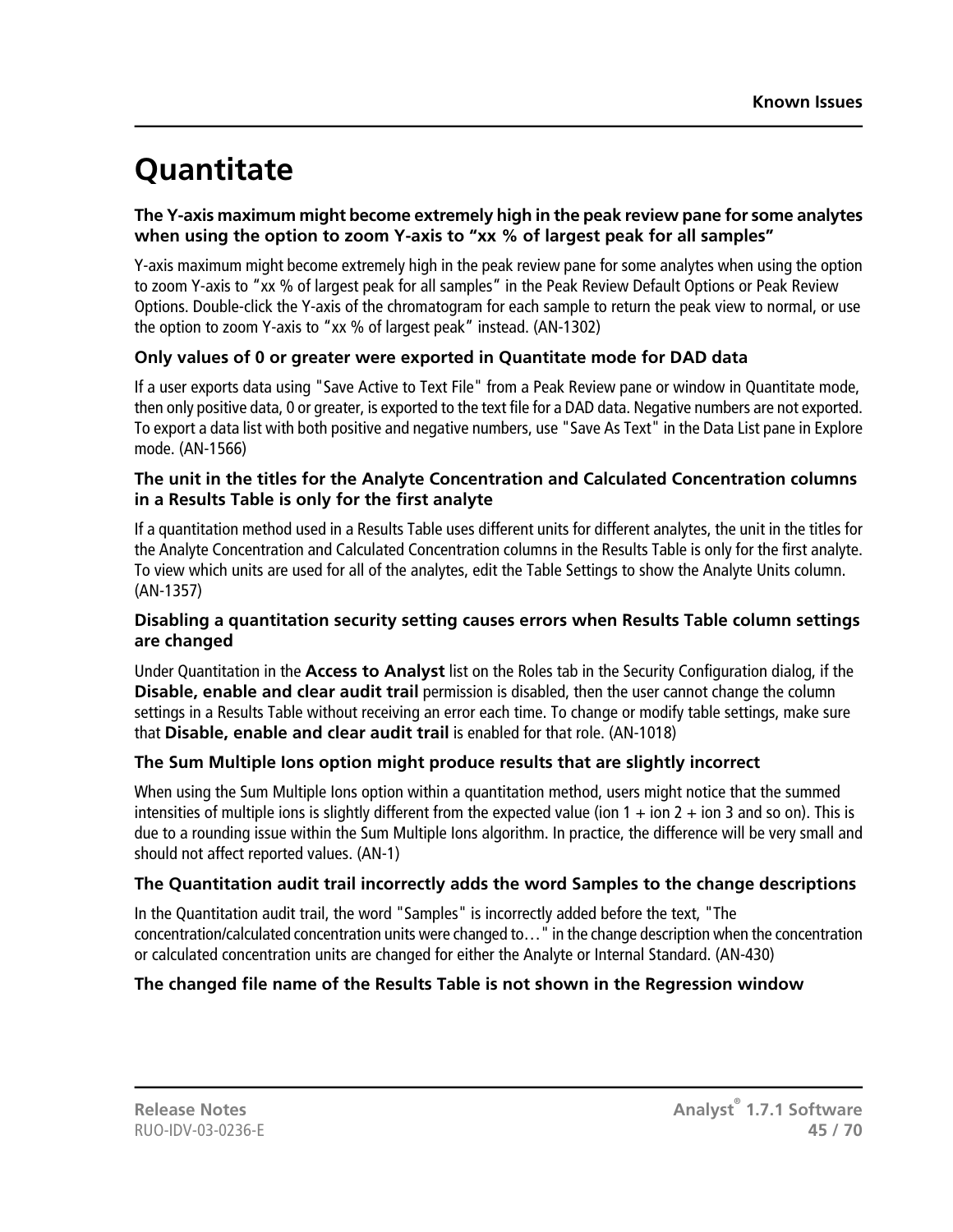#### **Known Issues**

When the user performs regression in the Analyst $^\circ$  software (Quantitation module) and saves the Results Table using a new file name, the printout of the Calibration Curve still shows the original file name. The calibration curve shows the new filename only when the file is closed and then opened. (AN-555)

#### **Adding a new column to a Result Table shows an error message but the column is added**

If a new role is created in the Analyst® software and the **Disable, Enable or clear audit trail (Quantitation)** privilege is disabled, then adding a new column in a Results Table generates an error message but the column is still correctly added to the table. (AN-641)

#### **Discrepancy in Results Table file size**

Depending on the number of samples, the Results Table file size might be larger than in the previous version of the Analyst® software. (ST 33496)

#### **Printouts are incorrect if manual integrations are not accepted**

If the user performs a manual integration and attempts to print the window or workspace without first "accepting" the changes (or completing an e-Signature, if required), the resulting printout might be incorrect. The user sees two Results Tables printed showing the areas before and after the manual integration, instead of the selected Results Table and chromatogram. If after performing a manual integration, the user accepts the change (or completes an e-Signature) or navigates to a different selection, the **Print > Window** and **Print > Workspace** commands functions as intended.

#### **Algorithm compatibility**

*Scheduled* MRM<sup>™</sup> algorithm data cannot be analyzed with Analyst Classic. The IntelliQuan integration algorithms, IQA II and MQ III, should be used. For more information, refer to [Technical Information Regarding Integration.](#page-66-0) Several behaviors are observed in the software:

- When creating a quantitation method with Analyst Classic as the preset algorithm, the software warns about algorithm incompatibility and the method uses IntelliQuan-MQ III instead. The operation does not affect the preset algorithm. (ST 5388)
- IntelliQuan Results Tables from versions of the Analyst® software earlier than version 1.5 will continue to use the previous versions of the algorithms in the Analyst® 1.5 software so that the results presented are consistent. This is the only situation in which previous IntelliQuan algorithms are used in the Analyst® 1.5 software.
- The Quantitation wizard cannot create a quantitation method for a data file that contains more than 94 transitions. Before you can use the Quantitation Wizard to generate a Results Table, you must first create the quantitation method using the Build Quantitation Method feature. Select this quantitation method on the Create Quantitation Set - Select Method page of the Quantitation Wizard. (ST 5919)
- Previously generated quantitation methods with the Analyst Classic algorithm cannot be used to analyze *Scheduled* MRMTM algorithm data. To carry forward the information, export the method as text using the Create Text File from Quan Method script and then import it using the Create Quan Methods from Text Files script. Both scripts are provided on <drive>:\Program Files\Analyst\Scripts\All Mass Spectrometers folder.
- You cannot add *Scheduled* MRM<sup>TM</sup> algorithm data to Results Tables using the Analyst Classic algorithms.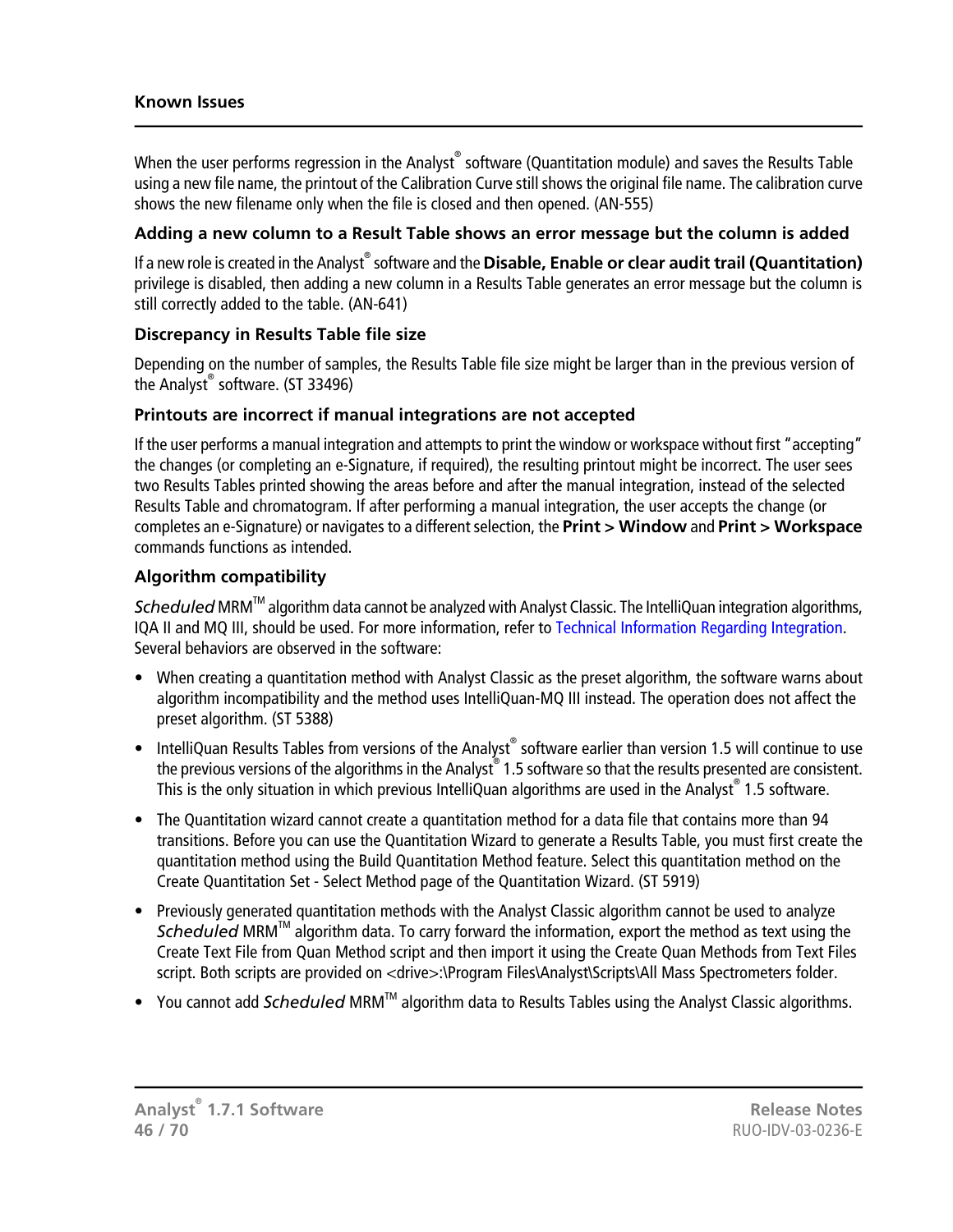#### **IQA II Integration algorithm occasionally does not find peaks on** *Scheduled* **MRMTM algorithm data**

For *Scheduled* MRM<sup>™</sup> algorithm data, it is recommended to use IntelliQuan - MQ III as the default integration algorithm, as the peak is sometimes not found in the retention time window when using the *Scheduled* MRMTM algorithm with IQA ll.

#### **Default integration algorithms**

Newly created projects always copy the default integration settings from the Default project. For fresh installations of theAnalyst® software versions 1.5 and later, the preset is IntelliQuan - MQ III. If the Analyst Data folder is used from a previous version, then the preset from that Default Project will carry forward to the later version of the Analyst® software.

#### **Large signal-to-noise values are sometimes reported in the Results Table**

Occasionally, when very low or no noise is selected for a background, very large values to over 20 digits are reported. This might occur because there is no baseline noise for these cases. The signal-to-noise should be reported as N/A in these cases. Readjust the selection of the baseline to make sure that some baseline noise is applied to the signal-to-noise calculation.

#### **Baseline Sub window**

The IntelliQuan Baseline Sub window is actually a half window. The window used is twice the width that is entered. This applies both to the Integration tab of the Processing Options and the IntelliQuan Parameters dialogs opened by right-clicking in a data list. (SCR 12984)

#### **Exporting with Sum Multiple Ions produces a bad text file**

Exporting a Results Table built with the Sum Multiple Ions option produces data in separate columns. The values are shown under incorrect headers and the text file might be incorrect. (SCR 10947)

#### **Diode array detector results are not removed**

In a DAD Results Table, even when all DAD data is removed and an ADC data sample is added, the DAD information remains in the Results Table. (SCR 7998)

#### **The Analyte mass range column contains N/A**

If an automatic quantitation method is used to build a new Results Table, the **Analyte Mass Ranges** column contains N/A instead of the actual mass range for the corresponding sample and analyte (potentially all different). (SCR 8790)

#### **Peak asymmetry error**

When a Results Table is created and **Peak Asymmetry** is shown, then the column shows 0.00 if no peak is found. (SCR 10688)

#### **Last decimal digit is inconsistent**

When opening a Statistics table for two Results Tables (by selecting **Group By Concentration** from the **Conc. as Rows** box and selecting **Area** or **Height** from the Statistics Metric box), the last digit for some of the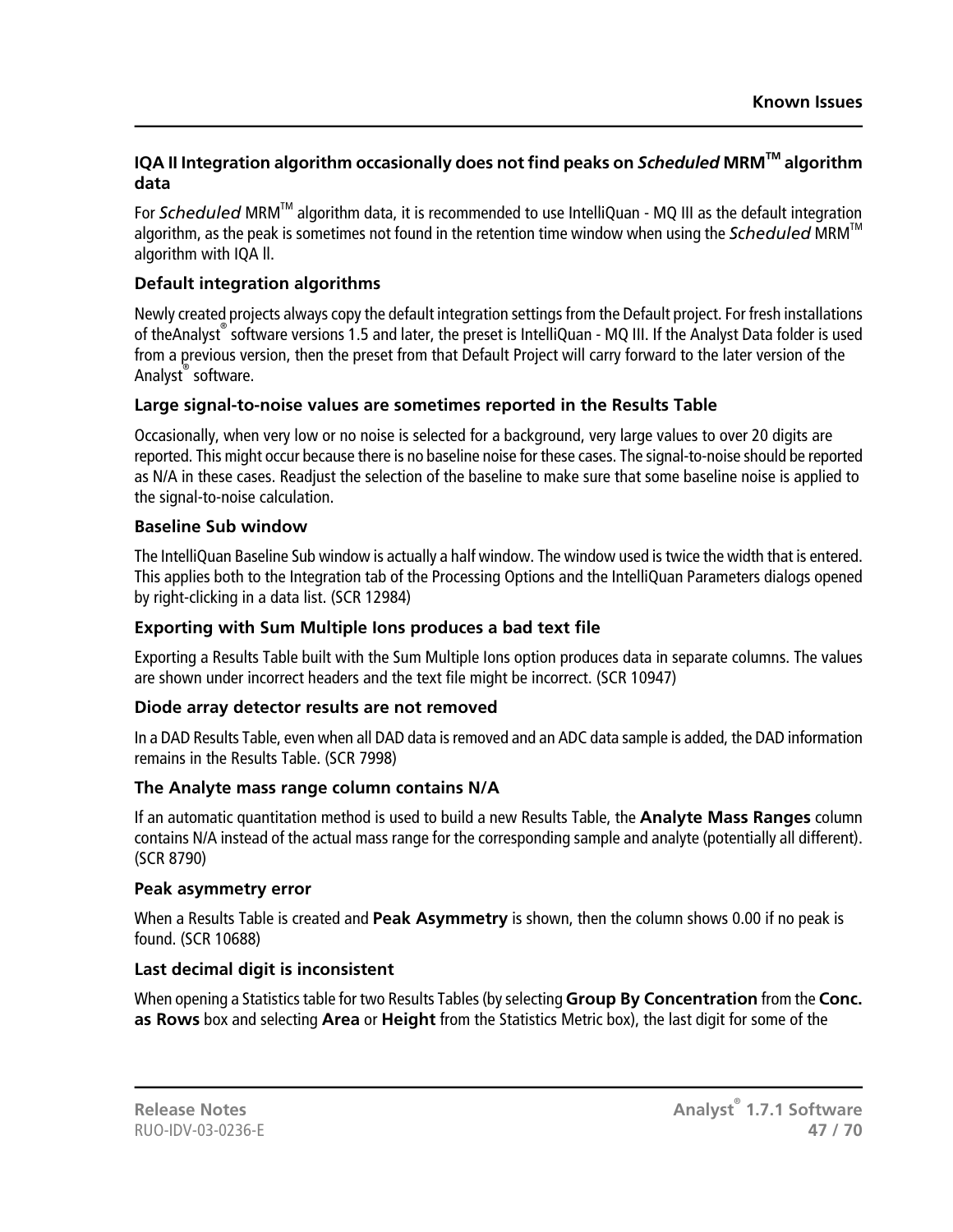statistical results (Mean) could be different depending on the order in which the data files are opened. The same issue is also seen in mean calculations. (SCR 13198)

#### **Quantitation integration mass tolerance**

The algorithm for selecting a particular MRM transition from the Q1 and Q3 masses stored in the quantitation method operates as follows:

The transition whose masses are closest to the values from the quantitation method, but still within a tolerance of 0.1 Da, is used. The software determines which transition is closest by summing the Q1 mass variation and the Q3 mass variation (between the quantitation method and the acquisition method) and then selecting the transition whose variation sum is the smallest.

#### **The quantitation of a sample with a large number of transitions might seem slow**

For example:

- Generating a Results Table on the recommended computer using one sample containing 2 500 transitions can take about three minutes. (ST 9944)
- Creating or saving a quantitation method using *Scheduled* MRM<sup>TM</sup> algorithm data that contains 2 500 transitions can take up to 15 minutes. (ST 9944)

#### **Adding a Formula Column causes the software to stop responding**

If the user performs an operation using a **Formula** column in a Summary Page in a Results Table the software stops responding. To prevent this behavior, remove the 500s in the brackets in the column names in the **Formula** field. (ST 12940)

#### **The Cancel button is unresponsive when an unsaved quantitation method is being closed**

When a workspace with an open, unsaved quantitation method is being closed, the **Cancel** button is not responsive. To close the window without saving the method, click **No** instead of **Cancel**. (ST 15477)

#### **The Analyst® software stops responding when a Results Table is exported to a non-existent directory**

This issue occurs when the user specifies the incorrect path in the **File name** list by typing in the path. Make sure that the path specified exists and is correct. (ST 15992)

#### **The Save As dialog points to incorrect folder**

When users save a quantitation method that required a data file to open, the Save As dialog points to the folder were the data file was located instead of the Quantitation Methods folder. Browse to the appropriate folder before saving the quantitation method. (ST 16129)

#### **A peak is not integrated as expected when the RT window is increased beyond 40 seconds**

When the IQA II algorithm is used, RT windows larger than 40 seconds are ignored. When the user sets a window larger than this, a window of +/- 20 seconds is used. Either adjust the expected retention time for the shifted peak, or, for batches where this is happening for many samples, switch to the MQ III algorithm. (ST 17676)

#### **An error occurs during quantitation using the TIC as the Q1/Q3 selection**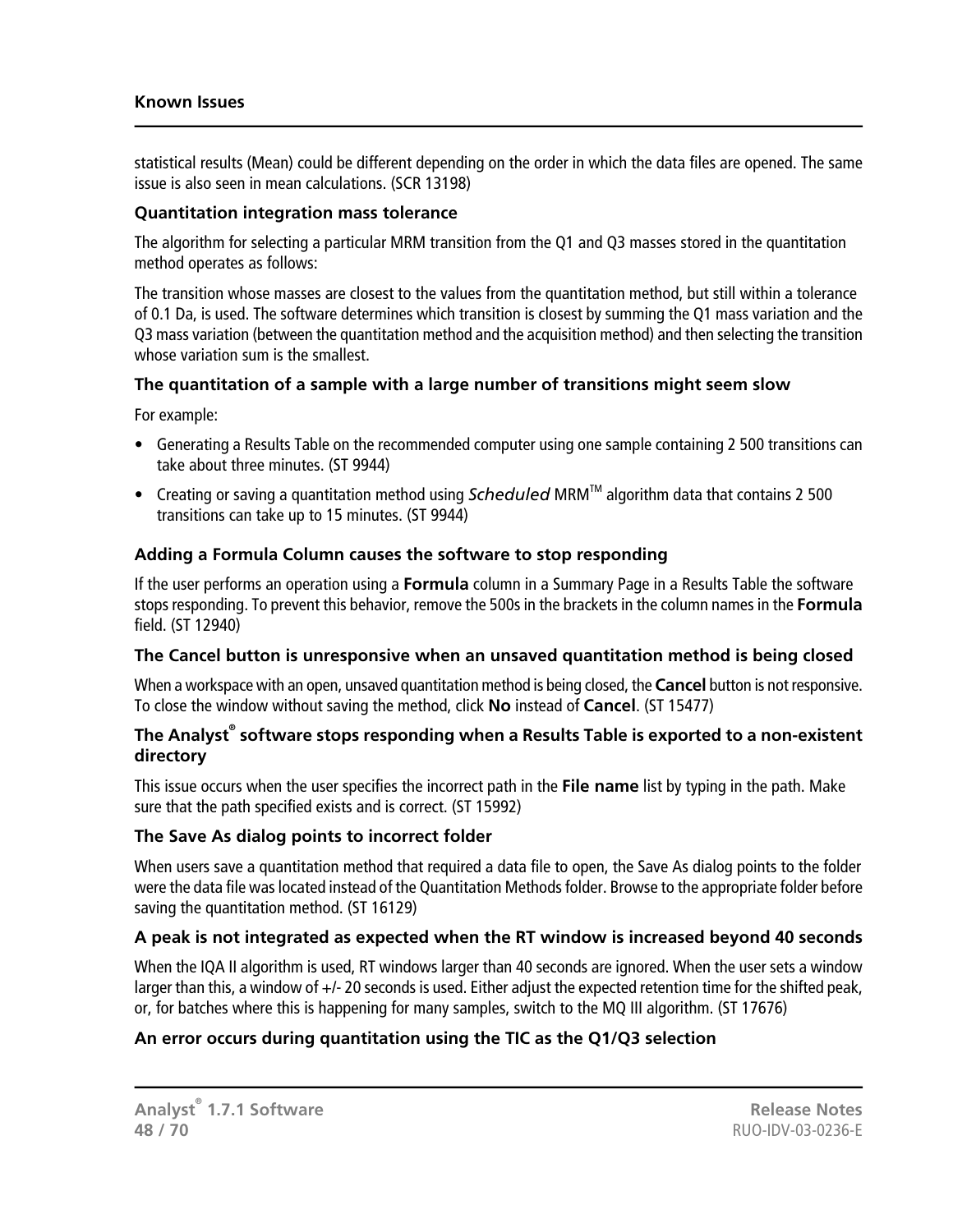If the Quantitation wizard is used and specify the TIC as the Q1/Q3 selection, the Analyst<sup>®</sup> software shows an error when you advance the wizard. Click **OK** to successfully continue with the wizard. (ST 3242)

#### **Column sorting**

Occasionally, sorting columns in tables does not produce repeatable results. Sort the index column to make sure that sorting is always correct.

#### **Quick Quant with full scan methods**

In the Acquisition Batch Editor, creating a Quick Quant method causes inconsistent behavior if the acquisition method selected is a full scan method. After saving this method, you cannot open it. Quick Quant works as expected with all other scan types. It is recommended that you do not use Quick Quant with full scan methods. (SCR 9866)

#### **New Quick Quant methods do not apply new quantitation default values**

New Quick Quant methods generated through Build Acquisition Batch do not use the modified quantitation default values specified through the Quant Method Editor Settings dialog. (SCR 6997)

#### **An intensity drop might be observed when a** *Scheduled* **MRMTM algorithm experiment is run with masses greater than 1000 Da**

Avoid using masses above 1 000 Da in *Scheduled* MRMTM algorithm experiments. In these instances, it is recommended that you use the MRM scan type. (ST 11772)

#### **Some items unavailable under the Administrator role for the Quantitate module are available**

Although the "Change default number of smooths (in Wizard)" and "Change concentration units (in Wizard)" are not available for the Administrator under role-based security, a user with the Administrator role still has access to these features in the wizard. (ST 19149)

#### **The concentration units specified when a quantitation method is created do not propagate to the Results Table if different units are used per analyte**

Although a user can enter different units for different analytes when creating a quantitation method, only the first set of units is used in the Results Table. (ST 19151)

#### <span id="page-48-0"></span>**Incorrect data is shown in the calibration window**

The data in the calibration window might not be consistent with the Results Table if few peaks are found in the Results Table. To correct this, refresh the window by saving it. (SCR 11282)

# **Analyst® Software Reporter**

#### **A report cannot be generated when the Library search template is used in the Reporter 3.2 software**

When the user tries to create a report using the Library Search template in the Reporter 3.2 software, an error message is generated that the report cannot be created. To resolve this issue, contact SCIEX support at [sciex.com/request-support.](https://sciex.com/request-support) (AN-39)

#### **The Reporter Template Editor might not show the Tags panel for the Blank Template**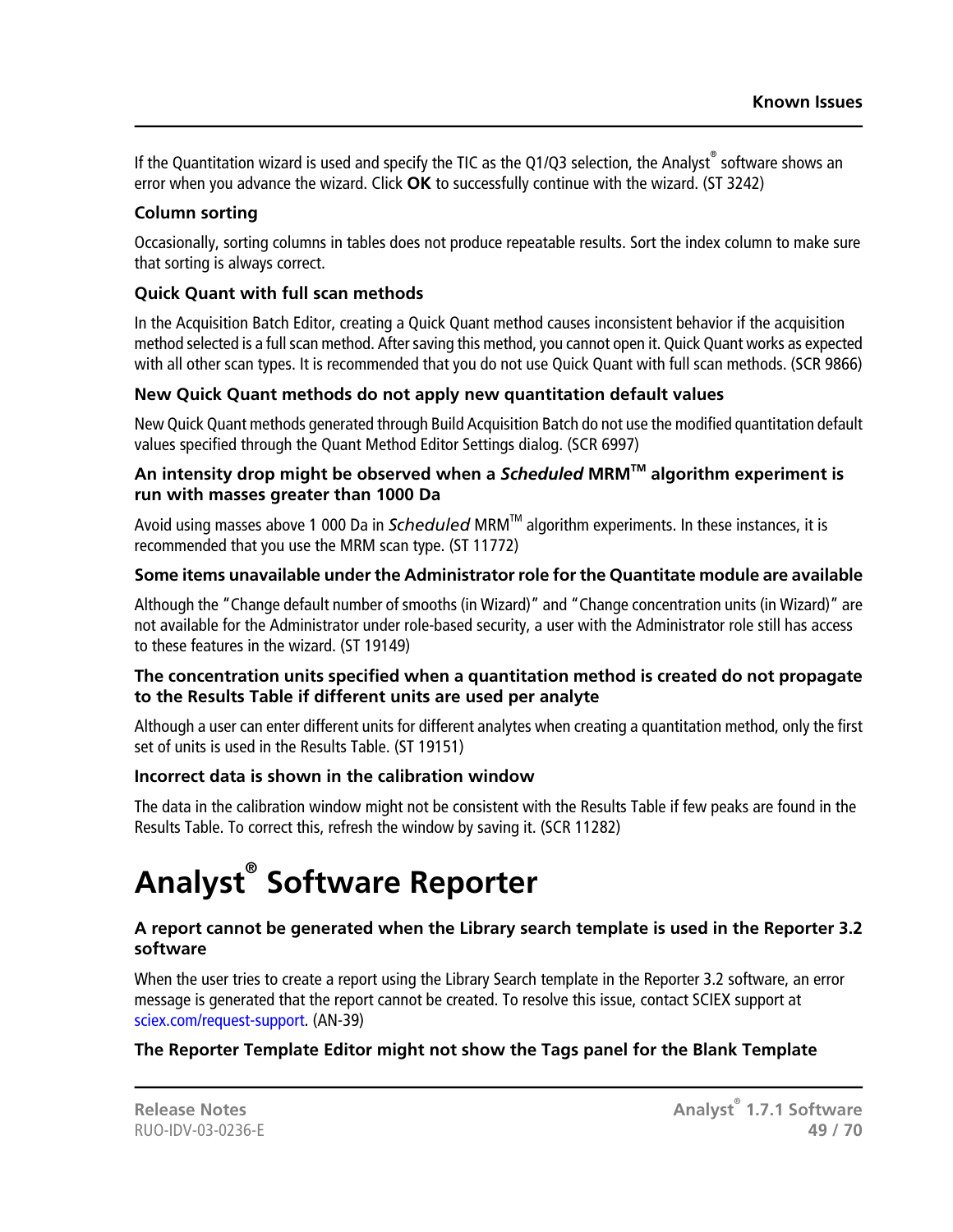#### **Known Issues**

When the Blank Template in Reporter is edited, the tags panel might not be shown by default, depending on the version of Microsoft Office used. If the panel is not visible, then users can make it visible by selecting **View > Document Editor**, followed by **View > Document Actions**. (AN-250)

#### **Chromatograms are not shown if the Label field contains information**

When a Reporter template is created, if the user adds a chromatogram and then types anything in the label field for the tag, then the printed report does not show the chromatogram. To avoid this issue, make sure that the label field is empty. (AN-255)

#### **The Reporter Template Converter is unable to convert four templates**

The Reporter Template Converter is unable to convert the following templates: Select Analyst 20 percent Report.xml, Sample Report with MRM ratios.xml, Sample Report with MRM ratios2.xml and Sample Report with MRM ratios EU.xml. Users will receive an error message when attempting to convert any of these templates. (AN-258)

#### **Chinese characters might be unreadable in Reports**

When the Reporter 3.2 software is used to print reports using Chinese fonts, the spacing between characters might be too small to allow the report to be easily readable. This might happen when printing to Word or PDF formats. If this happens, select the option to print to HTML format, as this format spaces the characters appropriately. (AN-131)

#### **Adobe Acrobat might stop responding after printing to PDF**

If the user selects both of the Print to PDF and Print Automatically options, then after the report is generated, Adobe Acrobat opens but stops responding. If the user manually closes Adobe Acrobat, the report opens automatically as a PDF. This is a workflow defect and does not affect the generation of the actual report. (ST 35621)

#### **Report names containing periods might cause the Reporter to stop responding**

When creating a report, if users specify a filename that contains periods ('dots'), they must also specify the file extension. Failing to do so causes an error to be generated: "Failed to process the report file. Unsupported format requested." For example, specifying a report as "report 1.2.3" causes Reporter to stop responding. Specifying "report 1.2.3.docx" generates the report as intended. The extension must match the format selected in the Reporter software. (ST 35636)

#### <span id="page-49-0"></span>**Generating a PDF report might be slower for Windows 7 operating system users**

On Windows 7 operating systems, if the user is not an Administrator, then the report takes longer to run. (ST 033975)

### **Installer**

#### **A message about DCOMPerm.dll might be shown during Analyst® software installation**

During the installation of the Analyst® 1.7 Software with HotFix 1 or later versions of the Analyst® software, a message "Cannot move DCOMPERM.dll while installing DCOMPerm. Win32 errrorcode 262272. Please contact your software manufacturer." might be shown. Click **OK** in the message to continue with the software installation.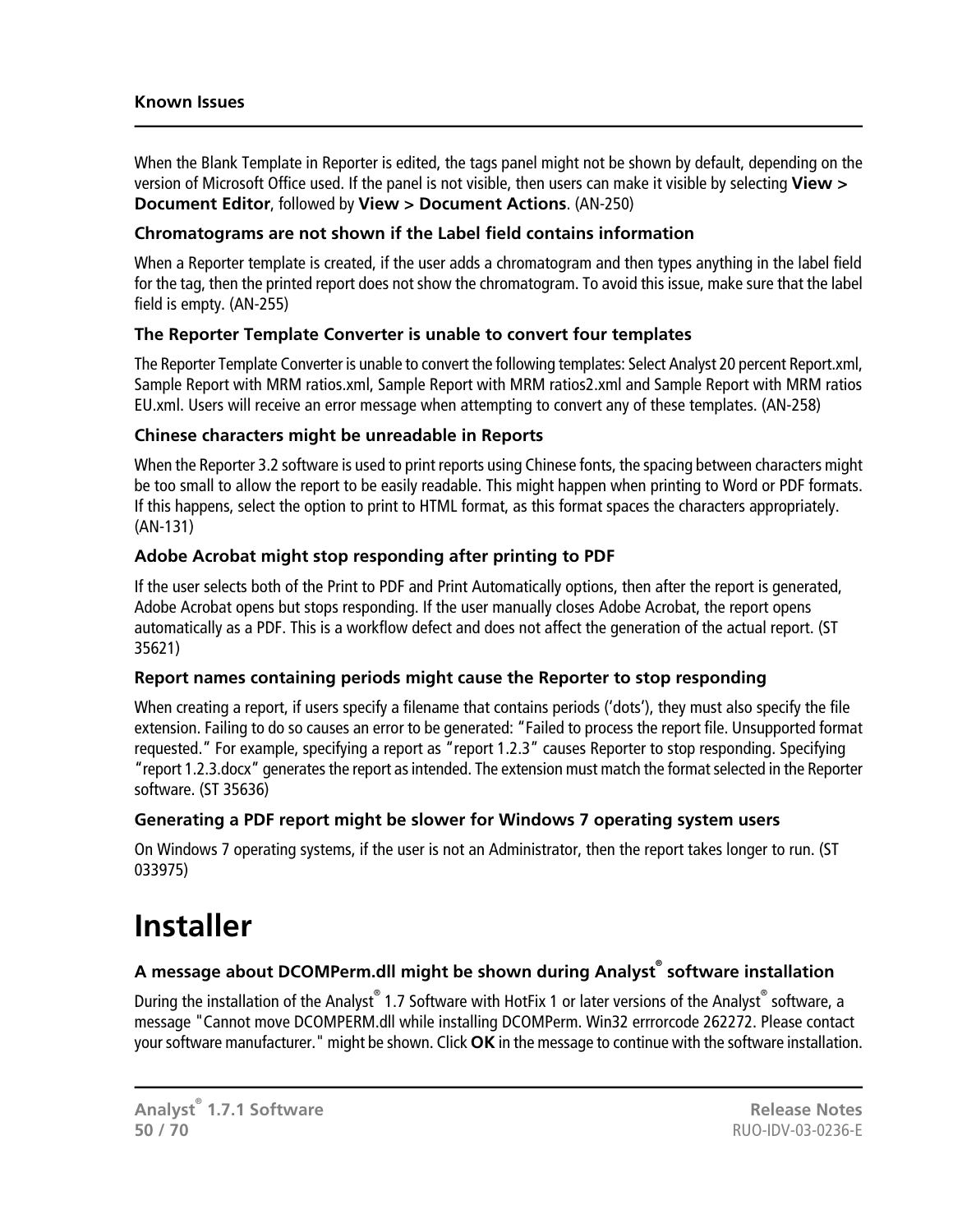If a CTC PAL autosampler is used, then test whether the hardware profile with the CTC PAL autosampler can be activated after installation. If not, then contact SCIEX support at [sciex.com/request-support.](https://sciex.com/request-support) Otherwise, the software works as intended. (AN-767)

#### **The Analyst® software cannot be upgraded or reinstalled if the Waters Acquity LC Device Driver has been installed on the computer or was previously installed on the computer and then removed**

If the Waters Acquity LC Device Driver has ever been installed on the acquisition computer, even if it was later removed, users might have difficulties upgrading the Analyst® software on the computer or reinstalling it. This might result in the user losing their instrument tuning files. The issue is caused by the Waters driver and Waters support has been advised.

To avoid this issue, prior to performing an upgrade installation or re-installation of the Analyst<sup>®</sup> software, make sure to always restart the computer right before launching the Analyst® software setup.exe file. (AN-692)

#### **Smart Services runtime error**

<span id="page-50-0"></span>Occasionally, a Smart Services runtime error appears when the HotFixes are installed on uninstalled. Click through the error. The error does not affect the installation or removal of the HotFixes. This error occurs only when Smart Services Mass Spec Gateway v 4.1 is installed. (ST 11498)

### **Other**

#### **Screen flickering**

The screen might flicker when switching between modes and between windows in the Analyst<sup>®</sup> software. The flickering does not indicate a serious issue or potential shut down and does not affect data. (ST 3614)

#### **Changing power management settings on the Optiplex 960 is not recommended**

Long delays (up to five hours has been observed) between samples in the batch might be seen on the Optiplex 960 if the power management settings (C-State control) in the BIOS are changed. This has not been observed for all scan types. (ST 18017)

#### **The Nebulizer Current status is not shown correctly in the Detailed Status window**

<span id="page-50-1"></span>On the 5500 series of instruments, the Analyst® software does not display the Nebulizer Current correctly in the Detailed Status window while the instrument is in operation. A value of 0 is shown but this does not accurately reflect the actual applied current. Contact an FSE if no change in performance is observed when the nebulizer current is changed in the method or if you suspect an issue with the nebulizer current.

### **Compatible Software**

#### **Administrator Console audit trail records do not record the log out events**

In an AAC environment, the Administrator console audit trail records when the user logs into AAC Client, but it does not record the log out event. (AN-314)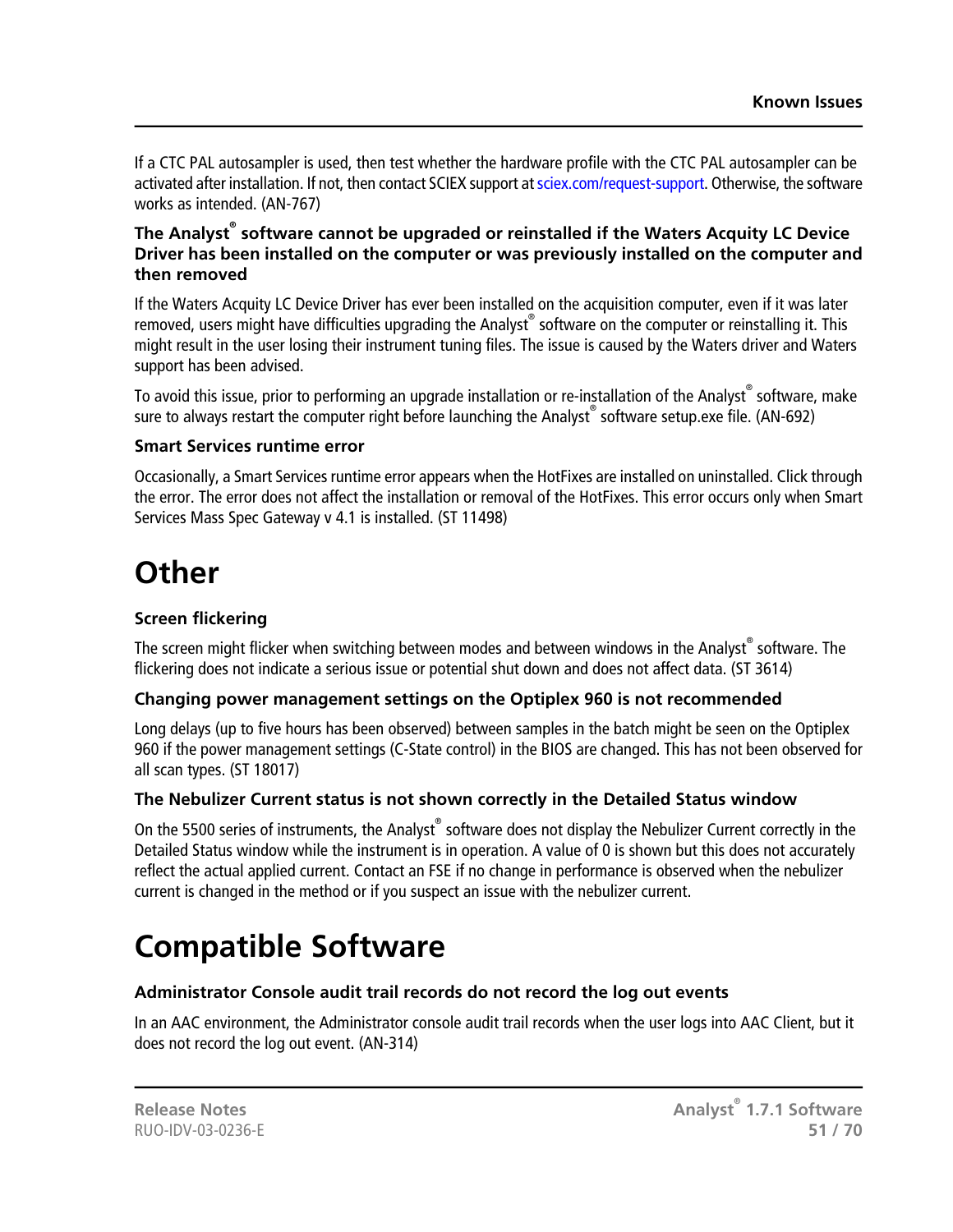#### **Automaton support is discontinued**

The Analyst® software does not support the Automaton software. The Automaton software package is replaced by the DiscoveryQuant<sup>™</sup> software.

#### **Some LightSight® software versions cannot create GSH precursor ion IDA methods**

The LightSight<sup>®</sup> software for metabolite identification is unable to create GSH precursor ion IDA methods when the molecular weight of the molecule is above 550 Da. In version 2.0 and 2.1, the LightSight® software cannot create GSH Prec IDA methods and in version 2.2, the software cannot create GSH Prec IDA and GSH Prec/NL IDA methods. The LightSight $^\circ$  software can create GSH Prec methods for molecules with a molecular weight above 550 Da only if an IDA method does not need to be created.

#### **AAO Development Kit**

Third party developers can find the AAO Development Kit on the Analyst® software DVD or the web dowload package, whichever is available, in the \Extras\AAO folder. The kit contains a User's Guide, Release Notes, Source Files, Sample Code, and so forth.

#### **When setting up a root directory for the Analyst® Administrator Console, make sure that the path name does not include the word "Projects"**

When setting up a root directory for AAC (Analyst® Administrator Console), make sure that the path name does not include the word "Projects". If the path name includes the word "Projects", a series of messages are returned to the user that prevent the user from logging into the Analyst® software through the AAC. The messages might indicate that the user does not have access to the projects in the Workgroup to which they belong or that the projects included in the Workgroup do not exist. Contact the administrator to rectify this issue. (ST 19394)

#### **Connection from AAC to the AAC server**

<span id="page-51-0"></span>Connection from the AAC to the AAC server should be made using the IP address and not the AAC server name. (ST 31068)

### **Scripts**

#### **The sorting feature for a column in the sMRM Calculator script might not function correctly when the number of digits before the decimal is not the same for all MRM transitions**

When a method is loaded in the sMRM Calculator script, sorting in an increasing or decreasing order for a column might not function correctly. If the number of digits before the decimal for all MRM transitions in a column is the same (example: all RTs are above 1 but below 10 min), there is no issue with sorting. There might be an issue if some RTs are below 10 minutes and some are above 10 minutes (example: RT=1.2, 2.5, 10.6). (AN-1353)

#### **Convert Methods script does not show an error message on method conversion failure**

The Convert Methods script does not generate an error message when it is unable to convert an acquisition method with Q1/Q3 above 1250 for a 6500 High Mass or 6500+ High Mass series system into a method for a 5500 series system. The **Save** button is not available indicating that the method conversion cannot proceed. (AN-128)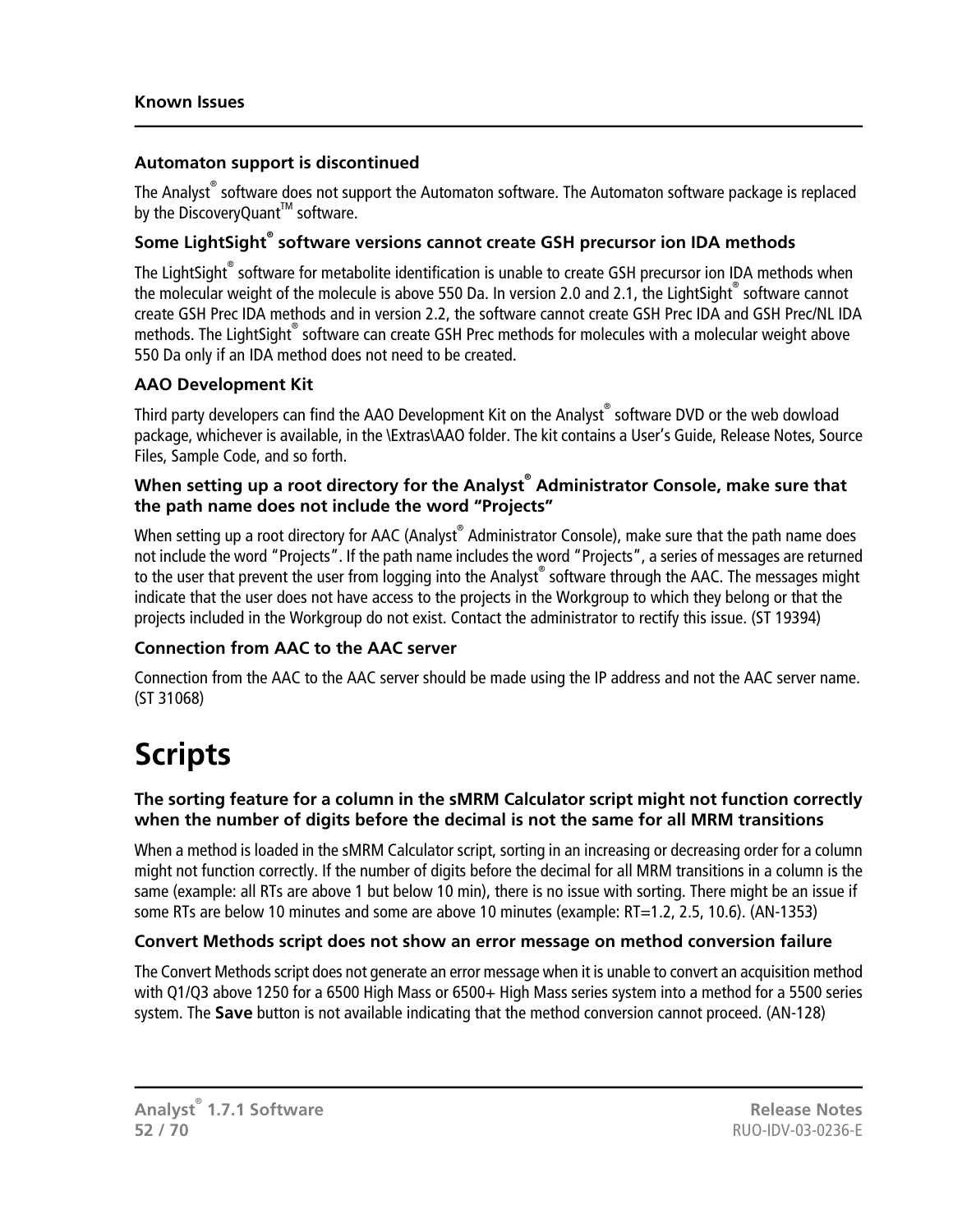#### **The Purge Modifier script does not work if the Analyst Data folder is stored on a network drive**

For the Purge script to work, the Analyst Data directory must be stored on the local computer. (AN-505)

#### **The Convert Methods script causes converted method to lose precision**

In the acquisition methods converted using the Convert Methods script, the Q1/Q3 masses are rounded to the nearest second decimal place, making these values different from the original method. (AN-702)

#### **Users should not launch scripts from the Analyst® software folder in Windows Explorer**

Some Analyst<sup>®</sup> software scripts are available as .exe files within the Analyst® software folders. However, these scripts should not be launched manually. They should only be launched from within the Analyst® software. (AN-120).

#### **On Windows 7 operating system, the Mascot script does not populate the file name automatically**

On Windows 7 operating systems with Internet Explorer 8, the Mascot script does not populate file name automatically. Users will need to select the file name manually using the **Browse** button. (ST 33797)

#### **AutoQuant with Automatic Reports.dll script does not support** *Scheduled* **MRMTM algorithm data**

When the BatchScriptDriver Script is run and if a *Scheduled* MRMTM algorithm data file is selected to be processed with the AutoQuant with Automatic Reports.dll script, then an error message indicating that samples are not compatible with the quantitation method appears. Users can process MRM data successfully. (ST 9052)

#### **Label XICs script labels traces with zeroes**

If the LabelXICs script is run using *Scheduled* MRMTM algorithm data, the XIC trace is labeled with zeroes. The mass corresponding to each XIC can be found in the header of the data file. (ST 6109)

#### **Mascot script fails to run for single EPI spectra**

The Mascot script fails to run for single EPI spectra or for summed EPI spectra acquired with **MCA** turned on. On the Explore menu, click **Show TIC**, highlight the entire TIC or highlight a small region around the peak of interest and then run the Mascot script. By default, the search option All MS/MS spectra from selected region(s) in TIC is selected. This option will run correctly. (ST 8856)

#### **Exclusion List cannot be imported into an IDA Method**

The **Exclusion List** created from the Make Exclusion List From Spectrum script cannot be imported in an IDA method. To avoid any issues, enter headers in the list in the format provided by the returned error message. (ST 2027)

#### **Mass range for Q1 and Q3 scan data is not extracted**

Occasionally, the XIC From Table script does not extract the entire mass range for Q1 and Q3 scan data. An error message is shown, indicating the mass ranges that can be extracted can provide further guidance. Reopening the data file and then restarting the script might also correct this issue. (ST 9646)

#### **Subsequent integrated area not appearing**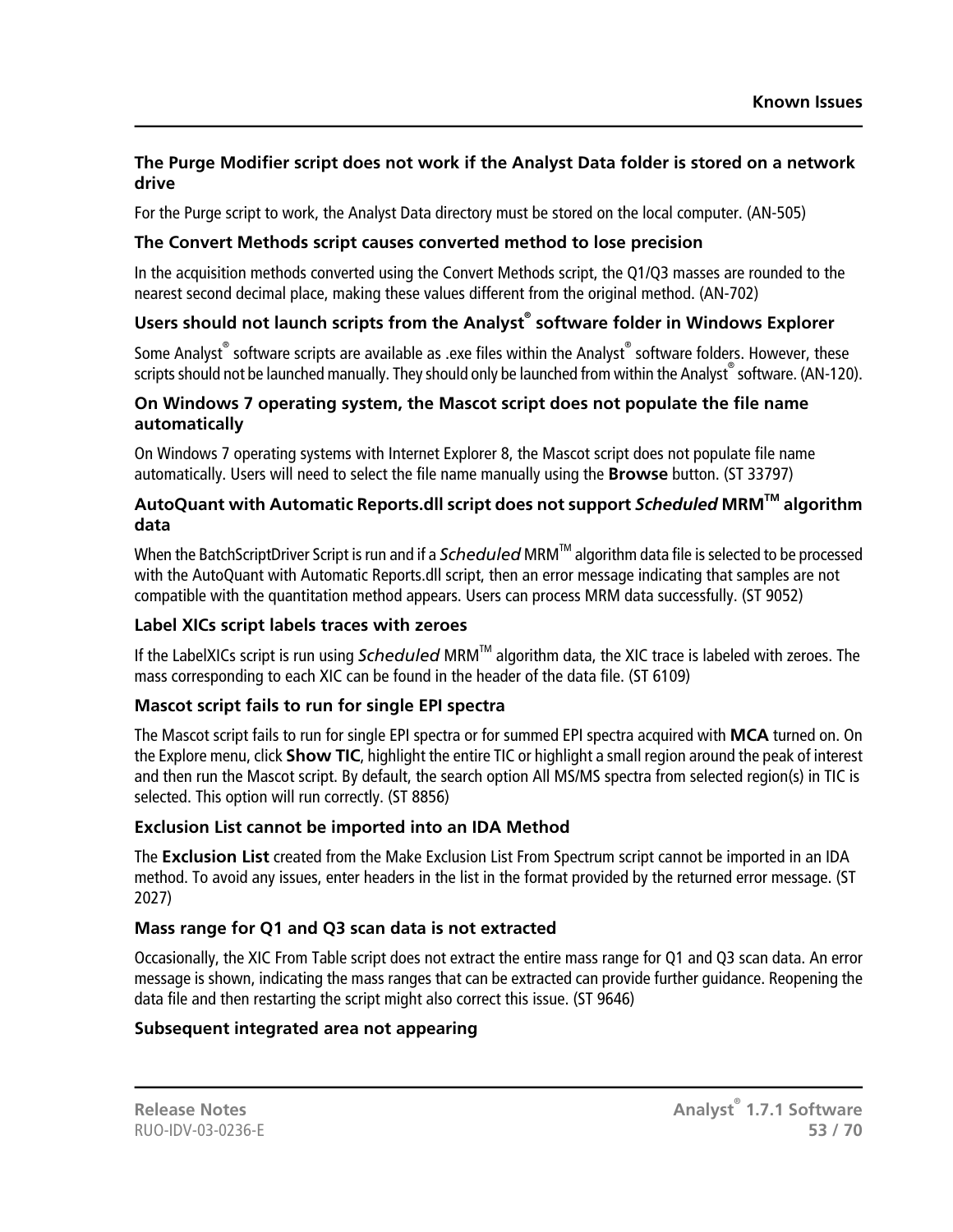#### **Known Issues**

When the Manually Integrate Script is rung to integrate consecutive peaks, the blue integrated area is visible only for the first run of the script for the first peak. Subsequent integrations using the script do not show the blue area and the caption from the last integration remains. Reopen the data file and then run the script again to see the integrated area. (ST 9650)

#### **Incorrect ramp information is given for AF2 parameter**

On the 5500 series of instruments, the MS3QuantOptimization Script reports the incorrect ramp information for the AF2 parameter. The report shows that the AF2 parameter is ramped from 0 to 100 mV with a step size of 2 mV. The actual ramp range is 0 to 0.3 V with a 0.025 V step size. (ST 9821)

#### **AF2 graph is not always legible**

Occasionally, the AF2 graph produced while running the MS3QuantOptimization script is illegible during acquisition in the script user interface. This occurs only for graphs for which there is no resulting spectral information. This does not affect the operation of the script. (ST 9822)

#### **Starter method must have a syringe pump enabled for the MS3QuantOptimization script**

Make sure that the starter method has a syringe pump enabled. Open the starter method, if the syringe pump has a cross, right-click to select Use to enable it and save the method. If the syringe pump is not enabled, then the syringe pump will not run when the script is executed.

#### **The Merge MRM Methods script causes the Analyst® software to stop responding if the hardware profiles being merged do not match**

The Merge MRM Methods script causes the Analyst $^\circ$  software to stop responding if the hardware profile does not match the hardware profile used to create the methods being merged or if the matching hardware profile is not active. To avoid this issue, make sure the hardware profile activated in the Analyst® software matches the active hardware profile for the MRM methods being merged. (ST 17455)

#### **Merge MRM methods script does not merge the Compound ID**

Enter the Compound ID manually. (ST 2474)

#### **Error when selecting "Subtract Control Data from Sample Data" on the Scripts menu**

Press **Shift** while selecting the script. An About dialog opens and the script runs. (ST 6208)

#### **The XIC from BPC script causes the Analyst® software to stop responding**

Do not use this script. (ST 6209)

#### **Inclusion and Exclusion lists are not copied when IDA methods are converted using the Convert Methods script**

To avoid this issue, edit the masses in the **Inclusion** and **Exclusion** lists of the original method to fit within the accepted range of the destination method. (ST 18986)

#### **Methods with LIT scan types that have mass ranges over 1000 Da cannot be converted to QTRAP® 5500 methods using the Convert Methods script**

To avoid this issue, change the mass range of the original method to fit within the acceptable range of the destination method. (ST 18670)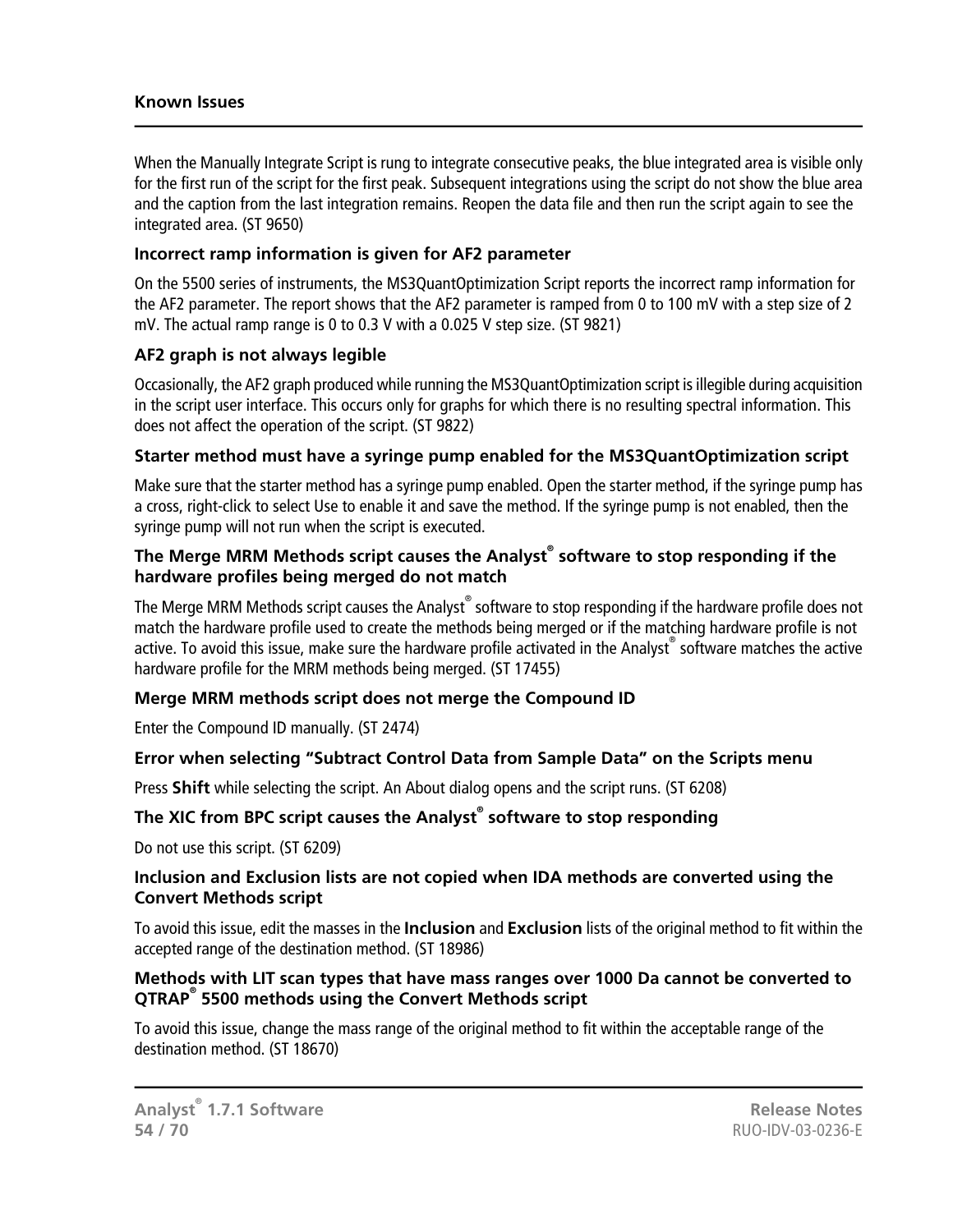#### **Convert Methods script**

After a method is created using this script, review the new method to make sure that the method has been converted to correctly.

## <span id="page-54-0"></span>**Peripheral Devices**

### <span id="page-54-1"></span>**ExionLCTM Series Devices**

#### **In Manual Tune, all the parameters for pump, autosampler, and system controller are not shown when LC method is selected for ExionLCTM devices**

When LC Method is selected in the Manual Tune mode for a hardware profile containing ExionLC<sup>TM</sup> devices, the timetable (located on the right side of the Pump, Autosampler, and System Controller tabs) is not shown. As a workaround for this issue, create the acquisition method in the Acquisition Method Editor, save it and then open it in Manual Tune mode. (AN-644)

#### **Some methods with errors from LC can be saved but cannot be opened**

When an acquisition method with an ExionLC™ method parameter outside of the allowed range is saved, the Analyst<sup>®</sup> software generates an error about the wrong value but allows the user to save the method. However, this method cannot be loaded after being closed and cannot be used for acquisition. (AN-678)

#### **If the Analyst® software, Remote Instrument status feature is used, then the detailed status for a connected ExionLCTM devices stack is not shown**

The detailed status of the connected LC devices stack is blank when viewed from the Remote Instrument Status. (AN-686)

#### **ExionLCTM devices: The Configuration UI dialog opens in the background behind all other open windows after a fresh Analyst® software installation or after the computer is restarted**

During hardware profile creation for ExionLCTM series devices, when the **Configure** button is clicked, the Configuration UI dialog opens in the background behind all other windows. This happens after installation or after the computer is restarted. To bring the ConfigUIDialog in the foreground (after clicking on Configure button), minimize all of the open applications until the ConfigUIdialog is visible. After this, every time the **Configure** button is clicked, the Configuration UI dialog will always open in the foreground. (AN-717)

#### **Acquisition using the ExionLC PDA Detector in 2D mode might stop occasionally**

When using the ExionLC PDA Detector, acquisition might stop occasionally. When this happens, the Analyst® software will abort the acquiring sample and then stop the queue. This issue has occurred when using the PDA Detector in 2D mode. As a result, it is currently recommended to use the PDA Detector in 3D mode to minimize the likelihood of this occurring. Users who encounter this issue should contact SCIEX support at [sciex.com/request-support](https://sciex.com/request-support) to enquire about a solution. (AN-718)

#### **ExionLCTM configuration of a newly created or edited hardware profile is being applied to all existing hardware profiles containing ExionLCTM devices**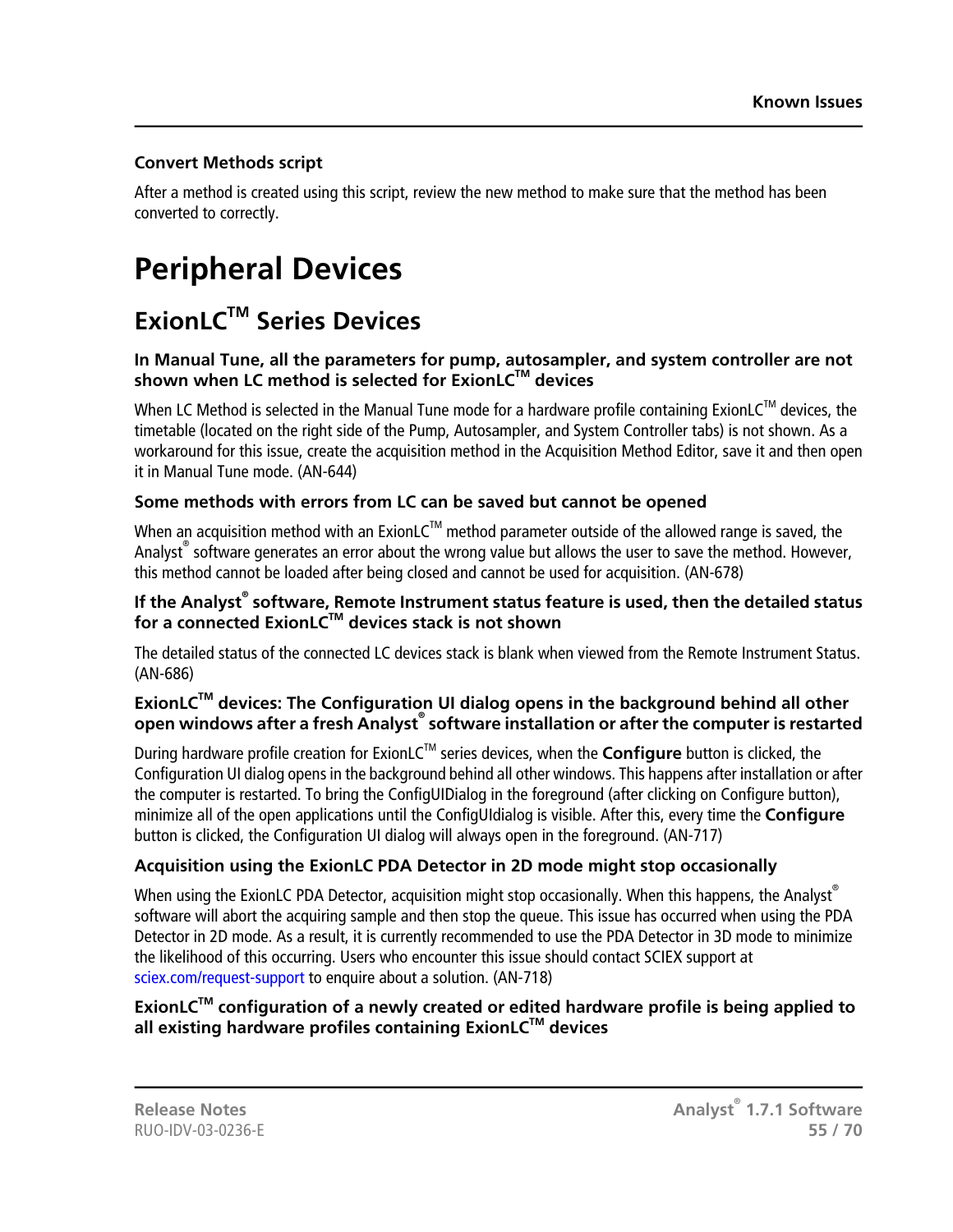#### **Known Issues**

If the configuration of a hardware profile containing an ExionLC<sup>TM</sup> device is modified or if a new hardware profile containing any of these devices is created, then the configuration of existing hardware profiles containing any of these devices is also changed automatically. All configuration options such as Fast LC, psi units, relays, sync, system pressure max, and so on are saved to every other hardware profile containing an ExionLC<sup>TM</sup> device, even if the edited or newly created hardware profile is not activated. For example, if there is an active hardware profile that includes a binary gradient ExionLC<sup>TM</sup> Pump and the user creates a hardware profile that includes an isocratic ExionL $C^{TM}$  Pump but does not activate the profile, then the active hardware profile becomes isocratic as well. (AN-943)

#### **For the ExionLCTM devices, the batch is suspended when a vial is missing even if the queue option "Fail whole batch in case of missing vial" is not selected**

When a batch that contains a sample whose vial location is missing a vial is submitted and if the Queue option **Fail whole batch in case of missing vial** is not selected, then the sample experiences an acquisition error and the rest of the samples in the batch are suspended. (AN-965)

#### **The current list of auto-configured ExionLCTM devices in the hardware profile is overridden by the list of devices from the last successfully activated hardware profile**

When the ExionLC<sup>TM</sup> devices are used, in rare cases, while auto-configuring the devices in the ExionLC<sup>TM</sup> stack during hardware profile creation, the **Devices in use** list in the SCIEX LC Configuration window might show the  $ExionLC^{TM}$  devices from the last successfully activated hardware profile. In such a case, the hardware profile cannot be activated because of the mismatch between the devices listed in the hardware profile and the devices in the stack. The work around is to delete or rename the file "Configuration Default.xml" in C:\ProgramData\Shimadzu\LCMimic2\Configurations, and then auto-configure the devices again. (AN-1023)

#### **ExionLCTM Autosampler internal rinsing-related issue**

<span id="page-55-0"></span>In the acquisition method with ExionLCTM devices, if 1, 2, or 3 rinse solvents are selected in the **Internal Rinse settings** section, then the internal rinse does not take place. Workaround is to select 4 solvents to start the internal rinse. However, users will need to decrease rinse volume to compensate for the added rinse time. Also, to start the rinse process, use the following setting in the Rinse sequence: R0->None->None->R0. This issue might occur if the start or end of the rinse sequence is set to None. (AN-1086)

### **CTC PAL / Leap Devices**

#### **Batch fails to continue on a missing vial error for a CTC PAL autosampler with the DLW (Dynamic Load and Wash) feature**

If a CTC PAL autosampler is used with the DLW feature, then the batch fails to continue when it encounters a missing vial error even though the **Fail whole batch in case of missing vial** option is not selected in the Analyst® software Queue Options dialog. The workaround is to not use the DLW feature with a CTC PAL autosampler. (AN-1004)

#### **Locations tab does not show tray type or stacks correctly for a CTC autosampler with mixed stacks**

When a CTC autosampler with mixed stacks is used, the Locations tab in the Analyst $\degree$  1.7 Software with HotFix 1 does not show trays or stacks correctly, and does not allow vials to be selected properly, which in turn prevents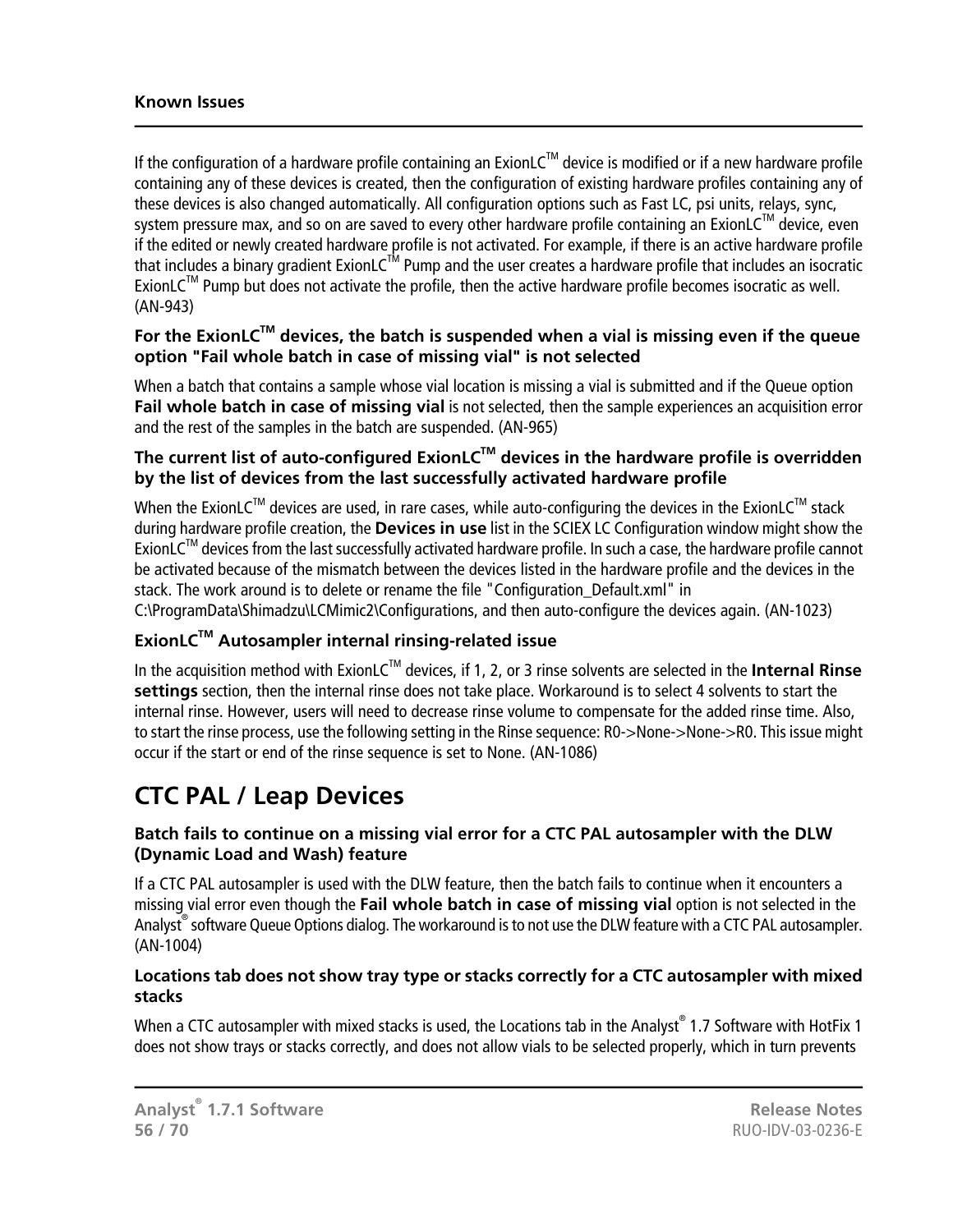user from using the Locations tab to create batches. To avoid this issue, trays and sample locations can be selected on the **Sample** tab in the Batch Editor. (AN-381)

#### **CTC software update**

If applications use the CTC SDK (for example, CTC Cycle Composer or CTC Cycle Editor) that are older than version 1.6.0.3, then the SDK might not work after the Analyst® software is installed. Contact the manufacturer for the latest versions of the CTC software. (ST 32245, ST 33375)

#### **Enabling and disabling barcode reading**

The CTC PAL Autosampler Method Editor now contains an **Enable Barcode Reading** check box. Selecting this check box (flag **ON**) activates the barcode reading and storing feature. Clearing this check box disables barcode reading.



#### **Figure 4-1 Enable Barcode Reading check box**

#### **Barcode readings fail**

If a barcode reading is attempted but fails (due to torn, misplaced or missing labels and so on), the barcode information for that particular sample is shown and stored as N/A.

#### **Barcode reading is disabled**

If the user disables the barcode reading feature, no barcode information is added to the data file and Results Tables created from these files do not show a **Scanned Barcode** column. If a mixed group of samples (some with barcode information and others without) are used to create a Results Table, the samples lacking barcode information show N/A in the **Scanned Barcode** column.

#### **Issue with multiple trays assignment**

CTC Batch Editor Location tab sample assignments do not work correctly if a tray position has multiple trays assigned. Set the sample tray and vial positions on the Sample tab instead. (SCR 12921, SCR 12923)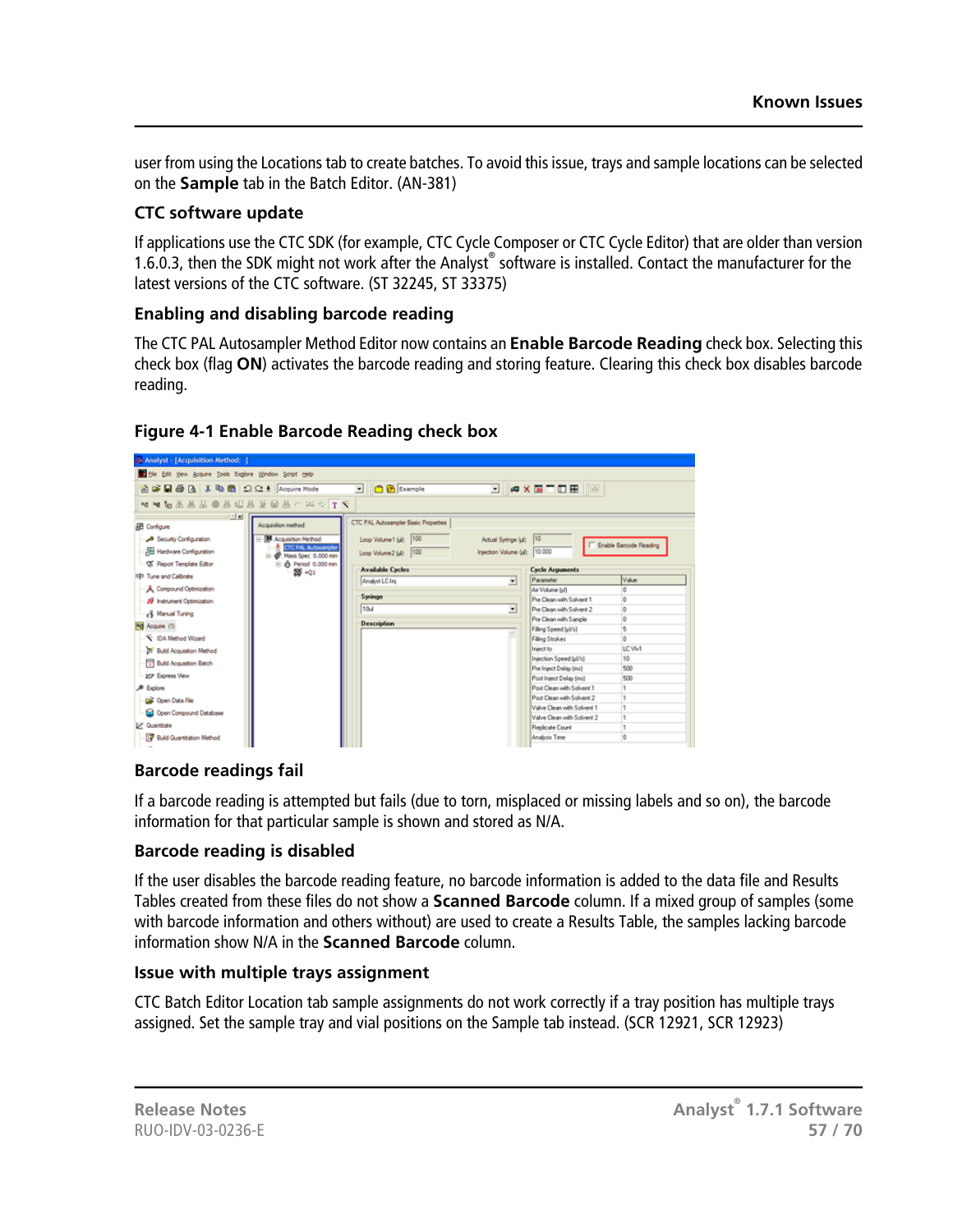#### **A message is shown when removing the CTC cycle editor (version 2.0.7)**

When removing the CTC Cycle Editor, the message Remove Shared Files? is shown. Click No. If you click **Yes**, then some required files installed by the Analyst® software are removed, and the Analyst® software fails to activate the hardware profile that contains the CTC PAL autosampler.

#### **Hardware profile must be reactivated to use the new custom cycles**

Reactivate the hardware profile to view the new custom cycles created using the CTC Cycle Editor. (SCR 13501)

#### **Injection valve switches when CTC method is stopped**

The CTC injection valve switches after abort during injection. This can affect chromatography of the subsequent analyses.

#### **The terminal unlocks when the CTC method is stopped**

The CTC PAL terminal unlocks when the CTC method is stopped. To lock the CTC, reactivate the hardware.

#### **Network data folder**

<span id="page-57-0"></span>The CTC PAL data folder must be on a local drive. If it is on a network drive, then the hardware profile does not activate. (SCR 11665)

### **Shimadzu Devices**

#### **The Shimadzu HPLC stack does not go into the standby mode when Standby is selected during equilibration**

The Shimadzu HPLC stack does not go to standby when Standby is selected during the equilibration period. The mass spectrometer goes to standby but the pump and oven continue to run. As a workaround, first press Ready and then press Standby during equilibration. (AN-663)

#### **AutoConfig shows the same serial number for all pumps**

The Shimadzu driver included in the Analyst $^{\circ}$  software adds the ability to automatically scan and configure the hardware profile based on the devices attached to the CBM module. A defect in this driver causes all connected pumps to show the serial number of the first pump. However, if the devices are manually configured using the .<br>Integrated device driver in the Analyst® software, then the File Info for acquired data reflects the correct serial numbers. (TT 35101)

#### **The layout of the 1.5 mL cooled rack has been changed**

A new high capacity 1.5 mL cooled rack has been introduced for the Shimadzu LC 30 series autosampler. The layout of this rack has been changed to accommodate the 105 vials and therefore cannot be selected using the existing 1.5 mL Cooled rack option from the Location tab in the Batch Editor. To use this new rack, select the 1.5 mL Standard rack. The new rack will still be cooled. (ST 34061)

#### **The IP address must be typed to establish an Ethernet connection**

For Windows 7 users, when establishing an Ethernet connection, the Shimadzu device search function cannot retrieve the IP address from the Shimadzu CBM. Users must type the IP address. (ST 29400)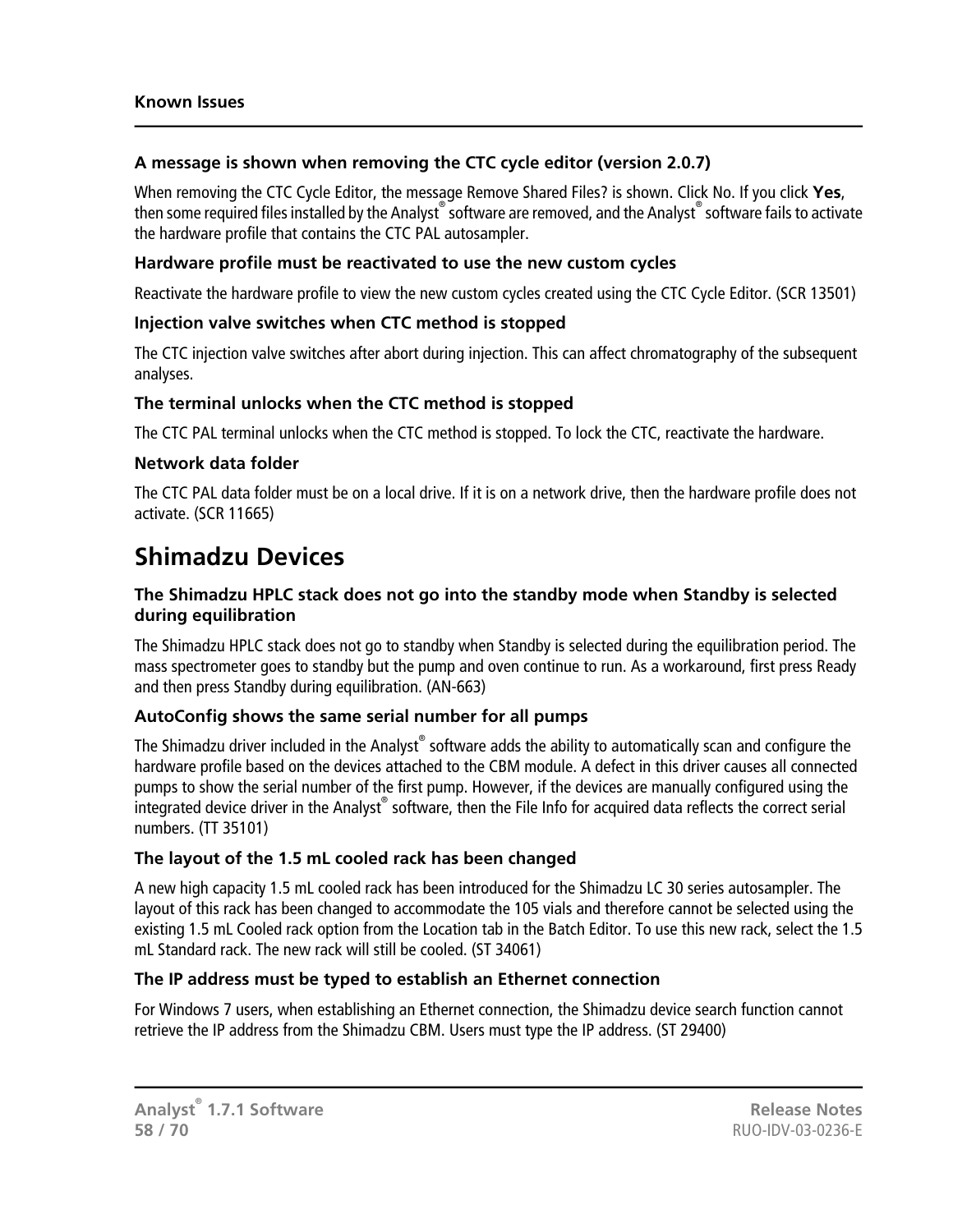#### **If a different user logs on to the Analyst® software, then the Shimadzu AAO might stop responding**

In Mixed Mode, if a different user logs on to the Analyst® software, the Shimadzu AAO might stop responding. If this issue occurs, stop the AnalystService.exe and the ShimadzuAAO.exe using Task Manager and then start the Analyst® software. (ST 33331)

#### **Batches can fail if the post treatment cycle does not complete before sample acquisition has completed**

For the Shimadzu LC 30 series autosampler, when creating an acquisition method, do not select **After Acquisition** from the **Rinsing Start Time** list on the Internal Rinse dialog. Select **Specify Start Time** or do not use this option in the acquisition method. The internal rinse must be completed before the sample acquisition has completed. (ST 33825)

#### **Queue functionality is lost**

Performing an abort when a Shimadzu device is in the Equilibrate mode (by manually putting the device in the Standby or Ready mode before Equilibration has completed) results in a loss of queue functionality. To regain control of the queue, stop the AnalystService and power-cycle the Shimadzu stack. (SCR 9588)

#### **Shimadzu SIL-10AF and SIL-10Axl autosamplers are not supported**

The Shimadzu SIL-10AF and SIL-10Axl autosamplers are not supported even though the option exists in the Analyst® software Hardware Configuration Editor. Do not select these autosamplers as the user might not be able to activate the hardware profile.

#### **Enabling additional devices in the Shimadzu Prominence stack might require a reboot of the stack**

When additional devices are enabled in the Shimadzu Prominence stack (such as the rack changer), a full reboot of the stack might be required to allow the hardware profile to be successfully activated in the Analyst®software.

#### **Loss of synchronization occurs when short acquisition times are specified for a Shimadzu Prominence stack**

A loss of synchronization between the Analyst® software and the Shimadzu Prominence stack might occur if the acquisition time specified is shorter than the time necessary for the autosampler to complete the rinse washes. Make sure that the MS acquisition method is at least one to two minutes long.

#### **The pump pressure maximum limit might need to be increased during creation of a Shimadzu method**

The default pump pressure maximum limit might be too low and might lead to pressure errors on the hardware and subsequent acquisition errors. Therefore, the default limit might need to be increased when Shimadzu methods are created.

#### **No error message is shown when a Shimadzu deep-well plate is missing**

If a deep-well plate is missing in the Shimadzu autosampler, then the autosampler fails to detect it and the run proceeds without the software being notified of any error.

#### **Issues occur when AnalystService is restarted**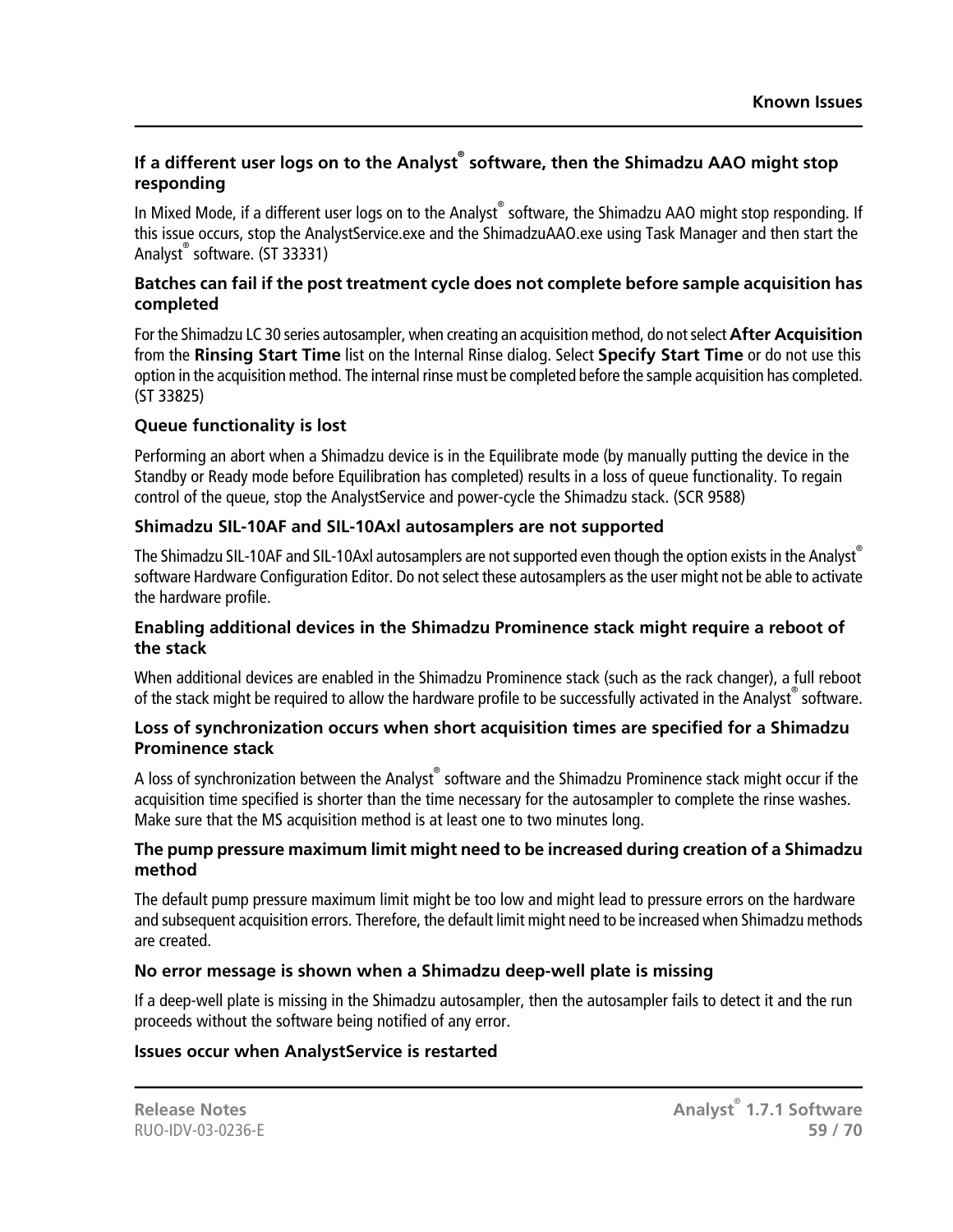#### **Known Issues**

If the user reboots the computer or restarts the AnalystService.exe (with the Windows Services control panel), then the system might stop responding. Power-cycle the Shimadzu controller and then activate the hardware profile in the Analyst® software to help restore the system. (SCR 13266)

#### **The user needs Windows local Administrator rights to modify the hardware profile**

To create or modify hardware profiles that include Shimadzu devices, the user must be a Windows Local Administrator or have equivalent permissions. (SR 11858, SCR 13261)

#### **The wrong vial number is sent to the autosampler**

When Shimadzu devices are used, the wrong vial number is sent to the autosampler if rack type 4 is in use. (SCR 12010)

#### **Reset the device from the controller manually**

Reset the Shimadzu autosampler from the controller after an abort or failure. Currently, there is no way for the Analyst® software to do this automatically. (SCR 10532, SCR 12921)

#### **Issues occur due to a mismatch of duration time**

The default duration for Shimadzu methods is 90 minutes. When tuning with a mass spectrometer scan duration shorter than the Shimadzu time program duration (as in the default tune method), the user is not able to stop the tune run using the Analyst® software after the mass spectrometer has finished scanning. Press **run** on the controller or change the default Shimadzu time program duration to match the MS duration in the Shimadzu method editor. (SCR 9515)

#### **Clearing "Fail whole batch in case of missing vial" does not work**

Clearing this feature found in **Tools > Settings > Queue Options** > > does not work. The batch fails regardless of whether the user has selected this check box.

#### **Shimadzu Rack Changer racks are incorrectly labeled**

<span id="page-59-0"></span>Currently, the Shimadzu Rack Changer racks are labeled as follows: 1.5 mL Vial Cooled, MTP 96 Cooled, MTP 384 Cooled, Deep Well MTP 96 Cooled, and Deep Well MTP 384 Cooled. The Shimadzu Rack Changer racks are not offered in the cooled format but are incorrectly labeled with the "Cooled" suffix. Ignore the "Cooled" suffix. These trays do not provide the cooling capability. (ST 18032)

### **LC Packings Devices**

#### **Device has issues locating reagent vial positions**

Famos Autosampler User Defined Program (UDP) does not properly locate Reagent Vial positions. (SCR 12204)

#### **Users must define pressure in bar units**

If the UltiMate Integrated System is used, then select the pressures in bar units. (SCR 9257, SCR 13863)

#### **Missing vials cause acquisition issues**

Acquisition issues might occur if there are missing vials in a large batch with LC Packings devices (both Famos and UltiMate). (SCR 9353)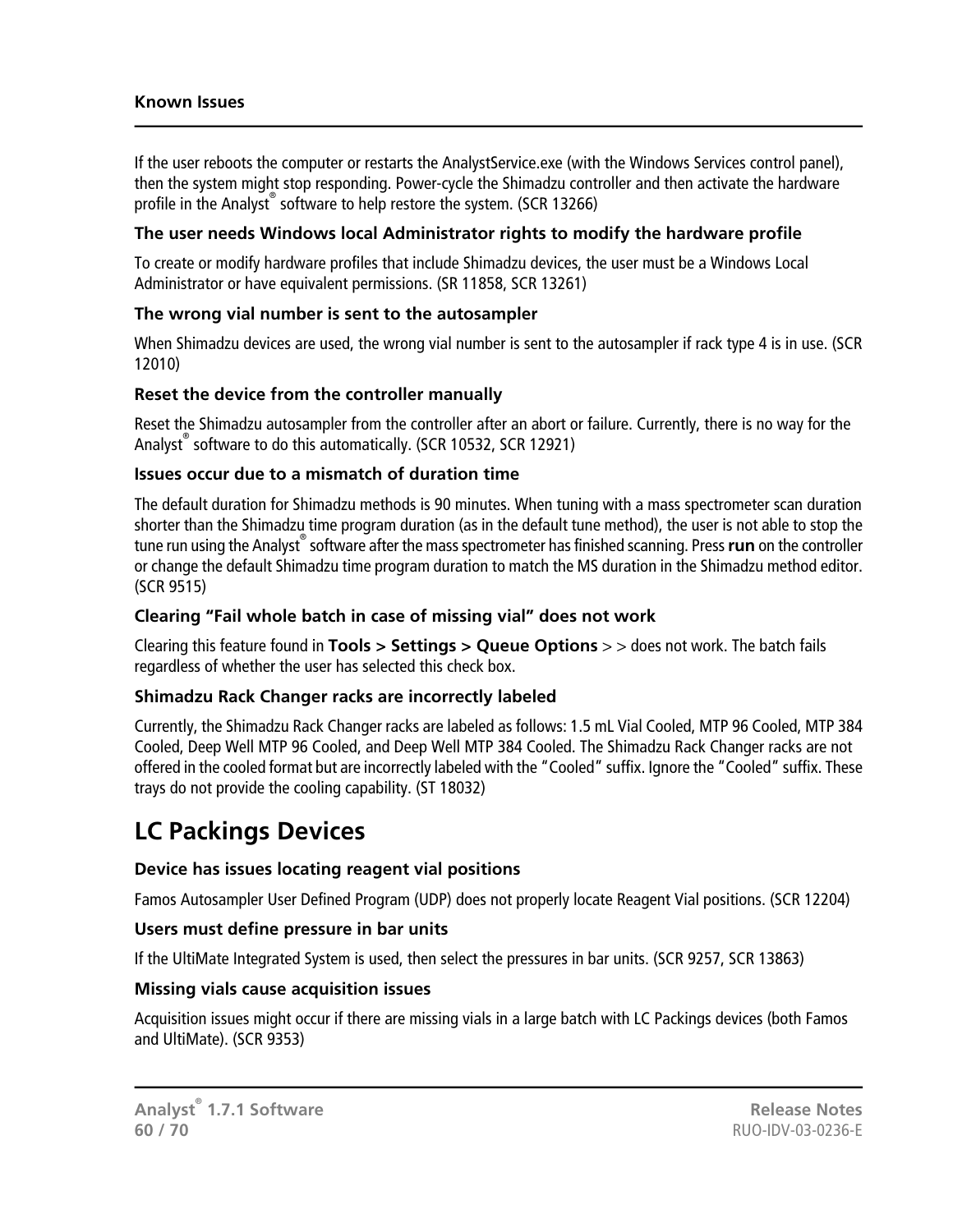### <span id="page-60-0"></span>**DAD Devices**

#### **Use a single wiff file for large data**

If a large amount of data is acquired using a Diode Array Detector (DAD) device to a single wiff file, then the file might become corrupted. To prevent any issues, always acquire DAD data to multiple wiff files if a large number of samples are acquired.

### <span id="page-60-1"></span>**Agilent Devices**

#### **Acquiring DAD data at rates greater than 20 Hz is not recommended**

For the Analyst<sup>®</sup> software, the guidance is 20 Hz and below. Using higher acquisition rates causes the acquisition to take much longer than expected. (ST 25396, ST 35524)

| <b>Agilent Pumps</b>                                 | Compatibility                                                                                                                                                                                                                                                                                                 |
|------------------------------------------------------|---------------------------------------------------------------------------------------------------------------------------------------------------------------------------------------------------------------------------------------------------------------------------------------------------------------|
| Agilent 1260 and<br>1290 pumps                       | The Agilent 1260 and 1290 pumps cannot be used in the same hardware profile. (ST<br>33313)                                                                                                                                                                                                                    |
| Agilent 1260 G1329B<br>configuration                 | The Agilent 1260 G1329B autosampler must be configured as an Agilent 1200 G1329A<br>autosampler to operate. (ST 34104)                                                                                                                                                                                        |
| Compatibility with<br>Agilent 1200<br><b>Methods</b> | Acquisition methods that were created for Agilent 1200-series devices can be opened and<br>used if the current hardware profile includes Agilent 1260-series devices that are<br>functionally equivalent to the 1200-series devices used in the method. The following<br>devices are functionally equivalent: |
|                                                      | 1200 G1312B Binary Pump SL and 1260 G1312B Binary Pump                                                                                                                                                                                                                                                        |
|                                                      | 1200 G1316A Column Oven and 1260 G1316A Column Oven                                                                                                                                                                                                                                                           |
|                                                      | Note: For methods to be compatible, all of the devices in the currently active hardware profile must be the<br>same as, or functionally equivalent to, the devices used in the original method.                                                                                                               |
|                                                      | Note: If a previously created (1200) acquisition method is used to acquire data with a functionally equivalent<br>the contract of the contract of the contract of the contract of the contract of the contract of the contract of                                                                             |

#### **The Agilent 1260 Pump G4220B is not supported (ST 33318)**

1260-series device, the File Information shows that the acquisition method was created with a 1200-series device. To avoid this, open the acquisition method with the new 1260-series device active in the hardware profile and then save it (or save as a new method and then use the new method for acquisition).

#### **Purging and priming issues using the Analyst® software**

The 4220A Binary Pump uses an integrated software-controlled purge valve.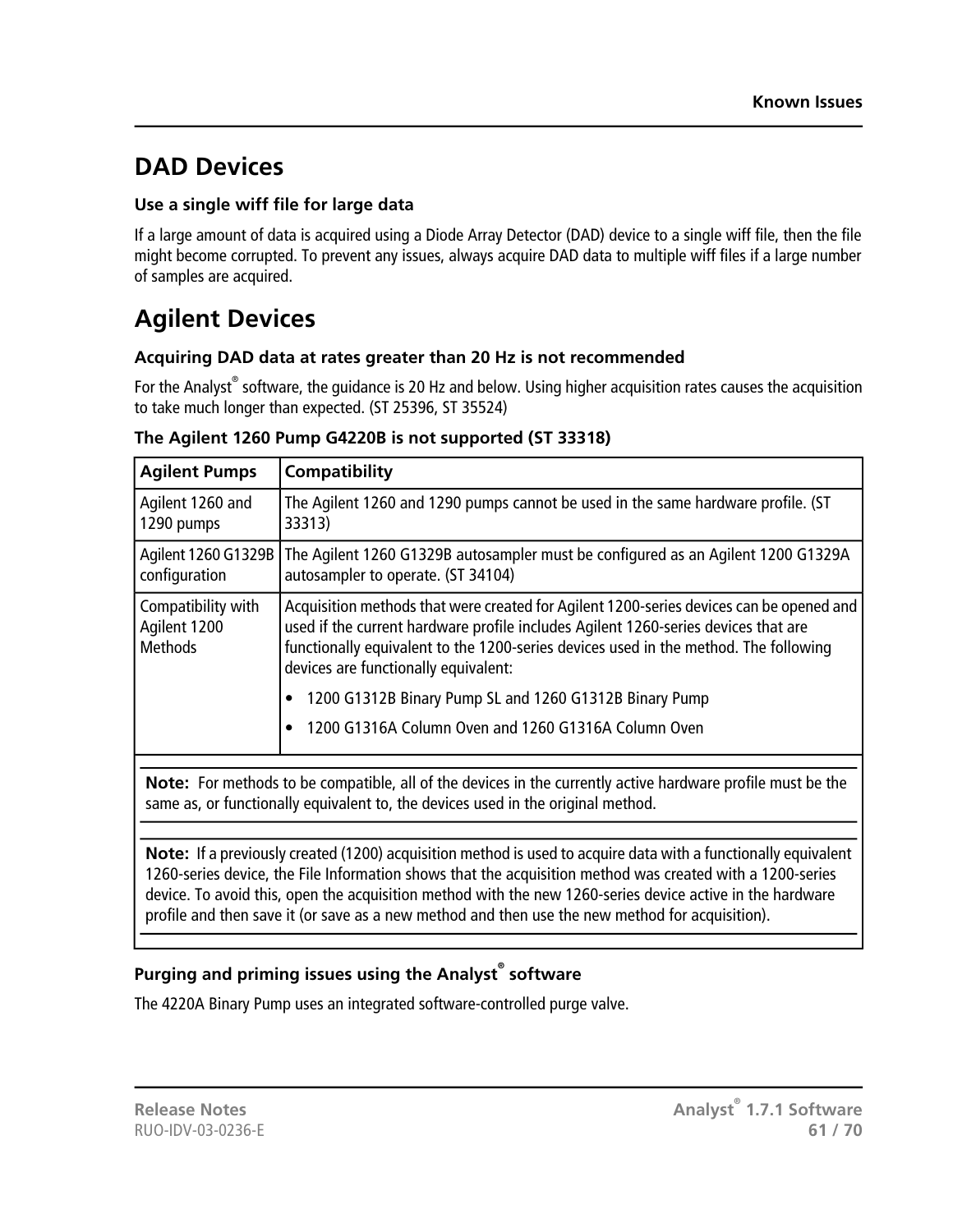The Analyst<sup>®</sup> software supports this functionality in both the Acquisition Method Editor and Manual Tuning through the **Purge** option.



**Figure 4-2 Purge Option in the Acquisition Method Editor**

#### **Figure 4-3 Purge Option in Manual Tuning**



When the **Purge** option is activated, the Agilent 1290 Binary Pump opens the purge valve, allowing system purging.

To create a purging method, use only the **Total Time**, **Flow Rate**, and **A/B(%)** fields. Values entered in the Limits, Limits (Advanced), and Micro Mode tabs are ignored.

Use Manual Tuning to purge or prime the system or create an acquisition method to be used exclusively for purging. This method can be submitted via the Acquisition Batch Editor in the same manner as acquisition methods. In this scenario, the mass spectrometer acquires data to the specified wiff file.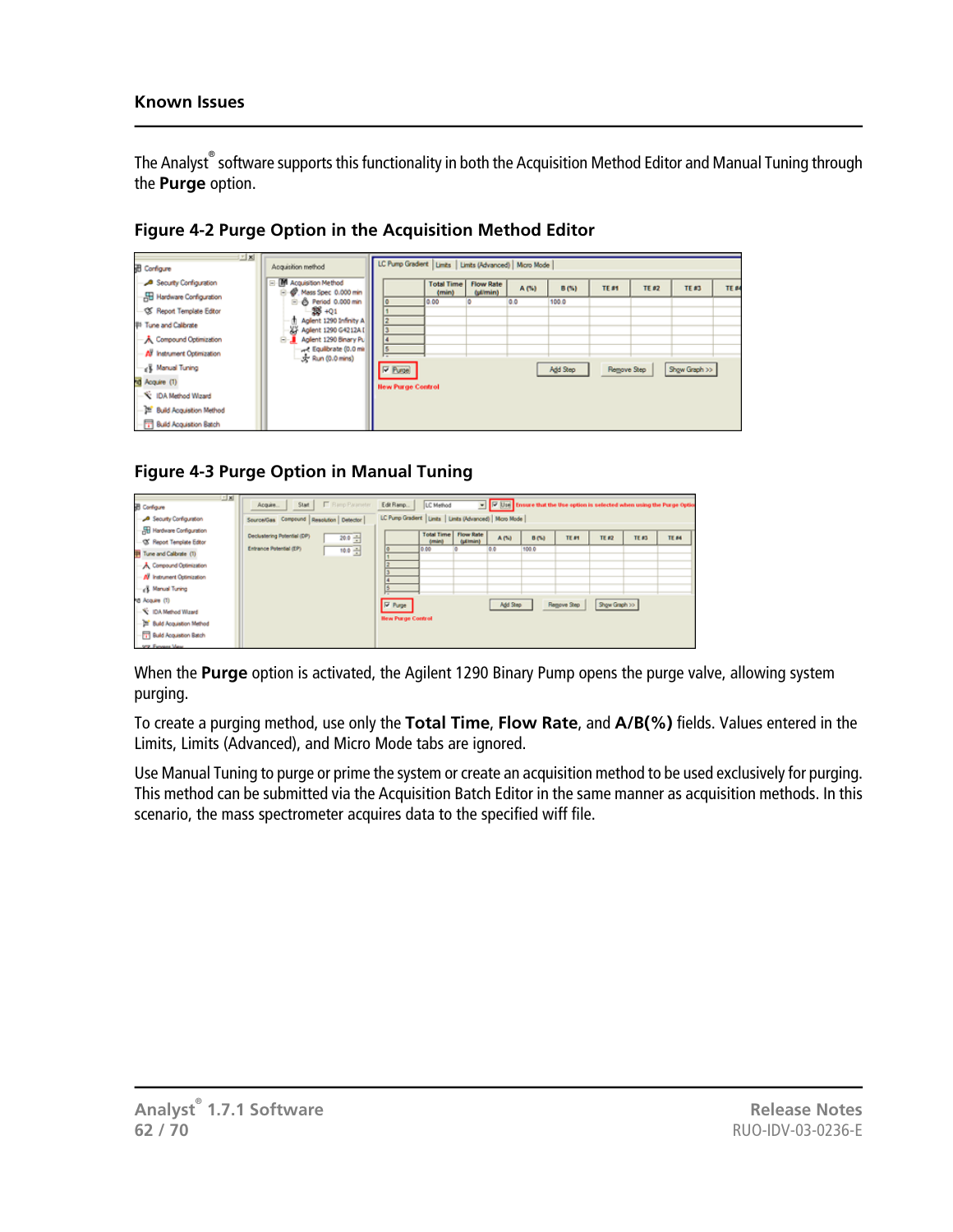|                                                                                                                                                                         |                      | Select Method for Sample Set |                   |                        |           |              |                                                                                                |                          |                     |                 |
|-------------------------------------------------------------------------------------------------------------------------------------------------------------------------|----------------------|------------------------------|-------------------|------------------------|-----------|--------------|------------------------------------------------------------------------------------------------|--------------------------|---------------------|-----------------|
| Security Configuration                                                                                                                                                  |                      |                              |                   |                        |           | Quantitation |                                                                                                |                          |                     |                 |
| Hardware Configuration                                                                                                                                                  |                      |                              |                   |                        |           |              |                                                                                                |                          | Quick Quart         |                 |
| <b>35</b> Report Template Editor                                                                                                                                        | Set: SET1            |                              |                   |                        | none<br>Ξ |              |                                                                                                | Ξ                        |                     |                 |
| 181 Tune and Calibrate                                                                                                                                                  |                      | Add Set                      | <b>Remove Set</b> | Acquisition            |           |              |                                                                                                |                          |                     |                 |
| A. Compound Optimization                                                                                                                                                |                      |                              |                   | Use as Template        | Inone     |              |                                                                                                | $\overline{\phantom{a}}$ | Method Editor       |                 |
| Al Instrument Optimization                                                                                                                                              |                      | <b>Add Samples</b>           | Del Samples       | V Use Multiple Methods |           |              |                                                                                                |                          |                     |                 |
| R Manual Tuning                                                                                                                                                         |                      |                              |                   |                        |           |              |                                                                                                |                          |                     |                 |
| Pd Acquire (1)                                                                                                                                                          | <b>Batch Script:</b> |                              |                   |                        |           |              | Select Sgript                                                                                  |                          |                     |                 |
|                                                                                                                                                                         |                      |                              |                   |                        |           |              |                                                                                                |                          |                     |                 |
| x<br><b>IDA Method Wizard</b>                                                                                                                                           |                      |                              |                   |                        |           |              | Sample Name Rack Code Rack Position Plate Code Plate Position Vial Position Acquisition Method |                          | <b>Data File</b>    | Inj.Volume (ul) |
| <b>In</b> Build Acquisition Method                                                                                                                                      |                      | System Purge                 | 2 Well Plates 1   | "384Agilent" 1         |           |              | <b>Purge Method</b>                                                                            |                          | Acquisition 1 2010  | 0.100           |
|                                                                                                                                                                         | 2                    | Sample 1                     | 2 Well Plates 1   | *384Aolent* 1          |           |              | Acquisition Method                                                                             |                          | Acquisition 1 2010  | 10,000          |
|                                                                                                                                                                         |                      | Sample 2                     | 2 Well Plates 1   | "384Aglent" 1          |           |              | Acquisition Method                                                                             |                          | Acquisition 1, 2010 | 10,000          |
|                                                                                                                                                                         | ٠                    | Sample 3                     | 2 Well Plates 1   | "384Agilent" 1         |           |              | Acquisition Method                                                                             |                          | Acquisition 1 2010  | 10,000          |
|                                                                                                                                                                         | ĸ                    | Sample 4                     | 2 Well Plates 1   | "384Aolent" 1          |           |              | Acquisition Method                                                                             |                          | Acquisition 1 2010  | 10.000          |
|                                                                                                                                                                         | e.                   | Sample 5                     | 2 Well Plates 1   | "384Aglent" 1          |           |              | Acquisition Method                                                                             |                          | Acquisition 1 2010  | 10,000          |
|                                                                                                                                                                         | ,                    | Sample 6                     | 2 Well Plates 1   | "384Aglent" 1          |           |              | Acquisition Method                                                                             |                          | Acquisition 1 2010  | 10.000          |
|                                                                                                                                                                         | 8                    | Sample 7                     | 2 Well Plates 1   | "384Aglent" 1          |           |              | Acquisition Method                                                                             |                          | Acquisition 1 2010  | 10,000          |
|                                                                                                                                                                         | g.                   | Sample 8                     | 2 Well Plates 1   | *384Aglent* 1          |           |              | Acquisition Method                                                                             |                          | Acquisition 1 2010  | 10,000          |
|                                                                                                                                                                         | 10                   | Sample 9                     | 2 Well Plates 1   | "384Aglent" 1          |           | 9            | Acquisition Method                                                                             |                          | Acquisition 1 2010  | 10,000          |
| <b>Build Acquisition Batch</b><br>99 Express View<br>& Explore<br>Cal Open Data File<br>C Open Compound Database<br>A Quantitate<br><b>DV</b> Build Quantitation Method | 11                   | Sample 10                    | 2 Well Plates 1   | "384Aglent" 1          |           | 10           | Acquisition Method                                                                             |                          | Acquisition 1 2010  | 10,000          |

#### **Figure 4-4 Example Acquisition Batch with a Purge Method Before Acquisition**

#### **Changes to DAD acquisition**

The Agilent 4212A and 4212B DADs have a single lamp source. The usable wavelength range is 190 to 640 nm. Additionally, the 4212A DAD supports slit widths up to 8 nm, and the 4212B has a fixed slit width of 4 nm.

#### **Baud Rate for Serial communication**

If the Agilent 1290 or 1260 stack is configured for Serial (RS232) communication, make sure that the baud rate is set in the Analyst® software to 19 200.

#### **Fractional injection volumes are not supported for Agilent autosamplers**

When fractional injection volumes are requested, the decimal portion is truncated and only the integer value is injected. For example, if an injection of 2.5 µL is attempted, the actual injection is 2 µL. (ST 28340)

#### **A hardware profile containing an Agilent DAD 1315D cannot be activated**

When attempting to activate a hardware profile containing an Agilent DAD 1315D that has an incorrect IP address assigned to it, the Analyst® software stops responding. Make sure that the IP address is the actual address of the DAD.

#### **Agilent wellplate**

Agilent well plate autosamplers generate a fault when a vial is missing. Reactivate the hardware profile and device to recover. (SCR 12060)

#### <span id="page-62-0"></span>**Agilent 1200 peripheral devices cannot use CAN connections over Ethernet**

To use these peripheral devices, configure each peripheral independently using an Ethernet connection through an Ethernet hub or connect each using an RS-232 cable. (ST 16108)

### **PerkinElmer**

**The last decimal number is missing in the Status dialog**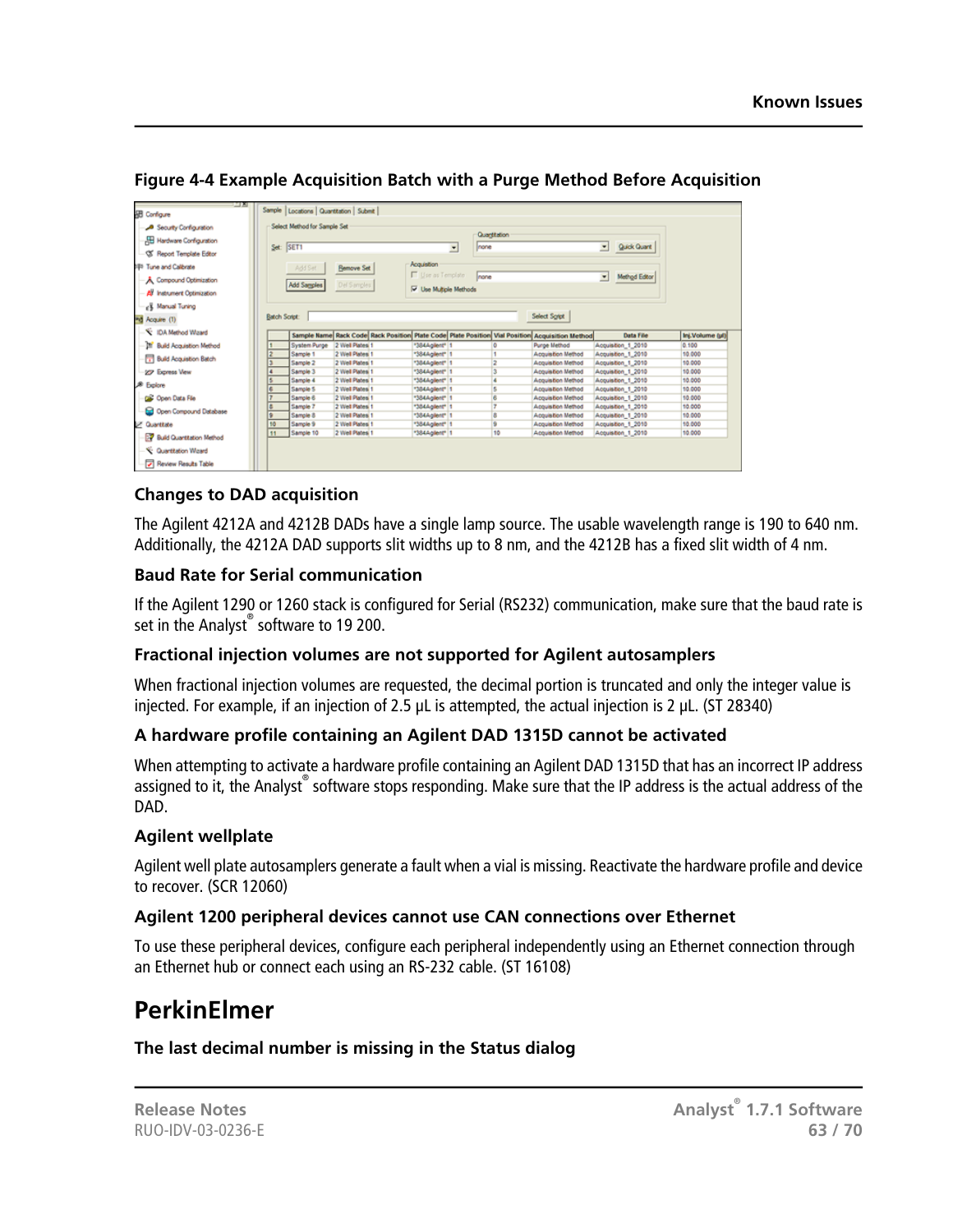The flow rate of a PerkinElmer pump reported in the Status dialog during acquisition is missing the last decimal number. For example, if the pump flow rate is 0.075 ml/minute, the report shows 70 µL/minute instead of 75 µL/minute. (SCR 11370)

### <span id="page-63-0"></span>**Tempo MDLC System**

#### **Acquisition using the Tempo™ MDLC system occasionally stalls**

Occasionally, a sample in a batch submitted to the Queue shows as "acquiring" even after the acquisition time is complete and the remaining samples show a status of "waiting"; the batch never advances to the next sample. This issue is intermittent. If it occurs, then resubmit the remaining samples.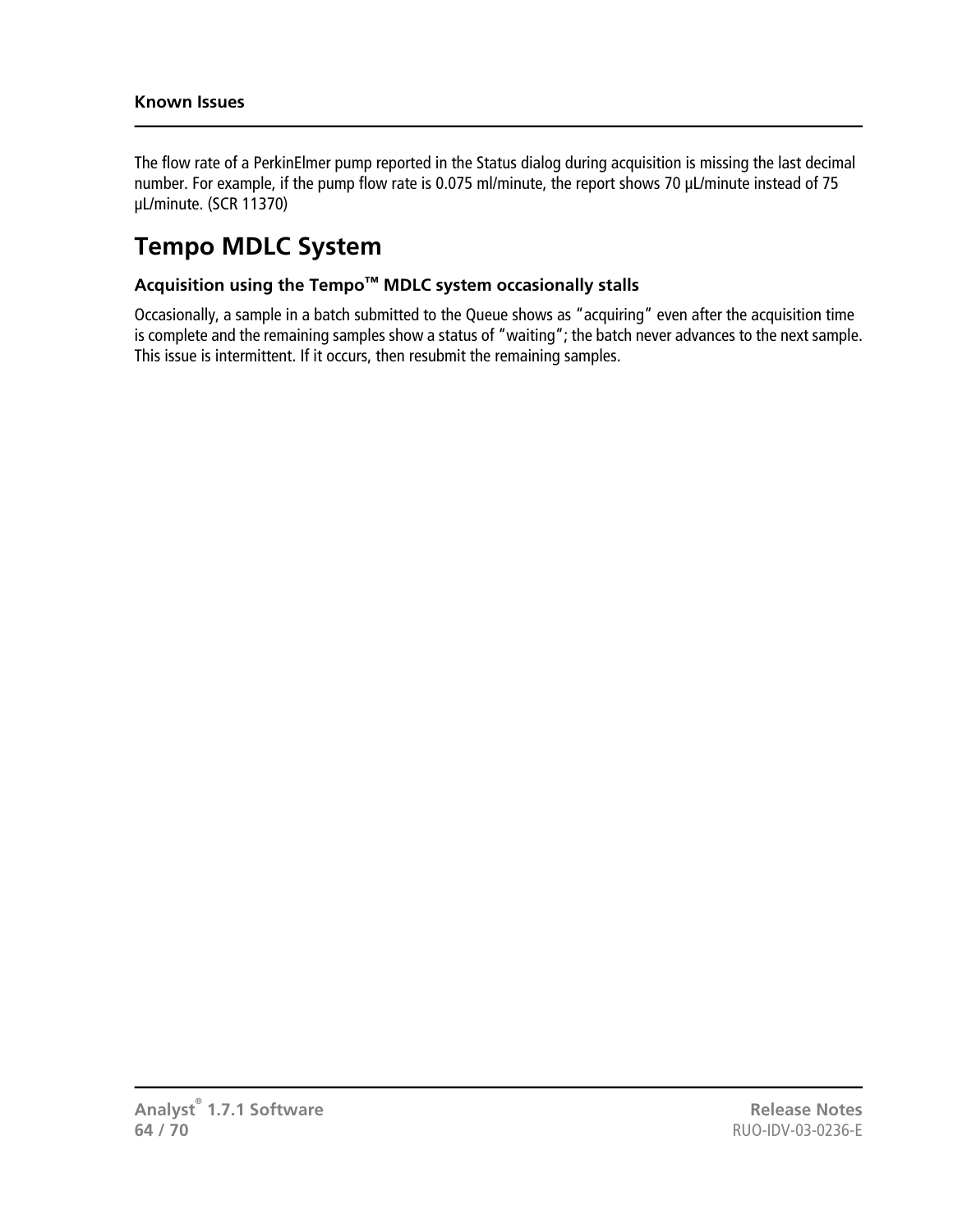<span id="page-64-0"></span>The Analyst<sup>®</sup> software can be used to make sure that the site complies with the 21 CFR Part 11 Electronic Records and Electronic Signatures regulations. This compliance relies on the ability of the administrator ability to create a secure environment for generating, analyzing, and storing data. Compliance often involves the software of many different vendors for functions ranging from LIMS to data acquisition and from processing to archiving. The Analyst<sup>®</sup> software has the necessary features for creating and maintaining an electronic record system by providing valid electronic records of the acquisition and quantitative processing of data.

The Analyst<sup>®</sup> software is designed to be used as part of a 21 CFR Part 11 compliant system and can be configured to support 21 CFR Part 11 compliance. Whether the use of the Analyst® software is 21 CFR Part 11 compliant is dependent on the actual use and configuration of the Analyst® software in the lab.

Validation services are available through AB SCIEX Global Services - Regulated and Clinical Markets . For more information, contact [complianceservices@sciex.com.](mailto:complianceservices@sciex.com)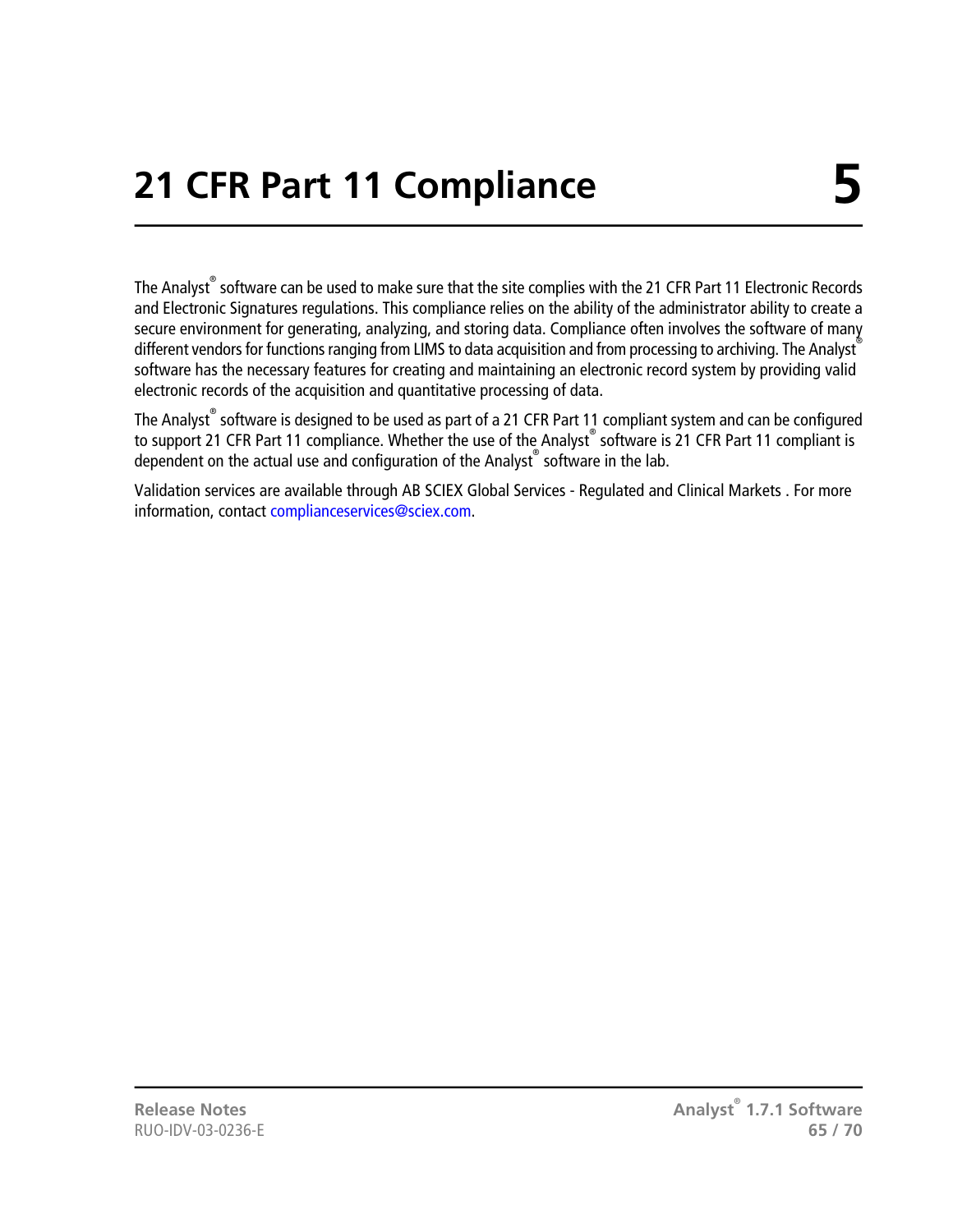<span id="page-65-0"></span>The following utility is installed with the Analyst $^\circ$  software in the **\Program Files\ Analyst\Bin folder**.

#### **Table A-1 Utilities**

| Program           | <b>Description</b>                                                                                                                                                                                                                                           |
|-------------------|--------------------------------------------------------------------------------------------------------------------------------------------------------------------------------------------------------------------------------------------------------------|
| Translat.exe      | Utility to convert Agilent data files to the Analyst software data format and Macintosh<br>Library files to the Analyst software library format. Enables creation of databases on<br>SQL Server. Translat.exe does not work over a network for Agilent data. |
| CFR FileCheck.exe | Utility to rerun the installation qualification test. It is accessible from the Windows Start<br>menu.                                                                                                                                                       |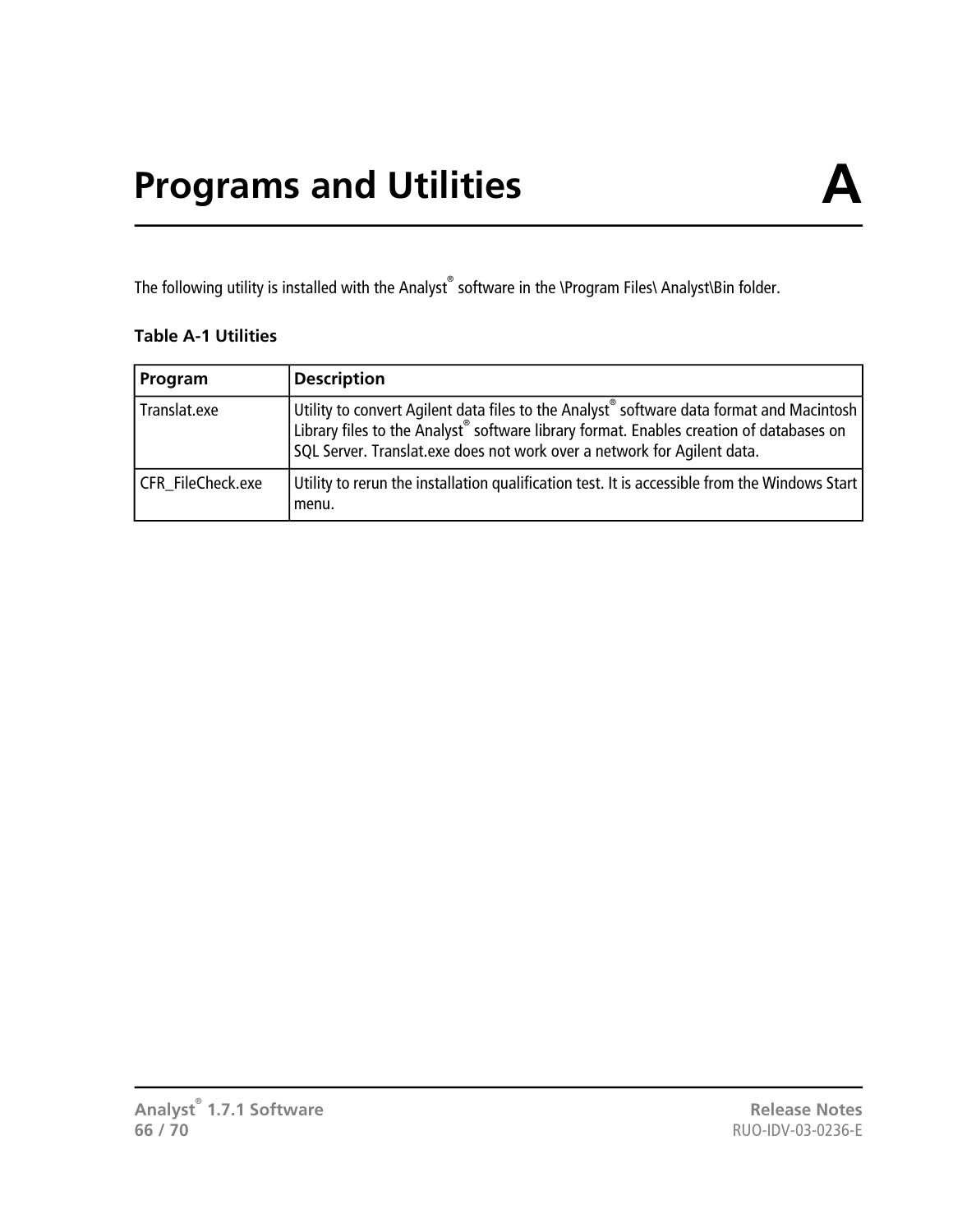# **Technical Information Regarding Integration**

## <span id="page-66-1"></span><span id="page-66-0"></span>**Integration Issue Addressed in the Analyst® 1.4.2 Software**

This issue is found using the manual-parameter portion of the IntelliQuan Algorithm (named MQII). In the MQII portion of the IntelliQuan algorithm, a "Specify Parameters – MQII" mode exists when the **Show /Hide Parameters** button is pressed twice. The issue has only been observed when the "Specify Parameters — MQII" mode has been selected when reviewing the results table and the associated peak review panes. The results were calculated independently for the two displays and as a result conflicting data is observed.

The noise threshold calculation affects integration. During the process, the chromatogram is first baseline-subtracted. The resulting chromatogram is then used to calculate the Noise Percent: a method of setting the noise threshold by sorting all points by intensity, taking a point at the Noise Percent percentile, and using its intensity level as a basis for the noise threshold.

Normally when the Noise Percent point falls on zero-signal sections of the baseline-subtracted chromatogram, the noise threshold is calculated as zero and the noise percentage (Noise Percent point) is automatically increased to more accurately reflect the noise in the baseline. This results in the noise threshold recalculated to a more appropriate value and a lower peak area. The issue occurs when the "Noise Percent" point falls on a point with a very small near zero value, a numeric residual left after various numerical conversions and subtraction, that is usually evaluated as zero. In this case, the noise percentage is calculated as a non zero number and is therefore considered valid. The original noise threshold of approximately zero is chosen, instead of increasing the Noise Percent point and recalculating the noise threshold. This results in a near zero baseline and a slightly greater area under the peak being integrated.

<span id="page-66-2"></span>The noise threshold value is lower than when the issue does not occur, leading to a higher integration value.

# **Changes Introduced in the Analyst® 1.5 Software**

Scheduled MRM<sup>™</sup> algorithm functionality has been added to the Analyst® 1.5 software. As part of this functionality, the IntelliQuan integration mode has been adjusted for all integrations to support unequal spacing of data points collected during acquisition. In addition, some smoothing functionality has been updated in response to customer feedback. However, they do have a minor effect on the way in which the area under the curve and peak height are calculated, regardless as to whether the Scheduled MRM algorithm functionality is used.

These include:

**Analyst® Release Notes 1.7.1 Software** RUO-IDV-03-0236-E **67 / 70**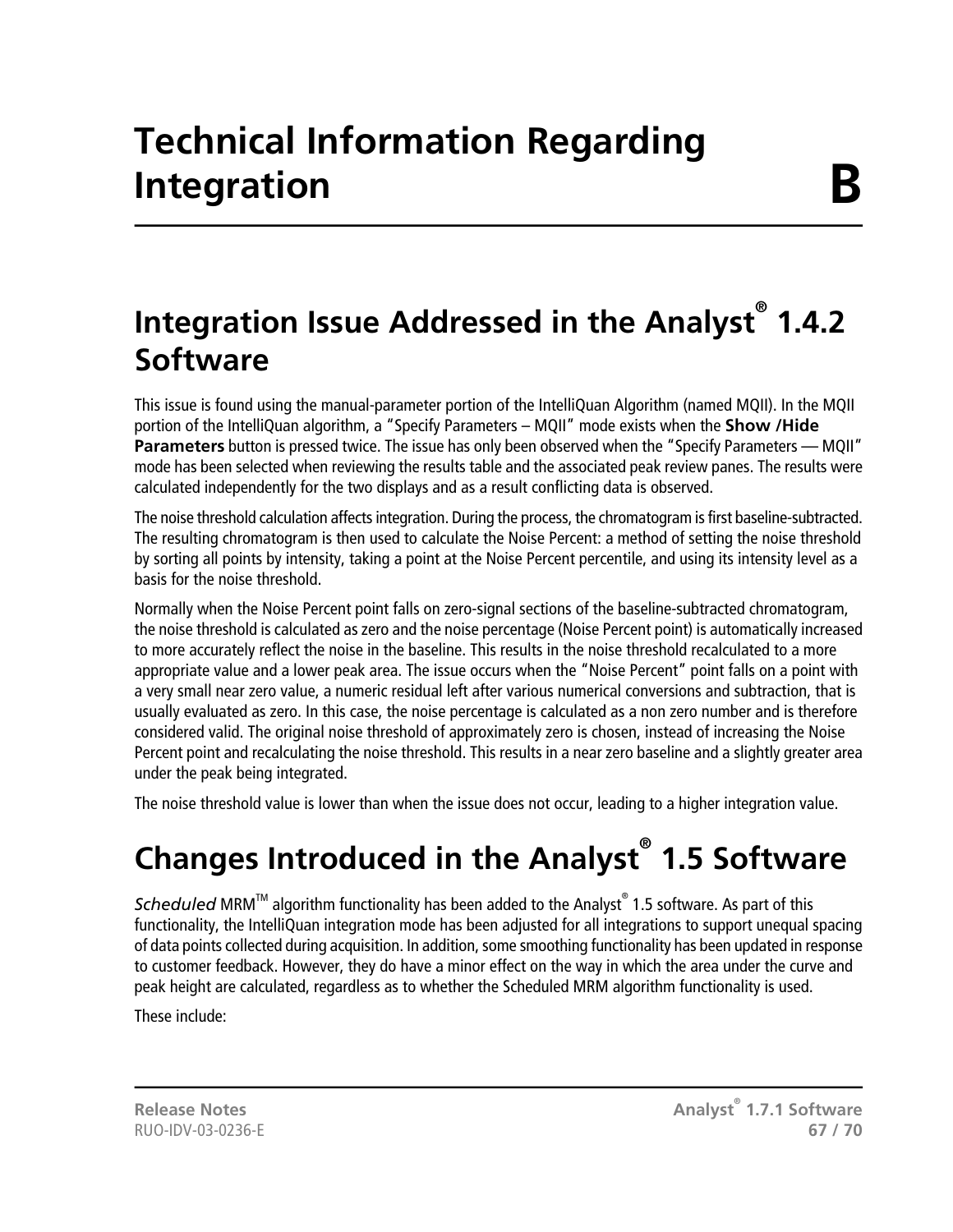- Updating the IQA II and MQ III algorithms to use the trapezoidal area-under-the-curve method already used in the software with manual integration.
- In the specific case of smoothing of data with a 5-point smooth or greater (7-point, 9-point, for example), the interaction between the Savitsky-Golay smoothing algorithm and the count values for the peak start and end has been adjusted to correctly account for negative values created by the Savitsky-Golay smooth.

#### **Guidance**

- For peaks with > 10 points across the peak, these updates will have minor effect, most likely less than 1%.
- For peaks with < 10 points across the peak, especially when put under a smooth of 5 points or more, the changes should result in a more accurate calculation of the peak area, but the change will most likely be greater than 5%.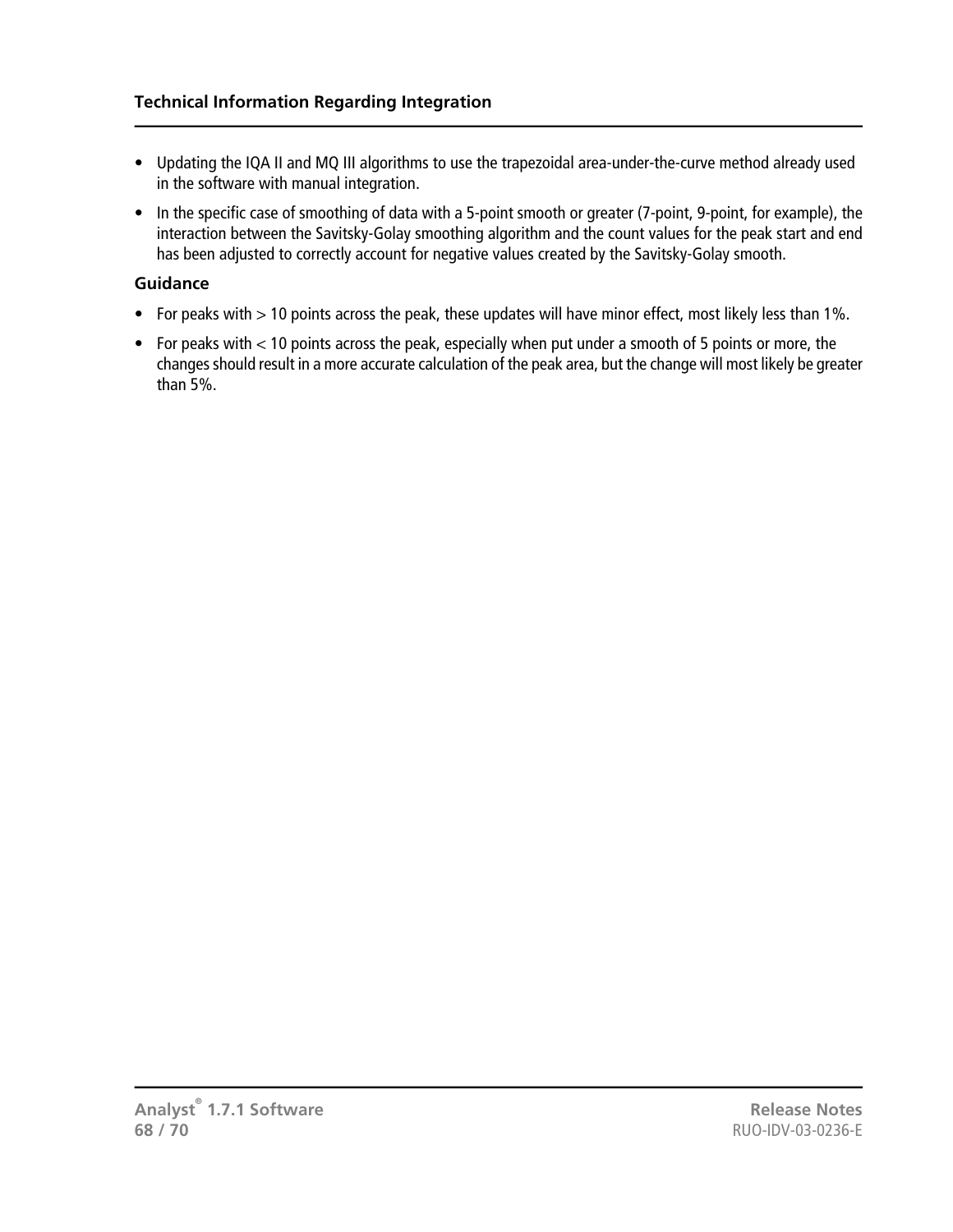# **Contact Us**

### <span id="page-68-1"></span><span id="page-68-0"></span>**Customer Training**

- In North America: [NA.CustomerTraining@sciex.com](mailto:NA.CustomerTraining@sciex.com)
- In Europe: [Europe.CustomerTraining@sciex.com](mailto:Europe.CustomerTraining@sciex.com)
- <span id="page-68-2"></span>• Outside the EU and North America, visit [sciex.com/education](https://sciex.com/education) for contact information.

## **Online Learning Center**

<span id="page-68-3"></span>• SCIEX**[University](https://training.sciex.com)**

# **SCIEX Support**

SCIEX and its representatives maintain a staff of fully-trained service and technical specialists located throughout the world. They can answer questions about the system or any technical issues that might arise. For more information, visit the SCIEX website at [sciex.com](https://sciex.com) or contact us in one of the following ways:

- <span id="page-68-4"></span>• [sciex.com/contact-us](https://sciex.com/contact-us)
- [sciex.com/request-support](https://sciex.com/request-support)

# <span id="page-68-5"></span>**CyberSecurity**

For the latest guidance on cybersecurity for SCIEX products, visit [sciex.com/productsecurity](https://sciex.com/productsecurity).

## **Documentation**

This version of the document supercedes all previous versions of this document.

To view this document electronically, Adobe Acrobat Reader is required. To download the latest version, go to [https://get.adobe.com/reader.](https://get.adobe.com/reader)

The latest versions of the documentation are available on the SCIEX website, at [sciex.com/customer-documents.](https://sciex.com/customer-documents)